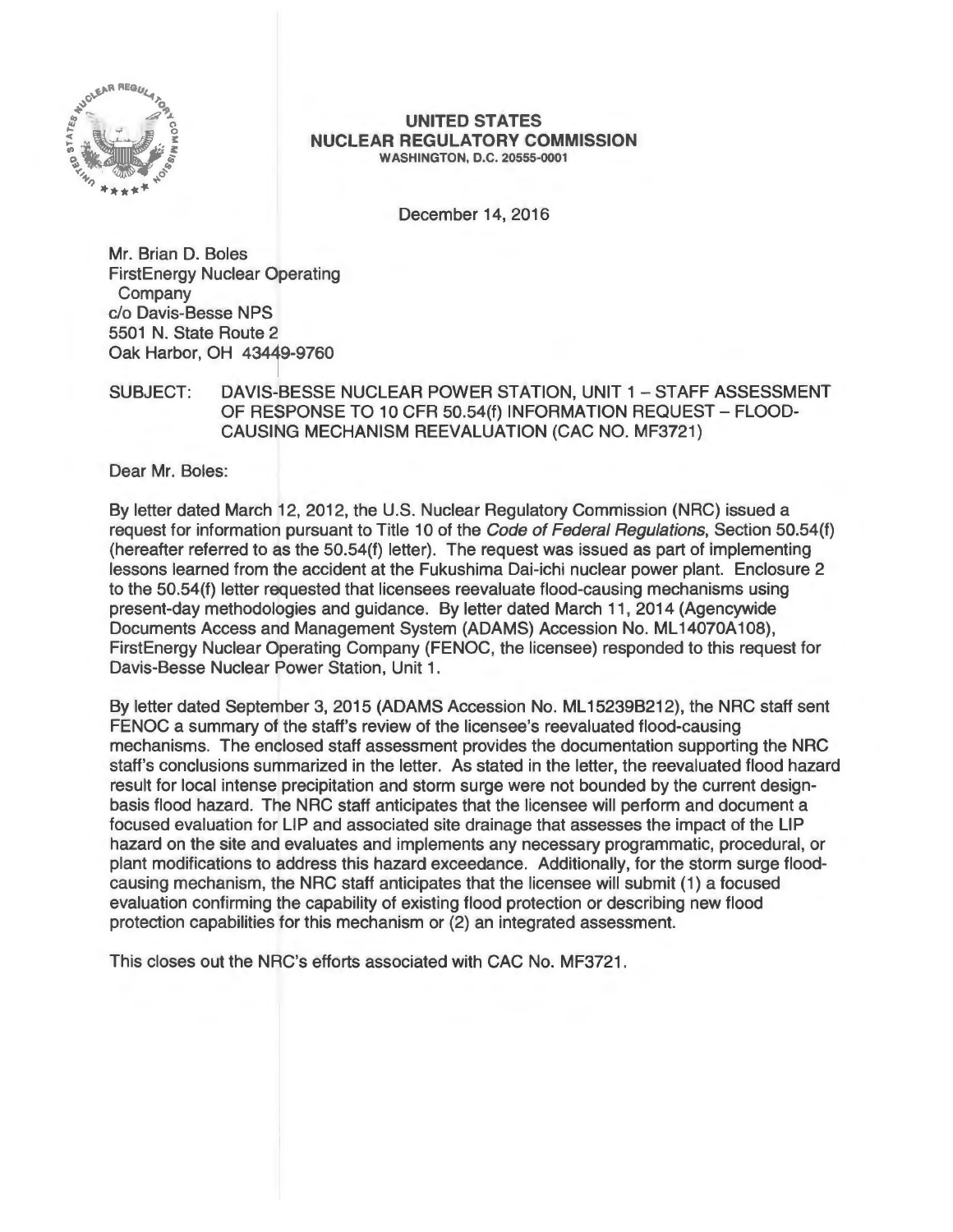B. Boles - 2 -

If you have any questions, please contact me at (301) 415-3809 or e-mail at Juan.Uribe@nrc.gov.

Sinderely,

Juan Uribe, Project Manager Hazards Management Branch Japan Lessons-Learned Division Office of Nuclear reactor Regulation

Docket No. 50-346

Enclosure: Staff Assessment of Flood Hazard Reevaluation Report

cc w/encl: Distribution via Listserv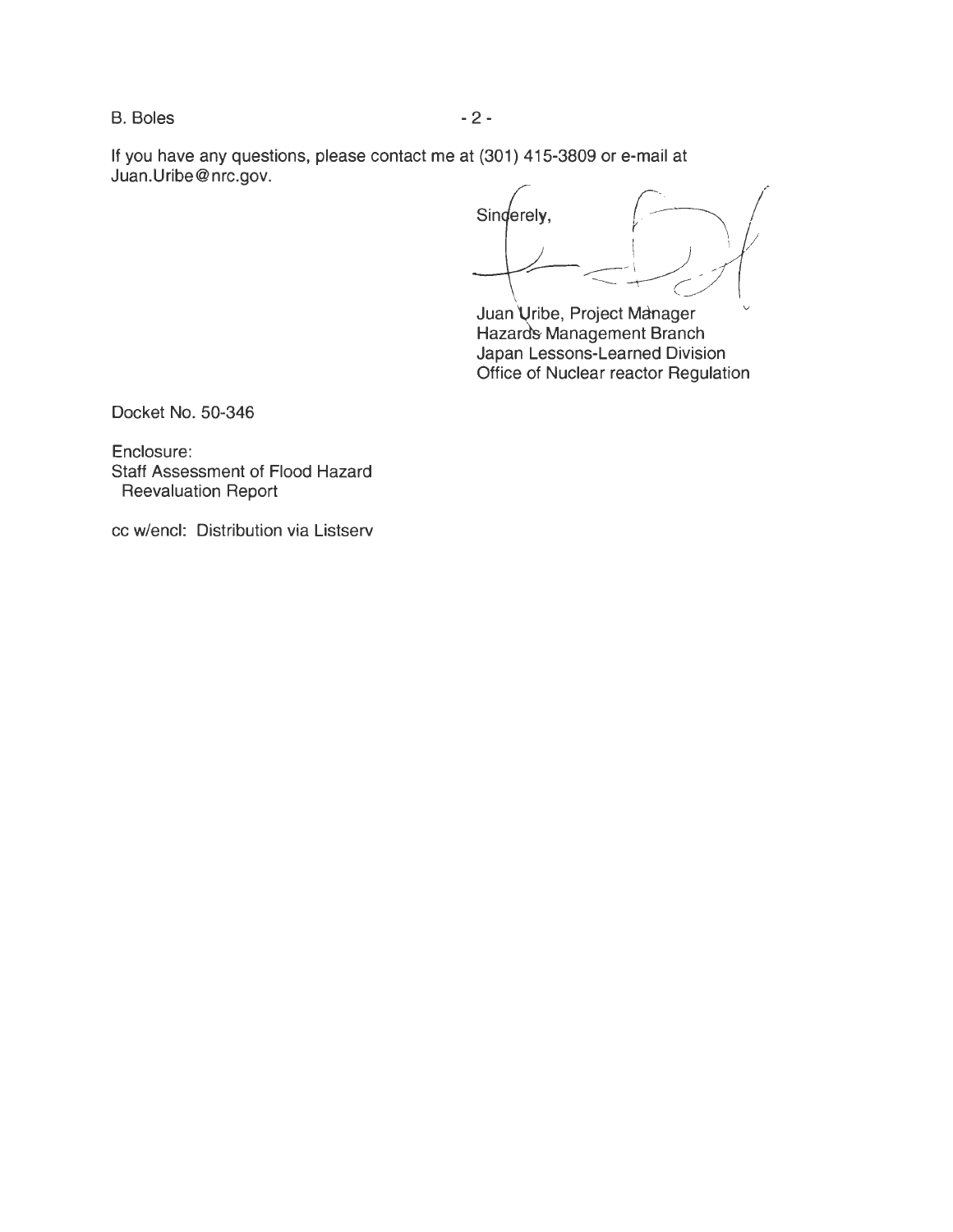# STAFF ASSESSMENT BY THE OFFICE OF NUCLEAR REACTOR REGULATION

# RELATED TO FLOODING HAZARD REEVALUATION REPORT

# NEAR-TERM TASK FORCE RECOMMENDATION 2.1

# DAVIS-BESSE NUCLEAR POWER STATION. UNIT 1

# DOCKET NO. 50-346

# 1.0 INTRODUCTION

By letter dated March 12, 2012 (NRC, 2012a), the U.S. Nuclear Regulatory Commission (NRC) issued a request for information to all power reactor licensees and holders of construction permits in active or deferred status, pursuant to Title 10 of the Code of Federal Regulations (10 CFR), Section 50.54(f), "Conditions of Licenses" (hereafter referred to as the "50.54(f) letter''). The request was issued in connection with implementing lessons-learned from the 2011 accident at the Fukushima Dai-ichi nuclear power plant as documented in the NRC's Near-Term Task Force (NTTF) report (NRC, 2011a). Recommendation 2.1 in that document recommended that the staff issue orders to all licensees to reevaluate seismic and flooding for their sites against current NRC requirements and guidance. Subsequent staff requirements memoranda associated with SECY-11-0124 (NRC, 2011b) and SECY-11-0137 (NRC, 2011c) directed the NRC staff to issue requests for information to licensees pursuant to 10 CFR 50.54(f) to address this recommendation.

Enclosure 2 to the 50.54(f) letter (NRC, 2012a) requested that licensees reevaluate flood hazards for their respective sites using present-day methods and regulatory guidance used by the NRC staff when reviewing applications for early site permits (ESPs) and combined licenses (COLs). The required response section of Enclosure 2 specified that NRC staff would provide a prioritization plan indicating flooding hazard reevaluation report (FHRR) deadlines for individual plants. By letter dated May 11 , 2012, the staff issued its prioritization of the FHRRs (NRC, 2012b).

By letter dated March 11 , 2014 (FENOC, 2014a), FirstEnergy Nuclear Operating Company (FENOC, the licensee) provided its FHRR for Davis-Besse Nuclear Power Station, Unit 1 (Davis-Besse). In a second letter dated July 17, 2014 (FENOC, 2014b), the licensee provided additional information related to its FHRR. In October 2014, the licensee identified a software error in the FL0-2D computer code used to model flooding due to local intense precipitation (LIP). In light of this vendor error, the licensee performed new LIP flood hazard calculations and provided those corrected calculations to the NRC staff in a third letter dated February 25, 2015 (FENOC, 2015c).

On September 3, 2015, the NRC issued an interim staff response (ISR) letter to the licensee (NRC, 2015b). The purpose of the ISR letter was to provide the flood hazard information suitable for the assessment of mitigating strategies developed in response to Order EA-12-049, "Requirements for Mitigation Strategies for Beyond-Design-Basis External Events" (NRC, 2012b) and the additional assessments associated with NTTF Recommendation 2.1: Flooding.

**Enclosure**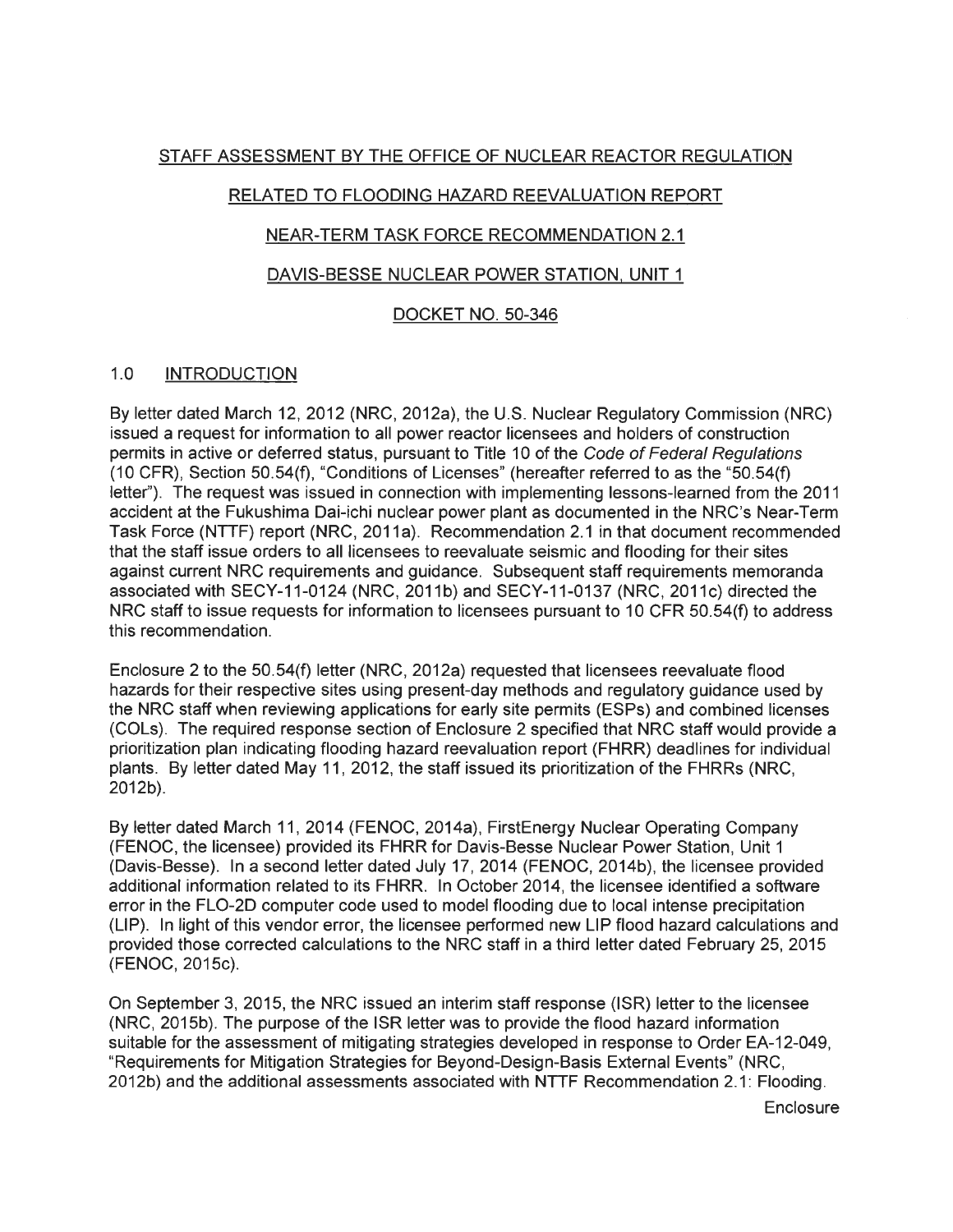The ISR letter also made reference to this staff assessment, which documents the NRC staff's basis and conclusions. The flood hazard mechanism values presented in the letter's enclosures match the values in this staff assessment without change or alteration.

As mentioned in the ISR letter and discussed below, the reevaluated flood hazard results for the LIP and storm surge flood-causing mechanisms are not bounded by the plant's current design basis (COB) hazard. Consistent with the 50.54(f) letter and amended by the process outlined in COMSECY-15-0019 and Japan Lessons Learned Division (JLD) Interim Staff Guidance (ISG) JLD-ISG-2016-01, Revision 0 (NRC, 2015b; NRC, 2016b), the staff anticipates that for LIP, the licensee will perform and document a focused evaluation to assess the impact of the LIP hazard on the site and evaluate and implement any necessary programmatic, procedural, or plant modifications to address this hazard exceedance. Additionally, for the storm surge floodcausing mechanism, the staff anticipates that the licensee will submit (a) a revised integrated assessment or (b) a focused evaluation confirming the capability of existing flood protection or implementing new flood protection consistent with the process outlined in COMSECY-15-0019 (NRC, 2015b) and JLD-ISG-2016-01 , Revision 0 (NRC, 2016b).

Additionally, for any reevaluated flood hazards that are not bounded by the plant's CDB hazard, the licensee is expected to develop any flood event duration (FED) and associated effects (AE) parameters that have not been provided in order to conduct the mitigating strategies assessment (MSA) and focused evaluations or revised integrated assessments, as discussed in Appendix G of NEI-12-06, Revision 2 (NEI, 2015b); JLD-ISG-2012-01, Revision 1 (NRC, 2016a); JLD-ISG-2012-05 (NRC, 2012d); and JLD-ISG-2016-01 , Revision 0 (NRC, 2016b); respectively.

# 2.0 REGULATORY BACKGROUND

### 2.1 Applicable Regulatory Requirements

As stated above, Enclosure 2 to the 50.54(f) letter (NRC, 2012a) requested that licensees reevaluate flood hazards for their sites using present-day methods and regulatory guidance used by the NRC staff when reviewing applications for ESPs and COLs. This section of the staff assessment describes present-day regulatory requirements that are applicable to the FHRR.

Sections  $50.34(a)(1)$ ,  $(a)(3)$ ,  $(a)(4)$ ,  $(b)(1)$ ,  $(b)(2)$ , and  $(b)(4)$ , of 10 CFR, describe the required content of the preliminary and final safety analysis reports, including a discussion of the facility site with a particular emphasis on the site evaluation factors identified in 10 CFR Part 100. The licensee should provide any pertinent information identified or developed since the submittal of the preliminary safety analysis report in the final safety analysis report.

General Design Criterion 2 in Appendix A of Part 50 states that structures, systems, and components (SSCs) important to safety at nuclear power plants must be designed to withstand the effects of natural phenomena such as earthquakes, tornados, hurricanes, floods, tsunamis, and seiches without loss of capability to perform their intended safety functions. The design bases for these SSCs are to reflect appropriate consideration of the most severe of the natural phenomena that have been historically reported for the site and surrounding area. The design bases are also to have sufficient margin to account for the limited accuracy, quantity, and period of time in which the historical data have been accumulated.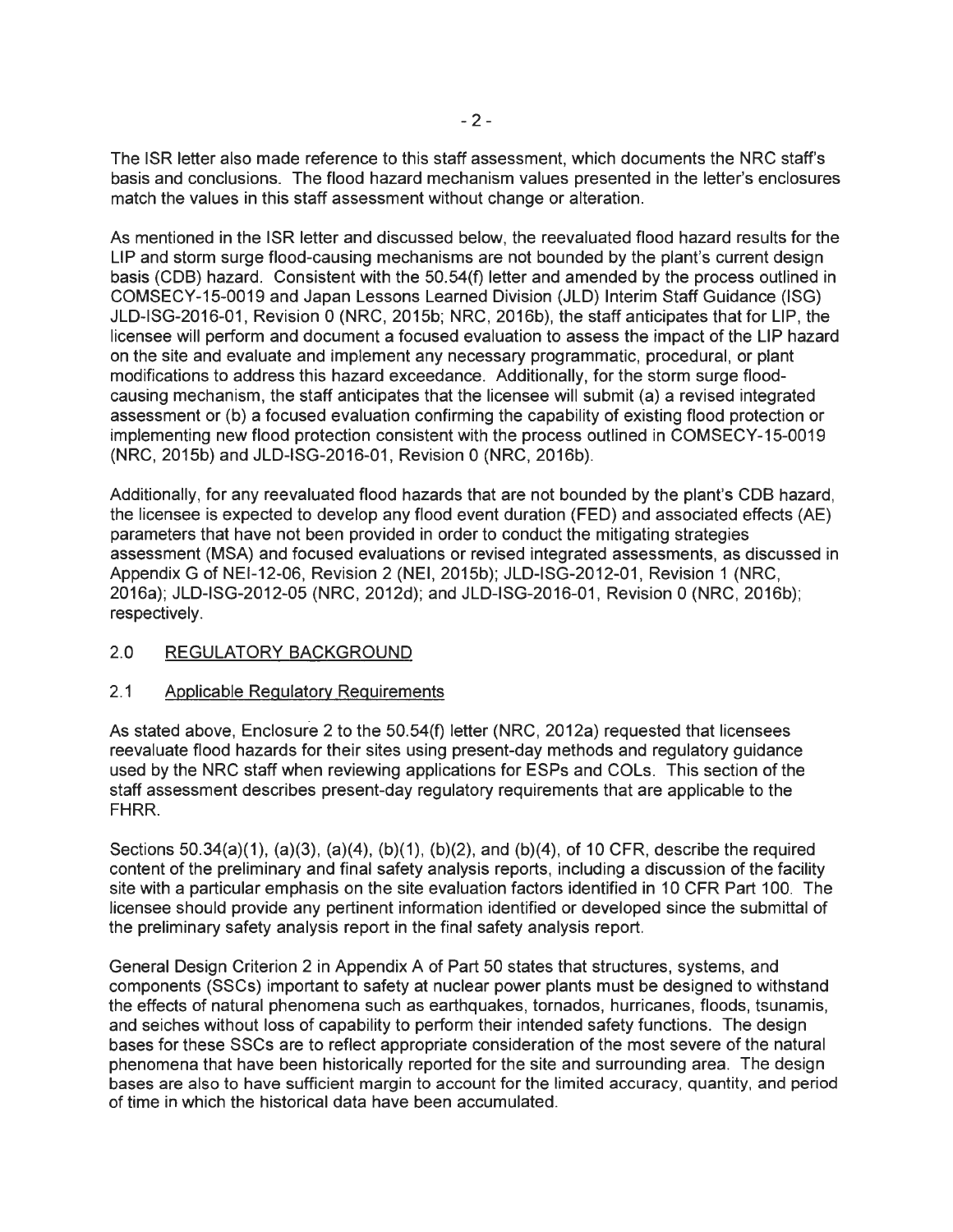Section 50.2 of 10 CFR defines design bases as the information which identifies the specific functions that an SSC of a facility must perform, and the specific values or ranges of values chosen for controlling parameters as reference bounds for design which each licensee is required to develop and maintain. These values may be (a) restraints derived from generally accepted "state of the art" practices for achieving functional goals, or (b) requirements derived from analysis (based on calculation, experiments, or both) of the effects of a postulated accident for which an SSC must meet its functional goals.

Section 54.3 of 10 CFR defines the "current licensing basis" (CLB) as "the set of NRC requirements applicable to a specific plant and a licensee's written commitments for ensuring compliance with and operation within applicable NRC requirements and the plant-specific design basis (including all modifications and additions to such commitments over the life of the license) that are docketed and in effect".

This includes 10 CFR Parts 2, 19, 20, 21 , 26, 30, 40, 50, 51 , 52, 54, 55, 70, 72, 73, 100 and appendices thereto; orders; license conditions; exemptions; and technical specifications, as well as the plant-specific design-basis information as documented in the most recent final safety analysis report. The licensee's commitments made in docketed licensing correspondence that remain in effect are also considered part of the CLB.

Present-day regulations for reactor site criteria (Subpart B to 10 CFR Part 100 for applications on or after January 10, 1997) state, in part that the physical characteristics of the site must be evaluated and site parameters established such that potential threats from such physical characteristics will pose no undue risk to the type of facility proposed to be located at the site. Factors to be considered when evaluating sites include the nature and proximity of dams and other man-related hazards (10 CFR 100.20(b)) and the physical characteristics of the site, including the hydrology (10 CFR 100.21(d)).

# 2.2 Enclosure 2 to the 50.54(f) Letter

Section 50.54(f) of 10 CFR states that a licensee shall at any time before expiration of its license, upon request of the Commission, submit written statements, signed under oath or affirmation, that enable the Commission to determine whether or not the license should be modified, suspended, or revoked. The 50.54(f) letter (NRC, 2012a) requested that all power reactor licensees and construction permit holders reevaluate all external flooding-causing mechanisms at each site. This includes applying current techniques, software, and methods used in present-day standard engineering practice.

# 2.2.1 Flood-Causing Mechanisms

Enclosure 2 of the 50.54(f) letter discusses flood-causing mechanisms for the licensee to address in the FHRR (NRC, 2012a). Table 2.2-1 lists the flood-causing mechanisms the licensee should consider and the corresponding Standard Review Plan (SRP) (NRC, 2007) section(s) and applicable ISG documents containing acceptance criteria and review procedures. The licensee should incorporate and report associated effects per

JLD-ISG-2012-05, "Guidance for Performing the Integrated Assessment for External Flooding" (NRC, 2012c), in addition to the maximum water level associated with each flood-causing mechanism.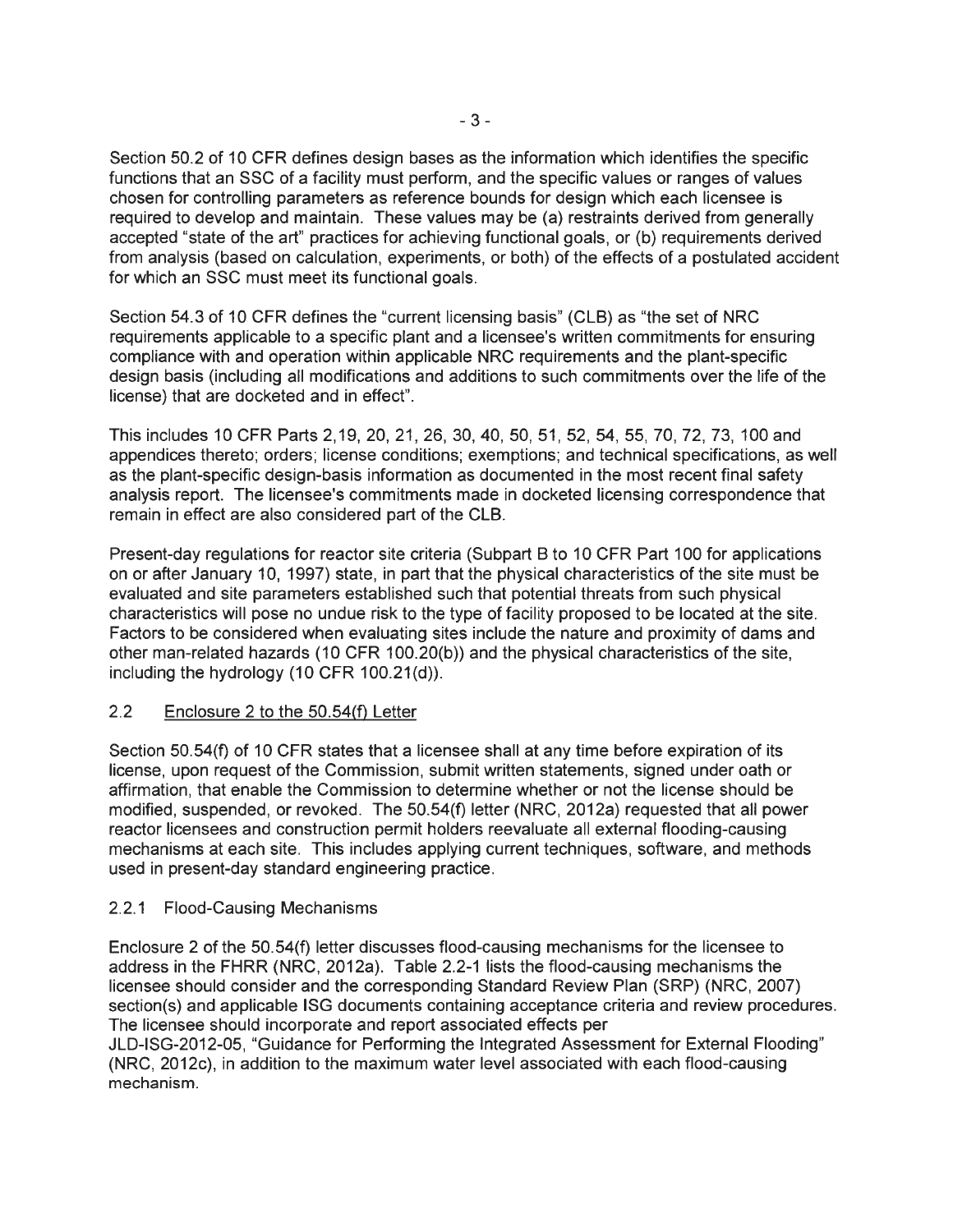## 2.2.2 Associated Effects

In reevaluating the flood-causing mechanisms, the "flood height and associated effects" should also be considered. JLD-ISG-2012-05 (NRC, 2012c) defines "flood height and associated effects" as the maximum stillwater surface elevation plus:

- wind waves and run-up effects
- hydrodynamic loading, including debris
- effects caused by sediment deposition and erosion
- concurrent site conditions, including adverse weather conditions
- groundwater ingress
- other pertinent factors

### 2.2.3 Combined Effects Flood

The worst flooding at a site that may result from a reasonable combination of individual flooding mechanisms is sometimes referred to as a "combined effects flood ." Even if some or all of the individual flood-causing mechanisms are less severe than their worst-case occurrence, their combination may still exceed the most severe flooding effects from the worst-case occurrence of any single mechanism described in the 50.54(f) letter (see SRP Section 2.4.2, "Areas of Review" (NRG, 2007). Attachment 1 of the 50.54(f) letter describes the "combined effect flood," also referred to as "combined events," as defined in American National Standards Institute/American Nuclear Society (ANSI/ANS) 2.8-1992 (ANSI/ANS, 1992) as follows:

For flood hazard associated with combined events, American Nuclear Society (ANS) 2.8-1992 provides guidance for combination of flood causing mechanisms for flood hazard at nuclear power reactor sites. In addition to those listed in the ANS guidance, additional plausible combined events should be considered on a site specific basis and should be based on the impacts of other flood causing mechanisms and the location of the site.

If two less severe mechanisms are plausibly combined (per ANSl/ANS-2.8-1992 (ANSI/ANS, 1992), then the licensee should document and report the result as part of one of the hazard sections. An example of a situation where this may occur is flooding at a riverine site located where the river enters the ocean. For this site, storm surge and river flooding should be plausibly combined.

### 2.2.4 Flood Event Duration

Flood event duration was defined in JLD-ISG-2012-05 (NRG, 2012c) as the length of time during which the flood event affects the site. It begins when conditions are met for entry into a flood procedure, or with notification of an impending flood (e.g., a flood forecast or notification of dam failure), and includes preparation for the flood. It continues during the period of inundation, and ends when water recedes from the site and the plant reaches a safe and stable state that can be maintained indefinitely. Figure 2.2-1 illustrates flood event duration.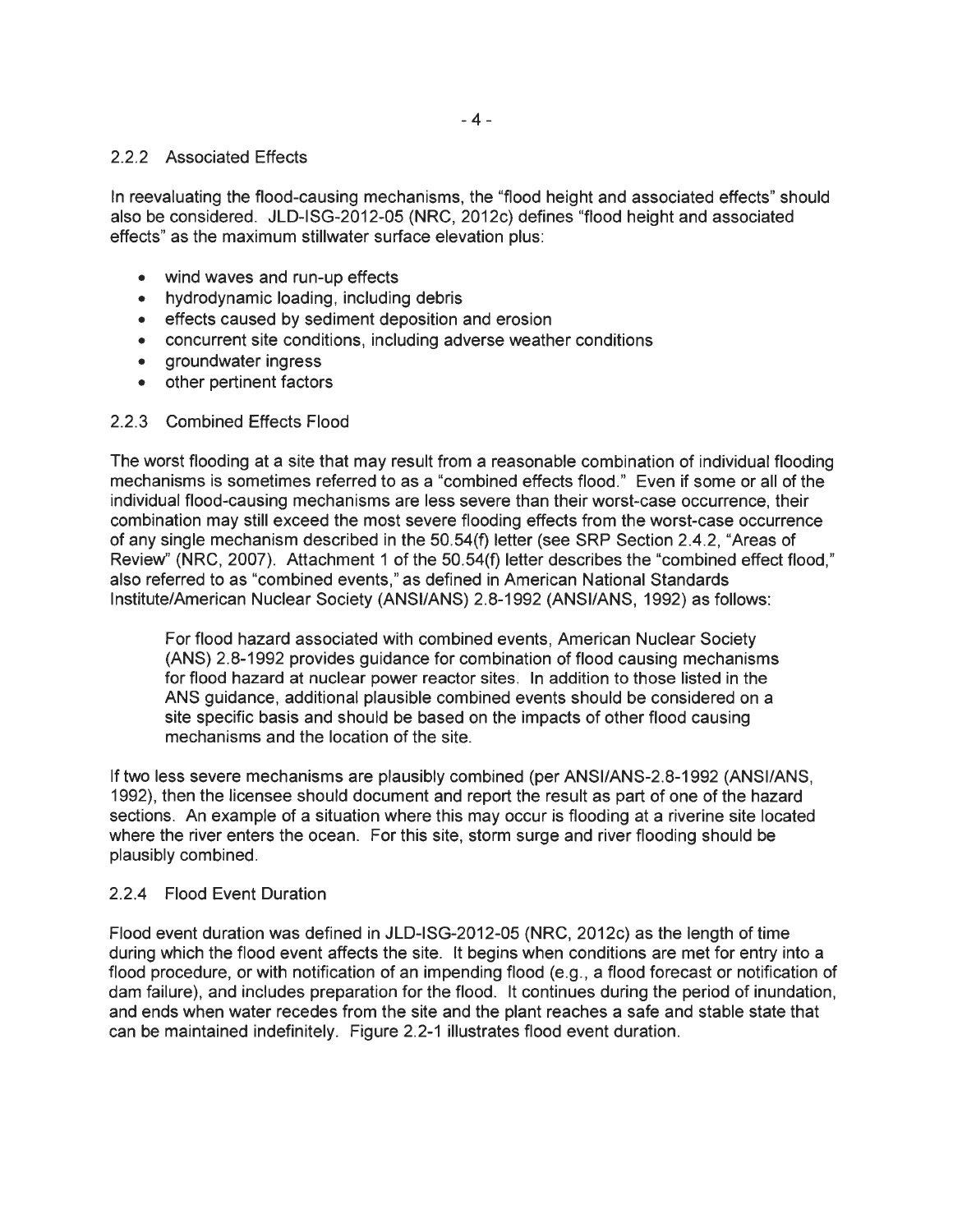## 2.2.5 Actions Following the FHRR

For the sites where the reevaluated flood hazard is not bounded by the COB flood hazard for all flood-causing mechanisms, the 50.54(f) letter (NRC, 2012a) requests licensees and construction permit holders to:

- Submit an interim action plan with the FHRR documenting actions planned or already taken to address the reevaluated hazard.
- Perform an integrated assessment to (a) evaluate the effectiveness of the COB (i.e. , flood protection and mitigation systems); (b) identify plant-specific vulnerabilities; and (c) assess the effectiveness of existing or planned systems and procedures for protecting against and mitigating consequences of flooding for the flood event duration.

If the reevaluated flood hazard is bounded by the COB flood hazard for all flood-causing mechanisms at the site, licensees are not required to perform an integrated assessment. Guidance document COMSECY-15-0019 and JLD-ISG-2016-01 , Revision 0, outline a revised process for addressing cases in which the reevaluated flood hazard is not bounded by the plant's COB (NRC, 2015c and NRC, 2016c). The revised process describes an approach in which licensees with LIP hazards exceeding their CDB flood will not be required to complete an integrated assessment, but instead will perform a focused evaluation that assesses the impact of the LIP hazard on their sites and then evaluates and implements any necessary programmatic, procedural, or plant modifications to address this hazard exceedance. For other hazard mechanisms that exceed the COB, licensees can assess the impact of these reevaluated hazards on their site by performing either a focused evaluation or an integrated assessment (NRC, 2015a and NRC, 2016c).

# 3.0 TECHNICAL EVALUATION

The NRC staff reviewed the information provided for the flood hazard reevaluation of the Davis-Besse site. The licensee conducted the hazard reevaluation using present-day methodologies and regulatory guidance used by the NRC staff in connection with ESP and COL reviews.

To provide additional information in support of the summaries and conclusions in the FHRR, the licensee made calculation packages available to the staff via an electronic reading room. When the staff relied directly on some of these calculation packages in its review, they or portions thereof were docketed. Certain other calculation packages were found only to expand upon and clarify the information provided on the docket, and so are not docketed or cited. The staff's review and evaluation is provided below.

Finally, some licensee documents were reviewed in connection with the staff's August 2015 audit of the Davis-Besse FHRR. Many of those documents were also not requested to be docketed from the licensee. The documents reviewed by the staff as part the audit were cited in the July 2016 audit summary report (NRC, 2016b) prepared by the NRC staff.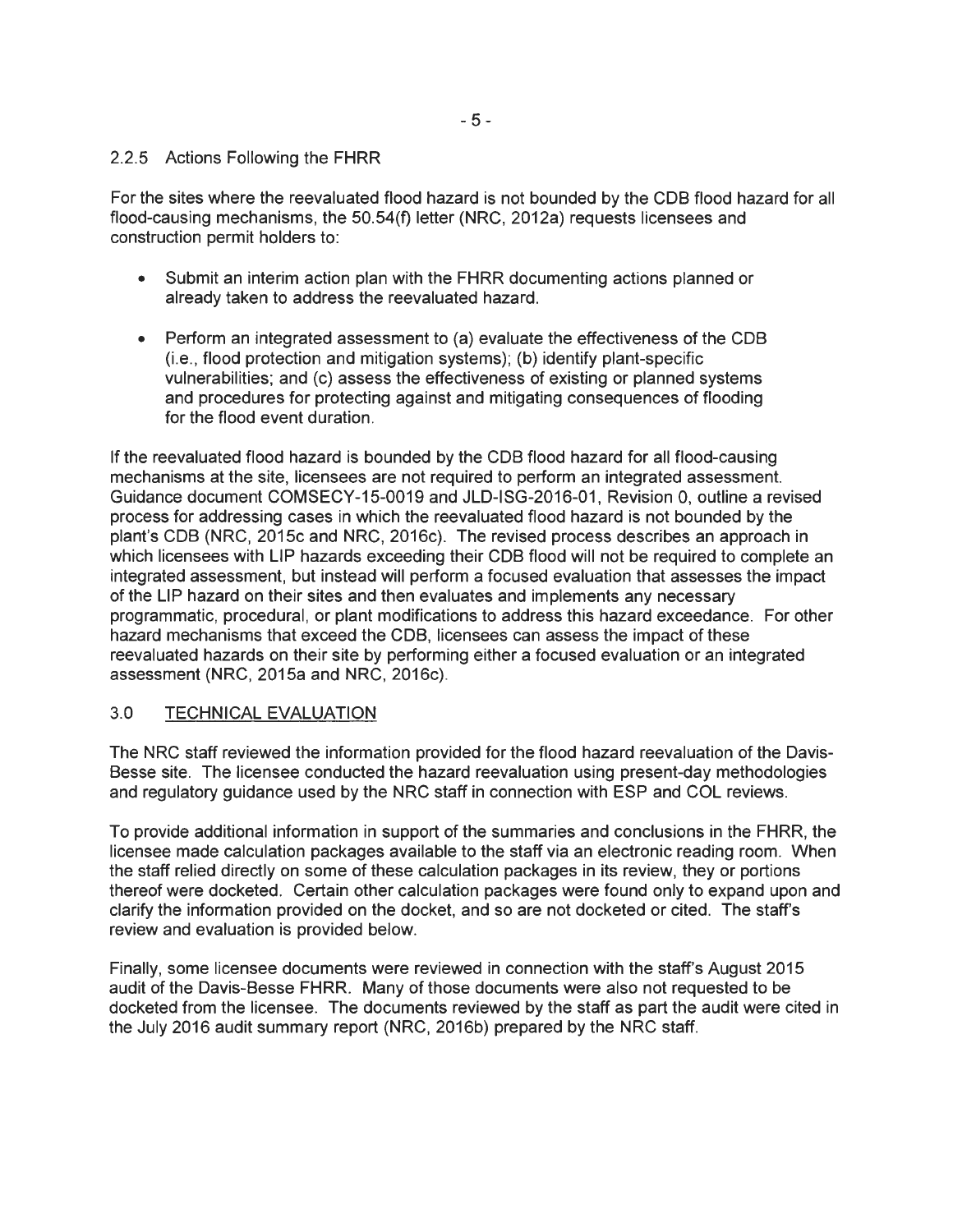## 3.1 Site Information

The 50.54(f) letter includes the SSCs important to safety in the scope of the hazard reevaluation. Specifically, Enclosure 2 of the 50.54(f) letter describes site information to be contained in the FHRR. The licensee included pertinent data concerning these SSCs in the FHRR (FENOC, 2014).

## 3.1.1 Detailed Site Information

The nominal grade of the Davis-Besse site is elevation 584 feet (ft) (178 m) International Great Lakes Datum of 1955 (IGLD55). In general, most of the elevations in this staff assessment are reported as IGLD55. However, there are a few elevations reported in terms of the North American Vertical Datum of 1988 (NAVD88). At the Davis-Besse site, the conversion between IGLD55 and the NAVD88 is IGLD55 = NAVD88 -1.1 ft (0.3 m). Ground surface elevations at the reactor site are generally uniform, based on the use of compacted fill to elevate the footprint of the powerblock yard prior to construction (FENOC, 2014). The finished floor elevation of Unit 1 and other safety-related structures within the powerblock footprint is 585 ft (178.3 m) IGLD55. Structures designated seismic Category I are designed to withstand a static water level of 584.0 ft

(178.0 m) IGLD55. The auxiliary building and containment vessel were reported to have no access openings below elevation 585.0 ft (178.3 m) IGLD55. The licensee reported that it relies on a variety of flood protection measures for various structures at lower elevations (below grade), in order to provide additional protection against flooding effects. Those measures include waterproofing, covered or sealed penetrations, water stops, floor drains, and sumps. The powerblock yard is designed to collect site runoff, as well as roof drainage, and route the effluent to the Toussaint River, located south of the site. This river ultimately discharges into nearby Lake Erie.

The Davis-Besse site is located on the southwestern shore of Lake Erie, the principal hydrologic feature of interest, on a relatively flat plain underlain by glacial deposits. These deposits are approximately 20 ft (6.1 m) thick, and the flat plain dips gently to the east towards Lake Erie. Several fresh water marshes are located between the reactor site and Lake Erie, including the Navarre Marsh section of the Ottawa National Wildlife Refuge. Those marshes are located to the southeast of the site and represent flooded areas of wetland vegetation. The Davis-Besse site consists of 954 acres (386 hectare) of which approximately 733 acres (297 hectare) are marshland. The probable maximum stillwater level for Lake Erie is about 573 ft (174 m) IGLD85; the mean stillwater level is about 570 ft (173.7 m) IGLD55. The water elevation in the marshes is generally consistent with Lake Erie water levels, except when the licensee operates pumps to control the water level on behalf of the U.S. Fish and Wildlife Service. The marshes are separated from Lake Erie by a series of wave protection dikes and a narrow barrier beach along the shoreline. The crest elevation of the wave protection dike is 591 ft (180.1 m) IGLD55.

All surface (meteoric) water is passively removed off of the site using a system of storm drains and ditches that discharge either into one of the marsh areas or the Toussaint River, to the south of the reactor site. There are two canals associated with the operation of the Davis-Besse site. The first is an intake canal that connects to Lake Erie and provides the site with make-up water for: the circulating water system, the service water system, and the fire protection system. The forebay for this canal is adjacent to the intake structure and is designed for the probable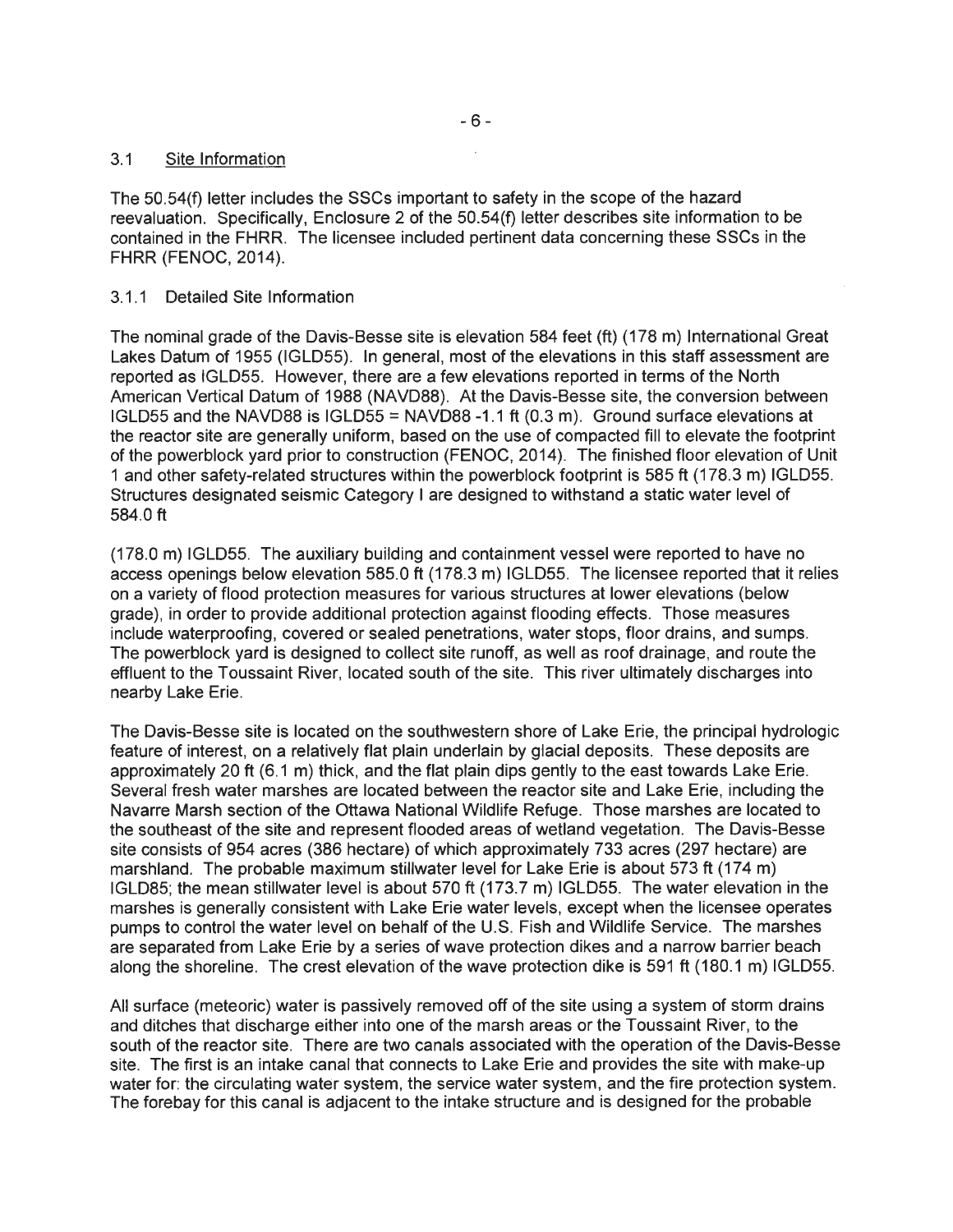maximum flood (PMF). To protect against wave run-up related meteorological phenomena associated with Lake Erie, the area around the station is protected along the north, east, and partially along the south by an earthen wall or breakwater built to an elevation of 591.0 ft (180.1 m) IGLD55. The front wall of the intake structure is designed to withstand hydrodynamic forces associated with the maximum probable hydrodynamic water level (i.e., run-up). At the shoreline, there is an underwater intake pipe that extends an additional 3,000 ft (914.4 m) into Lake Erie; the submerged pipe was installed below the lake bed. A second canal runs between the turbine building and the reactor's cooling tower.

A flood control dike (consisting of earthen rip-rap) has also been constructed around the north-, east-, and a portion of the south-facing sides of the reactor site to an elevation of 591 ft (180.1 m) IGLD55. This flood control dike extends circumferentially around the intake canal and also has a crest elevation of 591 ft (180.1 m) IGLD55. Figure 3.1-1 depicts key features of the Davis-Besse reactor site described in this staff assessment.

Approximately 2,000 ft (609.6 m) to the south of the Davis-Besse site is the Toussaint River, the other principal hydrologic feature of interest near the reactor complex. This west-to-east flowing waterway is about 37 miles (mi) (59.5 km) long and has a drainage area of about 143 square miles (mi<sup>2</sup>) (370.4 km<sup>2</sup>), mostly to the west of the site (State of Ohio, 2006). At a location to the west of the reactor site, the river transitions into two creeks. The licensee reported that the Toussaint River transitions into a creek, approximately 6 mi upstream from its mouth at Lake Erie (Sena, 2012). The river ultimately discharges into a shallow marsh area contiguous with Lake Erie to the south of the reactor site. A narrow strip of marshland separates the Toussaint River from the Davis-Besse site. No dams or other impoundments are reported in connection with the Toussaint River; the river is also not gauged. The nominal elevation of the river is controlled by the corresponding water level within Lake Erie. The licensee reported that no water is removed from the Toussaint River to meet reactor cooling needs.

Groundwater intrusion is not considered to be a design issue; the glacial till deposits have historically reported to be deficient in groundwater (Environmental Resources Management, 2007). However, some groundwater has been reported in the dolomite bedrock underlying the surficial glacial deposits at depths greater than 20 ft (6.1 m) below the ground surface, and flow there is reported to be controlled by secondary depositional features.

### 3.1.2 Design-Basis Flood Hazards

The CDB flood levels for the Davis-Besse site are discussed in the FHRR (FENOC, 2014) and summarized by flood-causing mechanism in Table 3.1-1 . Design-basis flooding hazards at the site include: storm surge-related flooding associated with Lake Erie, LIP, and flooding on the Toussaint River.

Flooding attributed to storm surge on Lake Erie resulted in a probable maximum water level of 583.7 ft (177.9 m) IGLD55. Maximum wave run-up was calculated to be 6.6 ft (2.0 m) above the probable maximum stillwater level, resulting in a total maximum elevation of 590.3 ft (179.9 m) IGLD55.

The licensee's LIP analysis estimates a theoretical water buildup of 584.5 ft (178.2 m) IGLD55 which accounts for surface drainage offsite to surrounding areas ranging in elevation from 570.0 to 575 ft (173.7 to 175.3 m) IGLD55. Local intense precipitation with a duration of up to one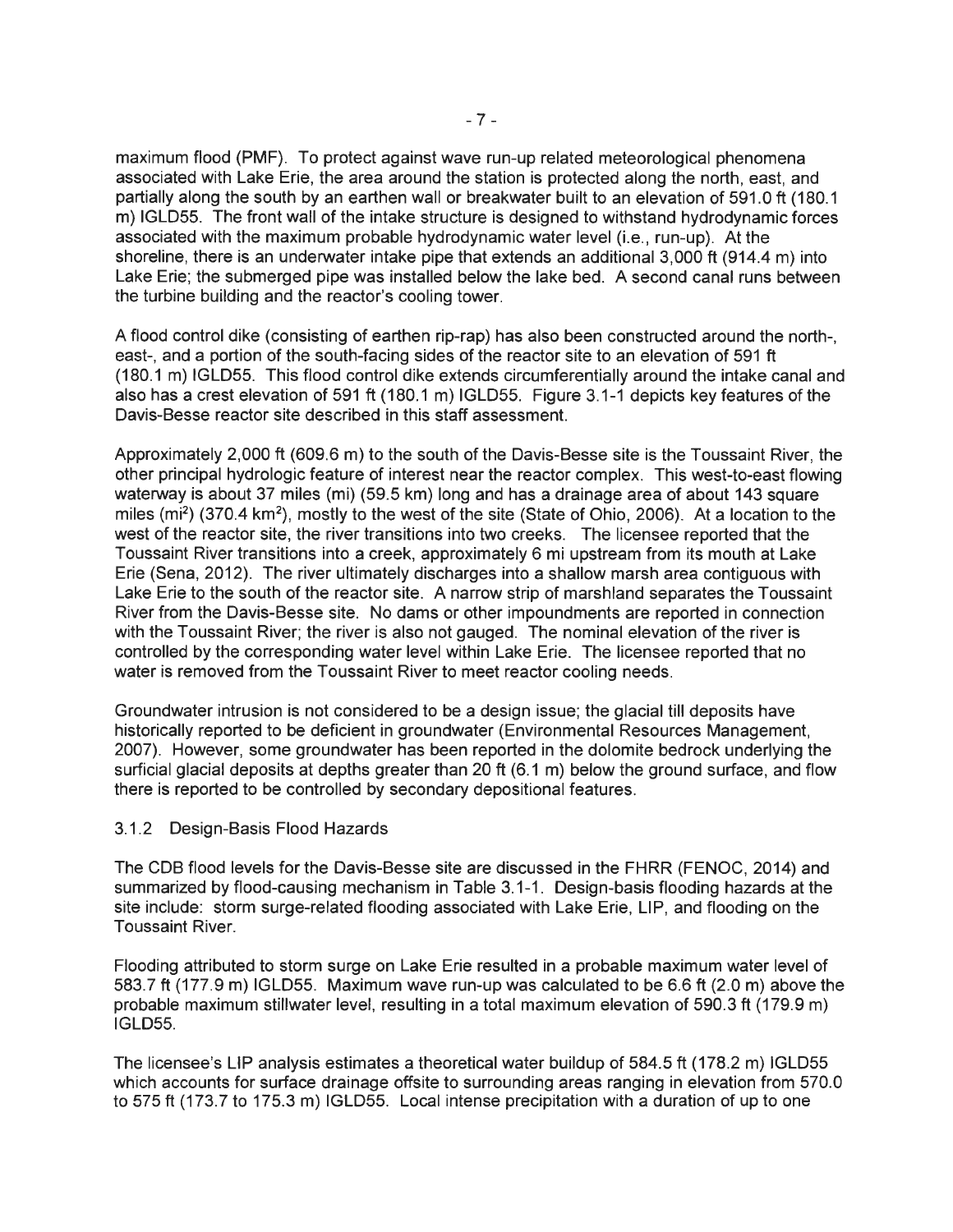hour is the only time-dependent flooding hazard considered in the Davis-Besse licensing basis. Although the Toussaint River is within the licensing basis, it's not considered to be a likely flood hazard because of its relatively small catchment area; its unfettered connection to Lake Erie, which controls the water surface elevation (WSE) within the river; and the fact that the river is relatively wide in the vicinity of the power plant site. Using the probable maximum rainfall in the Toussaint River drainage area, the maximum WSE at the site was estimated at 579 ft (176.5 m) IGLD55.

The licensee noted that the Davis-Besse site is not considered to be susceptible to flooding as a result of dam failures, ice jams, channel migration, tsunami, tidal surge, or seiche effects. As a consequence, these flboding scenarios were not considered as part of the original licensing basis. The staff reviewed the information provided in the FHRR and determined that sufficient information was provided to be responsive to Enclosure 2 of the 50.54(f) letter.

### 3.1.3 Flood-Related Changes to the Licensing Basis

The licensee reported that there was no information to suggest that anthropogenic factors have had an impact on the watersheds encompassing the Davis-Besse site. The licensee also stated (FENOC, 2014) that recent modifications to the Davis-Besse site were limited to certain buildings, facilities, and parking lots to accommodate the steam generator replacement project.

The licensee noted that these changes were accounted for in the hydrologic models used in the FHRR though the use of improved, higher-resolution topographic data for the region and site. The staff reviewed the information provided in the FHRR and determined that sufficient information was provided to be responsive to Enclosure 2 of the 50.54(f) letter.

#### 3.1.4 Changes to the Watershed and Local Area

Changes reported by the licensee for the watershed encompassing the Davis-Besse site included some limited development within the watershed. Those changes include some commercial development outside of the power station controlled area, as well as some additions within the controlled area itself. Changes within the controlled area are in the form of new buildings, parking lots, and improvements to site security barriers. These changes were accounted for in the applicable Davis-Besse FHRR analyses performed by the licensee.

### 3.1.5 Current Licensing Basis Flood Protection and Pertinent Flood Mitigation Features

The CLB flood protection level is 585 ft (178.3 m) IGLD55, which corresponds to the finished floor elevation of powerblock structures. In general, those structures were constructed 6 ft to 14 ft (1.8 m to 4.3 m) above the existing site grade to an elevation of 584 ft (178.0 m) IGLD55 to provide protection from Lake Erie's maximum credible flood level condition. To protect against wave run-up associated with Lake Erie flooding, the area around the station is protected along the north, east, and partially along the south by an earthen breakwater; the top of this structure is elevation 591.0 ft (180.1 m) IGLD55. The front wall of the intake structure facing in the direction of Lake Erie is designed to withstand hydrodynamic forces associated with the maximum probable hydrodynamic run-up level from that waterbody.

Seismic Category I structures at the reactor site are designed to withstand a static water level of 584.0 ft (178.0 m) IGLD55. A variety of flood protection measures are employed at elevations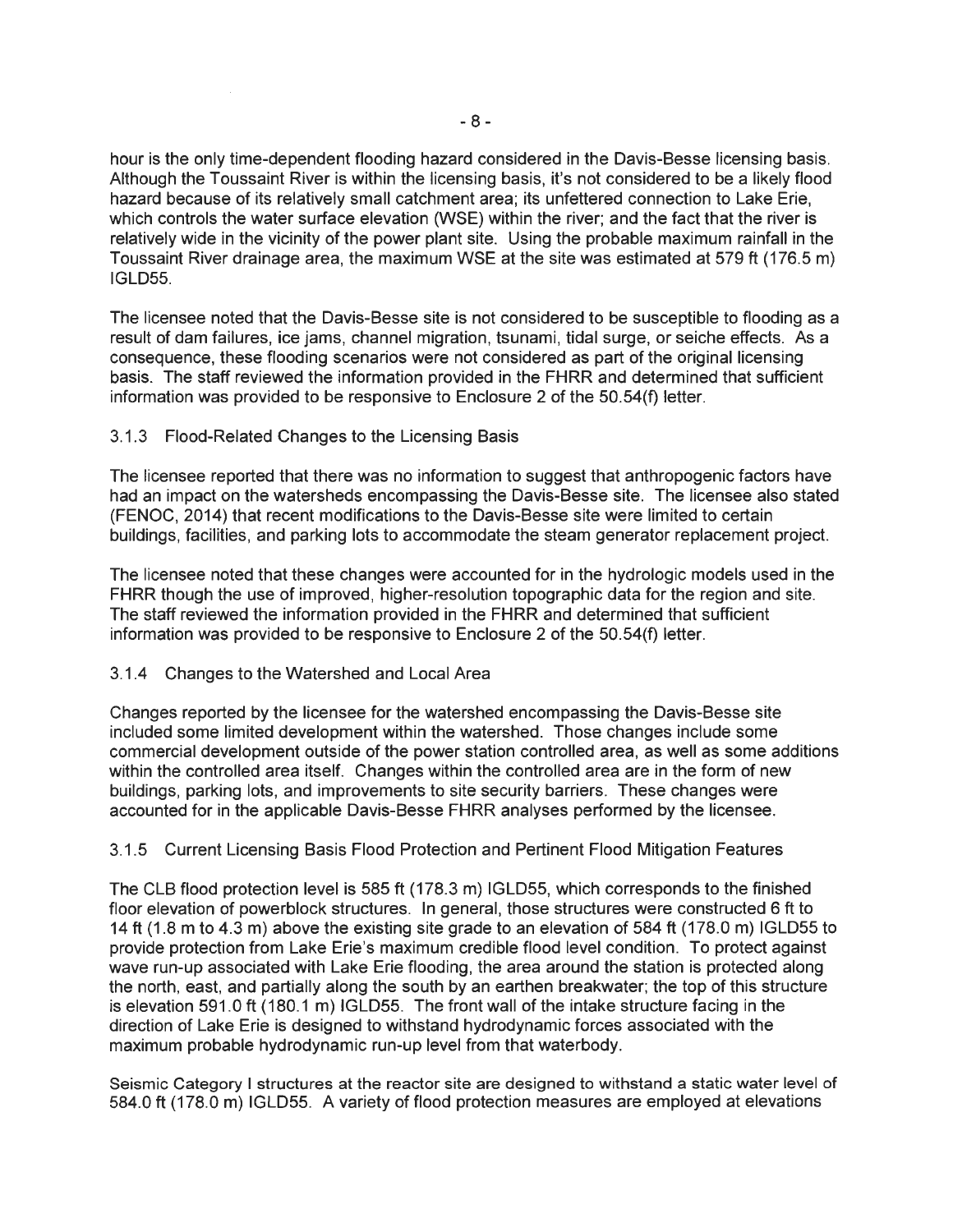below the static water level for the various structures. Those measure include waterproofing, covered or sealed penetrations, water stops, floor drains, and sumps. The station's drainage system is designed to collect site runoff in addition to roof drainage and route the effluent to ditches draining into the Toussaint River. A service water tunnel and associated rooms are also reported to utilize waterproof membranes for flood protection (Sena, 2012).

Adverse weather conditions were considered, and include a probable maximum meteorological event in connection with storm surge to determine water rise in Lake Erie due to sustained wind setup. The resulting maximum wind speed considered was 100 miles per hour (161 km per hour) over a 10 minute period.

The site has incorporated exterior barriers that are permanently in-place, requiring no operator manual actions. These barriers include mitigation measures, such as waterproof envelope systems for building, construction joint water stops, sump pumps, flood doors, floor drains, and watertight doors. There are also the aforementioned earthen dikes intended to provide wave run-up protection. The majority of the walls and floors are credited to protect equipment from groundwater intrusion.

The site requires no temporary barriers or flood protection equipment that requires operator action. The staff reviewed the information provided in the FHRR and determined that sufficient information was provided to be responsive to Enclosure 2 of the  $50.54(f)$  letter.

### 3.1.6 Additional Site Details to Assess the Flood Hazard

The licensee reported that an aerial survey had been conducted as part of the FHRR in order to obtain both newer and improved topographic data compared to that which was available at the time that previous flood hazard evaluations had been prepared for the Davis-Besse site. Those earlier evaluations were prepared in connection with the Individual Plant Evaluation of External Events (IPEEE) and took place in the late 1980s to early 1990s. Higher-resolution, digital terrain data were generally not available until after the IPEEE program had been completed. The newer, higher-resolution data used in the FHRR improved delineation of watershed boundaries and other hydrologic features of interest.

### 3. 1. 7 Results of Plant Walkdown Activities

The 50.54(f) letter (NRC, 2012a) requested that licensees perform plant walkdown activities to verify that current flood protection systems are available, functional, and implementable. Other parts of the 50.54(f) letter asked the licensee to report any relevant information from the results of the plant walkdown activities (NRC, 2012a).

By letter dated November 27, 2012, FENOC submitted a flooding walkdown report as requested in Enclosure 4 of the 50.54(f) letter for the Davis-Besse site. By letter dated January 30, 2014, FENOC provided a response to the NRC request for additional information for the staff to complete its staff assessment. On May 20, 2014 (NRC, 2014), the staff issued its assessment of the walkdown report, which documented its review of that licensee action and concluded that the licensee's implementation of the flooding walkdown methodology met the intent of the walkdown guidance.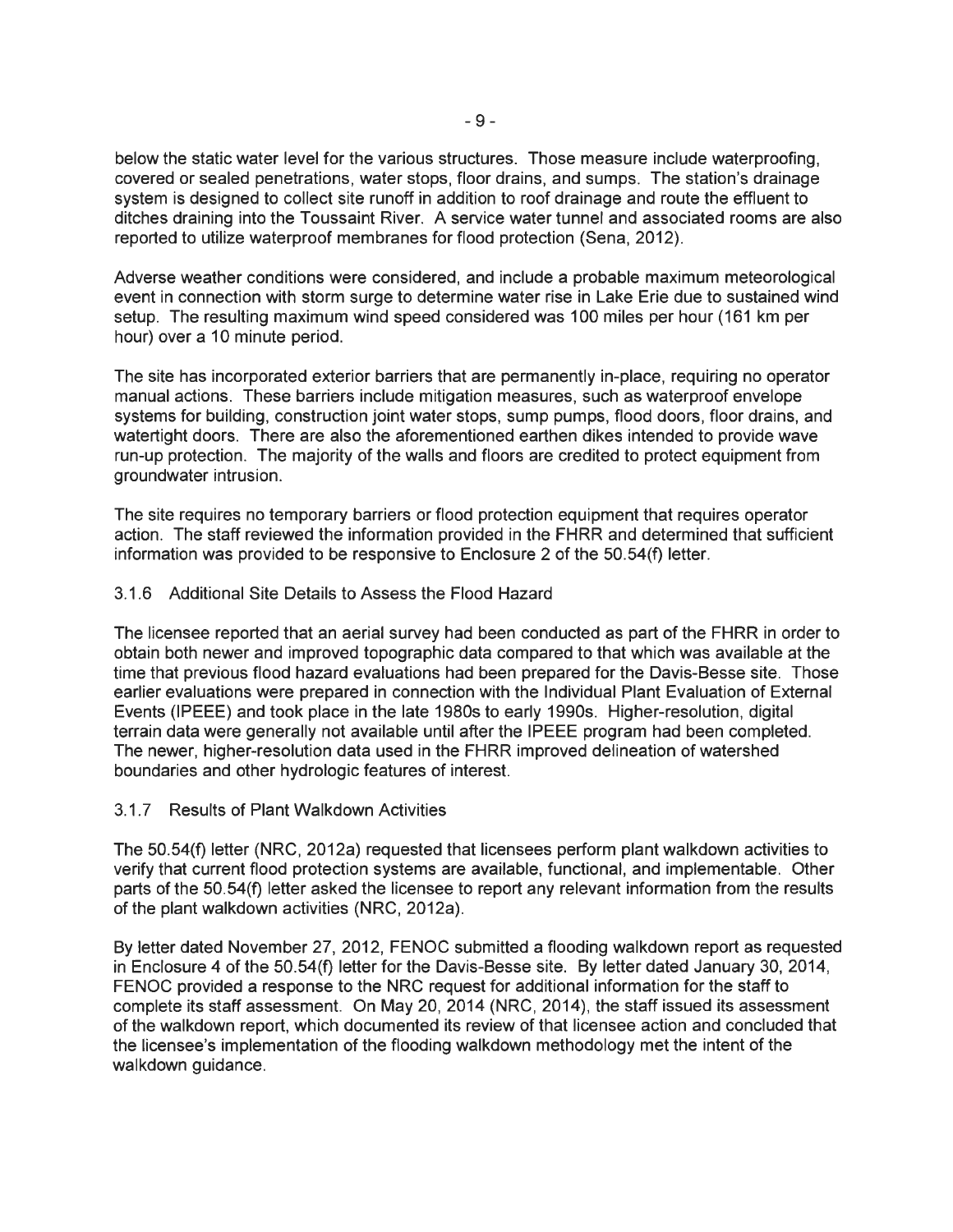# 3.2 Local Intense Precipitation and Associated Site Drainage

The licensee reported that the reevaluated flood hazard, including associated effects, for LIP and associated site drainage is based on a stillwater WSE of 585.5 ft (178.46 m) IGLD55. The licensee stated that wind waves and run-up had no effect on the LIP flood elevations and thus were not considered as part of the CDB (FENOC, 2014). This flood-causing mechanism is discussed in the licensee's COB. The COB PMF elevations for LIP and associated site drainage are based on stillwater-surface elevations of 584.5 ft (178.16 m) IGLD55 (FENOC, 2014).

# 3.2.1 Site Drainage and Elevations

The licensee reevaluated the flood hazard resulting from LIP due to a thunderstorm over an immediate drainage area of about  $0.3$  mi<sup>2</sup> ( $0.8$  km<sup>2</sup>) that included the footprint of the Davis-Besse powerblock, the site's vehicle barrier system (VBS), and all contiguous natural drainage areas in the 1.49 mi<sup>2</sup> (3.86 km<sup>2</sup>) controlled area. The licensee reevaluated the flood hazard due to LIP using a digital terrain model (DTM) to approximate the topographic ground surface corresponding to the reactor site and environs. Because the finished grade of the powerblock is elevated relative to the surrounding topography, the licensee generally did not include lowerelevation areas in its computational model as meteoric water would be expected to drain off-site via gravity as suggested by the results of the computer simulation shown on Figure 3.2-1 .

The licensee selected a 10-ft<sup>2</sup> (3.0-m<sup>2</sup>) resolution for the FLO-2D computational grid. The licensee further noted that the size of the grid cells was small enough to capture important site details within the powerblock and yet sufficient in size to ensure computational stability, such as reasonable computational output values and minimal errors. The licensee noted that it evaluated alternative grid cell dimensions to understand the sensitivity of the LIP model to grid size. A larger 15-ft<sup>2</sup> (4.6-m<sup>2</sup>) grid was evaluated and found to cause numerical surging in the estimated WSE results. A smaller  $5-ft^2(1.5-m^2)$  grid was also evaluated and found to produce maximum WSEs that varied by  $\pm 0.2$  ft ( $\pm 0.07$  m) for 90 percent of the cells within in the computational domain, excluding outliers (FENOC, 2014b).

The staff reviewed the licensee's approach to the development of the computation grid for the FL0-20 model against relevant regulatory criteria based on present day methodologies and regulatory guidance. The staff considers that the approach described by the licensee is reasonable.

# 3.2.2 Local Intense Precipitation

The licensee selected a 1-hour (1-hr), 1-mi2 (2.6 km2) probable maximum precipitation (PMP) event for the purposes of the LIP analysis. The magnitude of the PMP event was estimated using the National Weather Service's Hydrometeorological Reports (HMRs) 51 and 52 applicable to the site. Using those two references, the magnitude of the 1-hr, 1-mi<sup>2</sup> (2.6 km<sup>2</sup>) PMP event selected for the Davis-Besse site was estimated as 17.3 in (43.9 cm) based on a PMP depth contour map contained in HMR 51 (Schreiner and Reidel, 1978). The licensee noted that it had obtained the distribution of the 1-h PMP for the 5-, 15-, 30-, and 60-minute time intervals from HMR 52 (Hansen, Schreiner, and Miller, 1982). When considering the frontweighted rainfall distribution, approximately 30 percent of the precipitation typically occurs during the first 5 minutes of the storm event. The licensee also considered the one-third hour,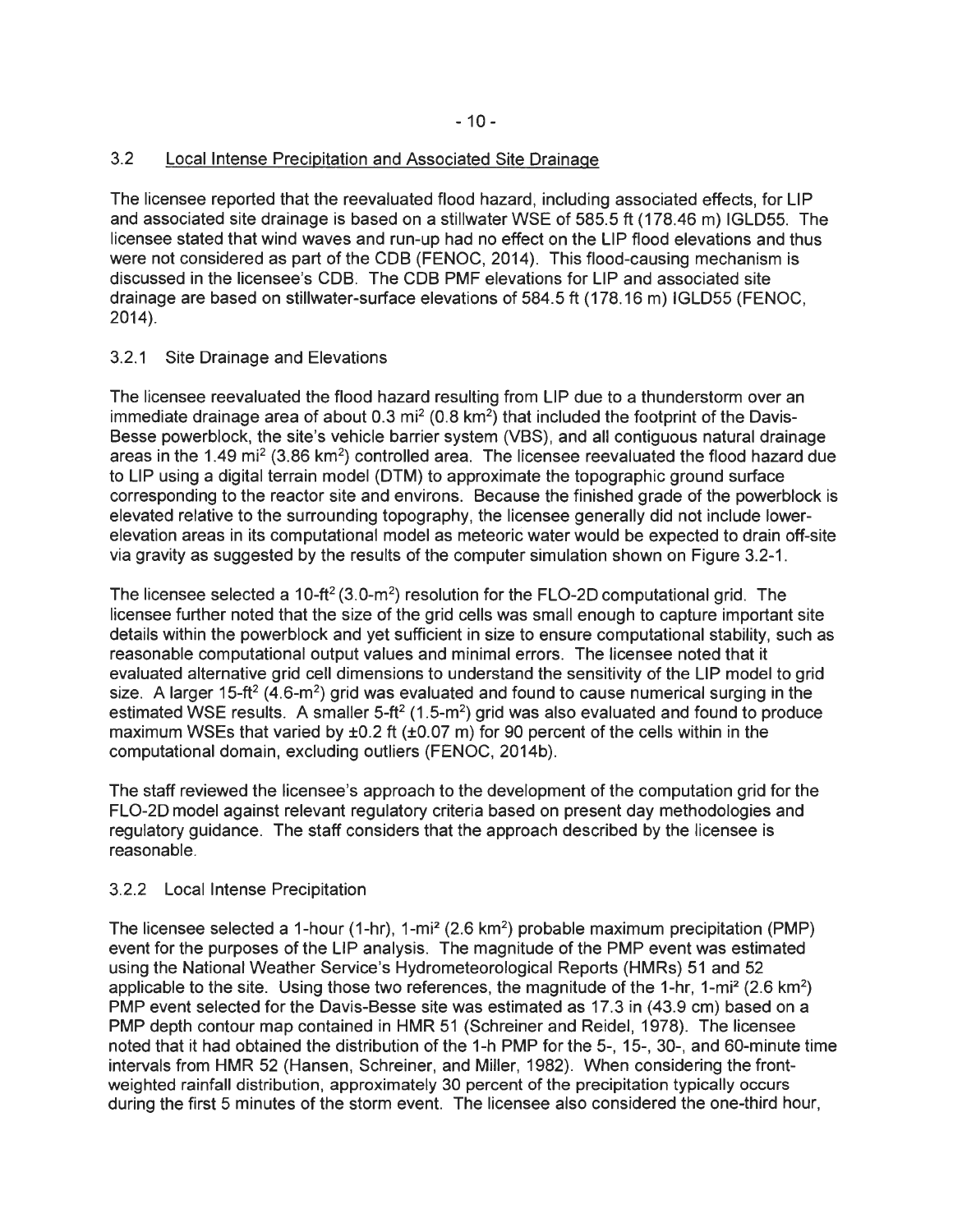central, two-thirds hour, and end-loaded temporal distributions. During the July 2015 audit, the licensee noted that the 1-hr, 1-mi<sup>2</sup> (2.6 km<sup>2</sup>) PMP event fully envelopes the drainage area that includes the reactor site (NRC, 2016b). The licensee further noted that the effect of LIP-induced flooding at the reactor site was controlled primarily by rainfall intensity rather than rainfall quantity as the site topography is relatively flat. The licensee stated that extending the temporal duration of the rainfall event is likely not to change the maximum WSE as the maximum storm intensity relied on for the purposes of the LIP assessment would still be the same. In connection with this topic, during the July 2015 audit (NRC, 2016b), the licensee determined that the 1-h PMP event temporal distribution used in the calculation is the same as the temporal distribution of the LIP event presented as a case study described in NUREG/CR-7046, Appendix B, Figure B-5 (i.e., a front-loaded precipitation event).

The staff reviewed the licensee's estimation of PMP against relevant regulatory criteria based on present day methodologies and regulatory guidance. The staff considers that the methods presented in the HMRs, as referenced by the licensee, are reasonable methods for estimating those values.

## 3.2.3 Runoff Analysis

The licensee reevaluated the flood elevation from a LIP event using the FL0-20 Pro computer code to numerically estimate flows and water-surface elevations within a two-dimensional gridded domain that can include channels, hydraulic structures, and flow obstructions.

The location of physical obstructions present within the modeling domain were identified and confirmed using available aerial imagery of the site. Grid elements coinciding with buildings were modeled as obstructions that completely blocked the passage of surface water. The staff determined that the locations of buildings and other structures were properly implemented in the FL0-20 computer model, and that the representation of those features with higher elevations would both promote flow from those cells as well as prevent surface flow into those cells. The licensee's computer model correctly accounted for rooftop runoff by routing flow off cells coinciding to building locations and adding that flux to surface flow occurring in adjacent cells corresponding to the ground surface. The FL0-20 model boundary and other key features of the LIP model are shown in Figure 3.1-1.

One additional building, a new steam generator storage facility, was found to have been constructed within the powerblock footprint subsequent to the topographic survey conducted for the purposes of the FHRR. The licensee noted that the outline of the south side of that structure had been incorrectly represented in an early version of the LIP model, and was later corrected and re-evaluated in a revised LIP calculation described in a calculation package referenced in the FHRR. The licensee also modeled the reactor site's extensive VBS using two types of levee designations in FL0-20, manipulating the tools available in the computer code to account for different spacing distances between the individual elements of the VBS system. The staff reviewed the manner in which the VBS system was treated within the FL0-20 model and finds it appropriate. Hydraulic losses for the water flow through the openings were not incorporated, which is consistent with the overall conservative approach to maximize WSEs in the site model.

Based on the site topographic information provided by the licensee, the staff found the licensee's use of the outflow boundary conditions for the FL0-20 model appropriate. The staff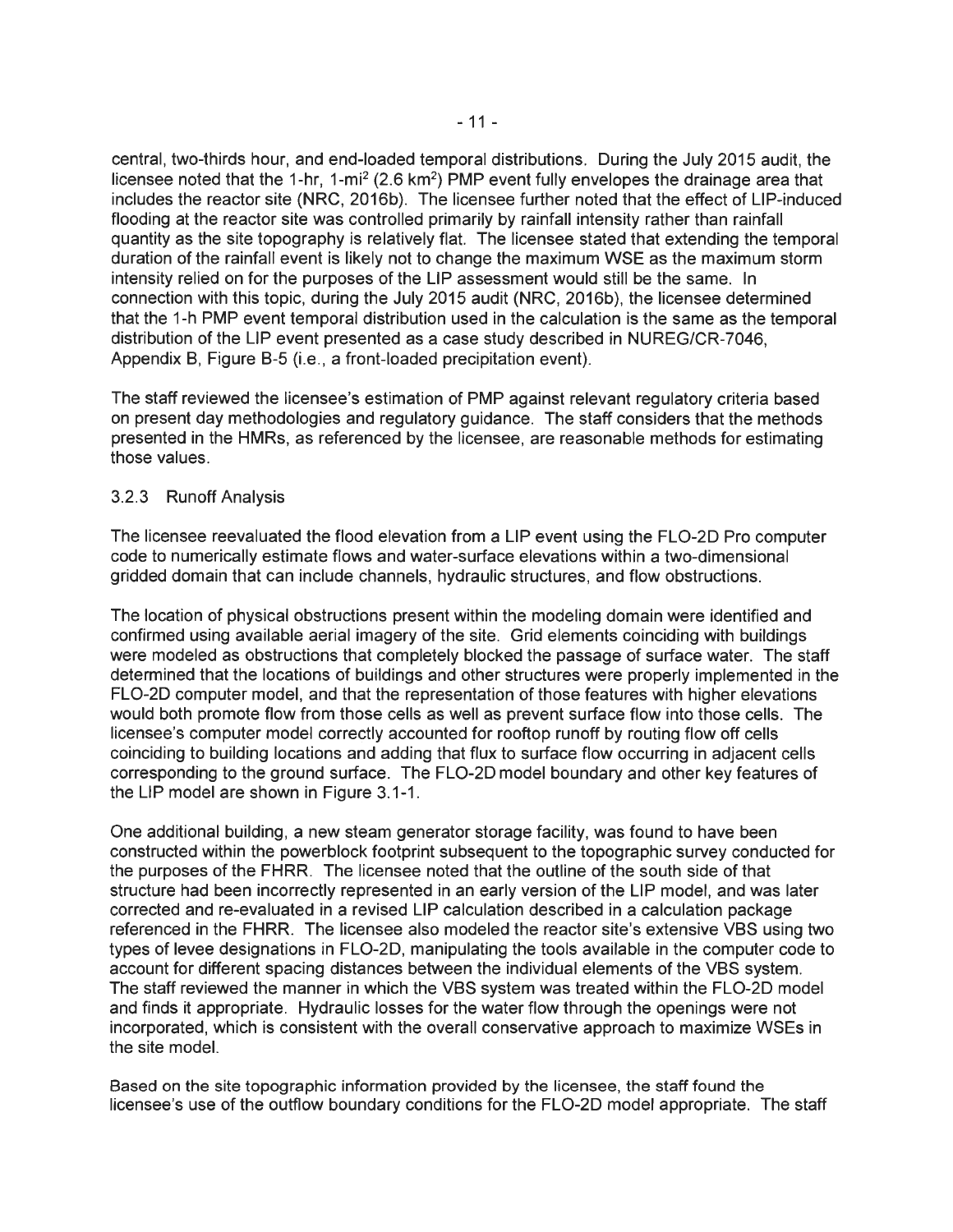reviewed the licensee's FLO-2D model and determined that storm water conveyance structures were assumed to be completely blocked, consistent with NUREG/CR-7046 (NRC, 2011). The staff also determined that the location of the VBS was appropriately represented in the model and that the representation of that feature with blocked openings (modeled as a levee) was consistent with NUREG/CR-7046 (NRC, 2011).

During a July 2015 audit (NRC, 2016b), the staff asked the licensee to describe how drainage from facility roofs, as represented in the FL0-2D analyses, is consistent with the guidance in ANSl/ANS-2.8-1992, Section 11.4. This section recommends that building runoff used in LIP flood assessment allow for the evaluation of a worst case roof drainage scenario. In response, the licensee noted that no alternative points of roof drainage scenarios were developed or analyzed in connection with the LIP flood hazard analysis for two reasons. First, the licensee conservatively assumed that all meteoric water falling on Davis-Besse roof structures finds its way to the powerblock yard. Second, in the FLO-2D computer model, the licensee also noted that roof pitch orientations were selected (in the east-west direction) so as to maximize overland runoff volumes in that particular direction – another modeling conservatism given the topography of the site. For these reasons, the licensee again expressed the view that the approach used in its LIP calculation to model roof drainage corresponds to the worst case of roof drainage scenario, as required by ANSl/ANS-2.8-1992, Section 11.4.

The licensee assigned specific Manning's n values (roughness coefficients) to land cover types within the LIP model based primarily on coefficient ranges suggested in the FL0-2D Reference Manual. A parametric sensitivity analysis was performed by the licensee to evaluate the LIP model's sensitivity to the parameter values selected. The upper and lower bounds of the recommended coefficient ranges replaced the estimated n values (water, gravel and herbaceous cover were kept constant) to determine if there were changes in the resulting maximum WSE. The licensee reported that the sensitivity analysis produced WSE depth differences of between 0 and 0.1 ft (0.03 m) within the powerblock area. Those results suggested that the LIP model was not largely dependent on the value of the Manning's roughness coefficient selected. The staff reviewed the Manning's n values selected by the licensee and concluded that the values selected were reasonable. In connection with its review, the staff also reviewed aerial imagery of the Davis-Besse site to confirm that the surface cover was consistent with the Manning's n values selected.

### 3.2.4 Water Level Determination

The licensee identified 12 potential flooding pathway locations around the turbine building (five locations), the auxiliary building (six locations), and the intake structure by which meteoric flood water could potentially affect plant safety, and reported maximum flood elevation, flooding duration, maximum velocity, maximum flow depth, and maximum hydrostatic and hydrodynamic forces at the locations in question (FENOC, 2015b). Table 3.2-1 describes the maximum WSEs and depth at critical doors of the safety-related buildings for an end-loaded temporal rainfall distribution. The end-loaded precipitation distribution produced the LIP event that resulted in the highest maximum WSE of 585.4 ft (178.4 m) IGLD55 at multiple door locations of the auxiliary building; of 585.5 ft (178.5 m) IGLD55 at Door 334 of the turbine building; and 585.5 ft (178.5 m) IGLD55 at the intake structure location.

The staff performed independent analyses of the results reported in the FHRR by using the computer input files provided by the licensee. The staff reviewed the resulting model output and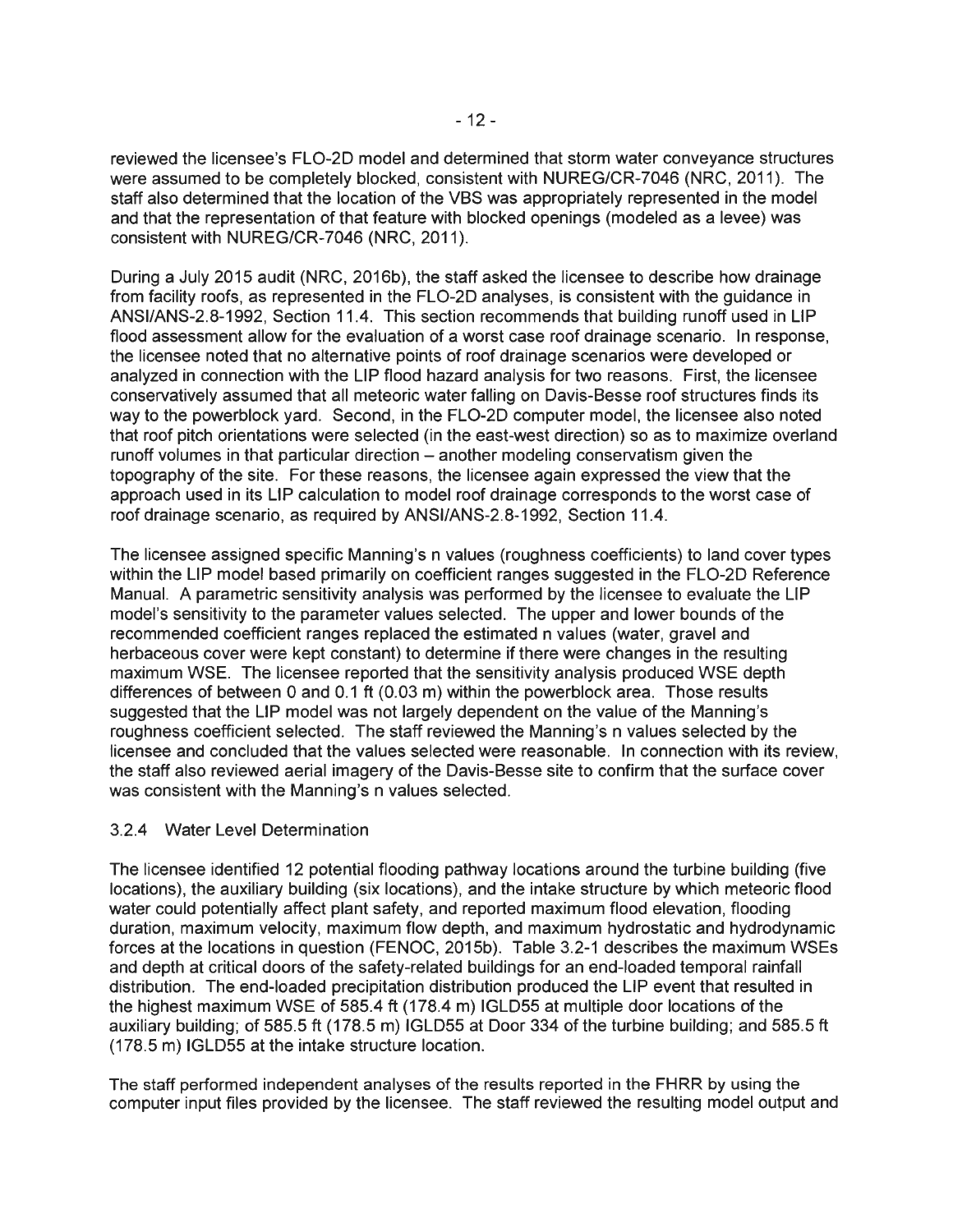determined that (a) mass balance errors were small, (b) flow pathways and areas of inundation appeared reasonable, and (c) flow velocities were reasonable with no indication of numerical instabilities and no supercritical flow conditions near the potential flooding pathways identified by the licensee. Based on these results, the staff finds the licensee's revised FL0-20 model (FENOC, 2015c) to be an acceptable basis for evaluating water elevations and associated site drainage due to LIP.

After independently executing the licensee's FLO-2D computer code input files, the staff confirmed the depths and locations of the maximum WSEs reported for each of the three Oavis-Besse structures cited in the FHRR. The staff further concluded that the maximum WSEs reported by the licensee were consistent with the estimates calculated by the staff.

## 3.2.5 Conclusion

The staff confirmed that the licensee's reevaluation of the LIP hazard used present-day methodologies and regulatory guidance. The staff also confirmed the licensee's conclusion that the reevaluated flood hazard for LIP is not bounded by the COB flood hazard. Therefore, the staff expects that the licensee will submit a focused evaluation consistent with the process and guidance discussed in COMSECY-15-0019 (NRC, 2015a) and JLO-ISG-2016-01 , Revision 0 (NRC, 2016c).

## 3.3 Streams and Rivers

The licensee reported in its FHRR that the reevaluated flood hazard, including associated effects, for streams and rivers is based on stillwater-surface elevations in the Toussaint River of 576 ft (175.6 m) IGLD55. However, wind-wave effects associated with a PMF on the Toussaint River were not evaluated. The licensee alternatively reported those effects in the context of the tsunami flooding hazard (Section 3.6). This flood-causing mechanism is discussed in the licensee's COB, which states that the COB PMF elevation for streams and rivers is based on stillwater-surface elevations in the Toussaint River of 579 ft (176.5 m) IGL055.

The licensee's reevaluation of flooding on streams and rivers described in the FHRR included three analysis components: (a) defining a PMP event, (b) simulating the PMF associated with the PMP event, and (c) evaluating the effect of combined flooding events. The licensee evaluated the PMF for the 139 mi<sup>2</sup> (360 km<sup>2</sup>) Toussaint River drainage basin. The extent of the Toussaint River drainage basin and its three sub-basins is shown in Figure 3.3-1. The licensee stated in the FHRR (FENOC, 2015a) that the methods used in reevaluating flooding on streams and rivers were consistent with NUREG/CR-7046 (NRC, 2011).

For the purposes of the FHRR riverine analysis, the licensee modeled overland flow within the Toussaint River sub-basins following a simulated PMP event using the U.S. Army Corps of Engineers' (USACE) Hydrologic Engineering Center (HEC) Hydrologic Modeling System (HEC-HMS) computer code. Using the synthetic hydrographs produced from that computer model as input, the licensee continued to model river flow within the Toussaint River using the USACE's HEC-River Analysis System (RAS) computer code. The output from that computer analysis provided the PMF flow rate and maximum WSE reported in the FHRR.

3.3.1 Probable Maximum Precipitation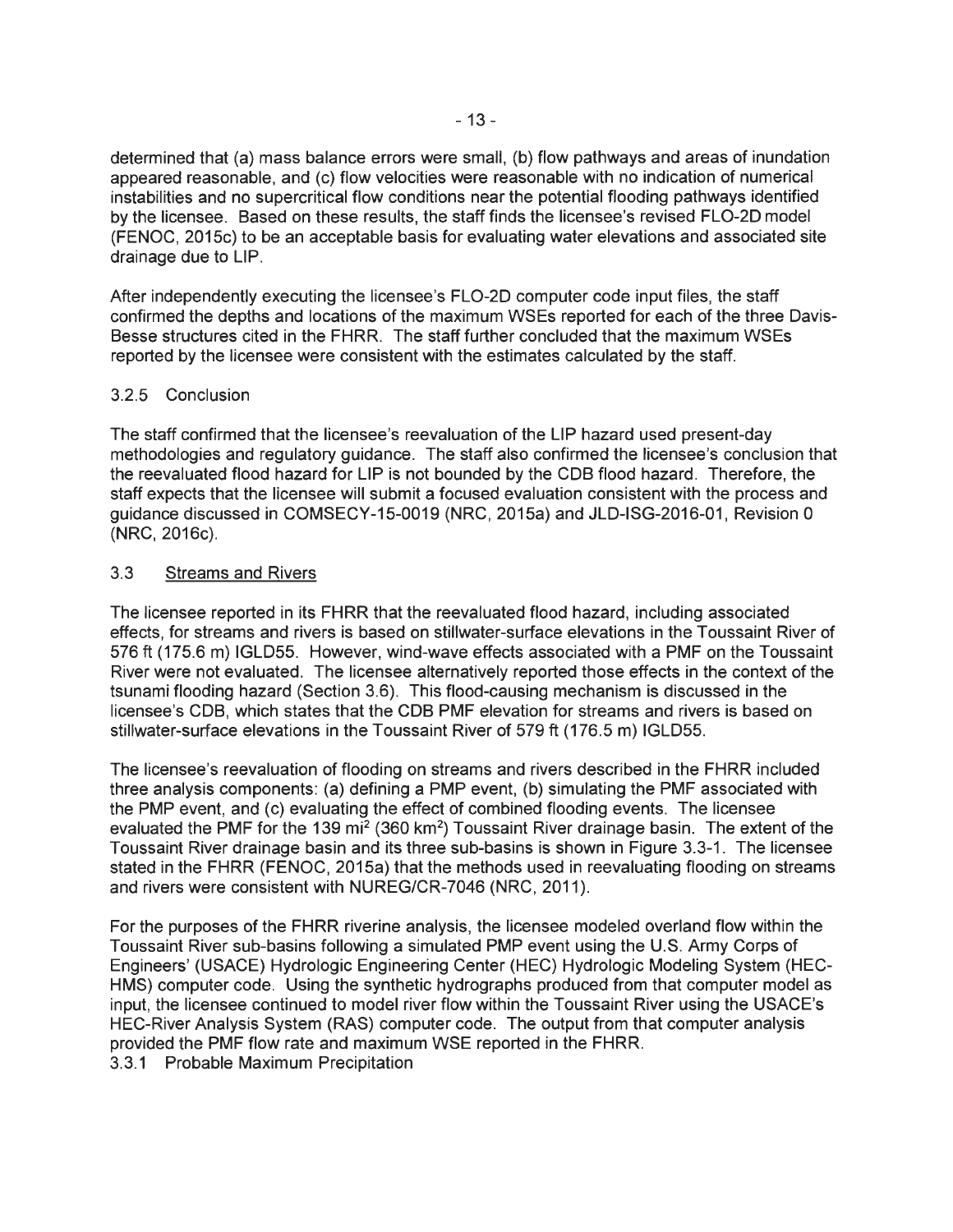In developing a PMF estimate, NUREG/CR-7046 (NRC, 2011) recommends that three hydrologic scenarios be considered to ascertain which precipitation scenario would produce the maximum (highest) WSE at a reactor site:

- PMP Alternative  $1 a$  combination of mean monthly base flow; median soil moisture; antecedent rain; the all-season PMP; and the 2-yr wind waves along the critical direction.
- **PMP** Alternative  $2 a$  combination of mean monthly base flow; snowmelt from the probable maximum snowpack; a 100-yr, cool-season rainfall event; and 2-yr wind waves along the critical direction.
- PMP Alternative  $3 a$  combination of mean monthly base flow; snowmelt from a 100-yr snowpack; the cool-season PMP; and 2-yr wind waves along the critical direction.

All three precipitation scenarios were later evaluated by the licensee for the purposes of the Davis-Besse FHRR. The 2-yr wind-induced waves are analyzed in a subsequent calculation in the FHRR analysis (Section 3.7) and were therefore not assessed within the evaluation of the stream flooding mechanism by the licensee. The licensee assumed that Alternative 1 would not have initial infiltration due to full saturation caused by the antecedent storm, and Alternatives 2 and 3 would not have initial and constant infiltration as the ground is assumed to be frozen.

## 3.3.1.1 PMP Alternative 1

The licensee estimated the all-season PMP values using HMR 51 (Schreiner and Reidel, 1978) and HMR 52 (Hansen, Schreiner, and Miller, 1982). Twenty one randomly selected storm centers occurring throughout the Toussaint River watershed were evaluated by the licensee using the HMR 52 software (USAGE, 1987), consistent with HMR 52 isohyets and recommendations. As the storm center with the greatest precipitation will not necessarily produce the largest peak discharge (and runoff), the licensee evaluated all 21 estimated PMP values as described in a calculation package referenced in the FHRR.

To ensure that all precipitation events capable of maximizing surface runoff were considered, five temporal storm distributions (so-called Alternative A in NUREG/CR-7046) were also considered. Those distributions place the peak precipitation at the front, one-third, center, twothirds, and end of the storm event. The five temporal distributions for the PMP event described in Alternative A were also assessed by the licensee as part of PMP FHRR Alternatives 2 and 3 (described below). The antecedent storm specified for PMP Alternative 1 is defined in NUREG/CR-7046 as the lesser of either a 72-h storm that is 40 percent of the size of the allseason PMP, or a 500-yr storm followed by a 72-h dry period prior to the PMP event. The licensee chose as the antecedent storm the 40 percent PMP storm. The total precipitation for PMP Alternative 1 used in the licensee's HEC-HMS model corresponded to a 72-h storm at 40 percent of the all-season PMP, followed by a 72-h dry period, followed thereafter by the 72-h allseason PMP.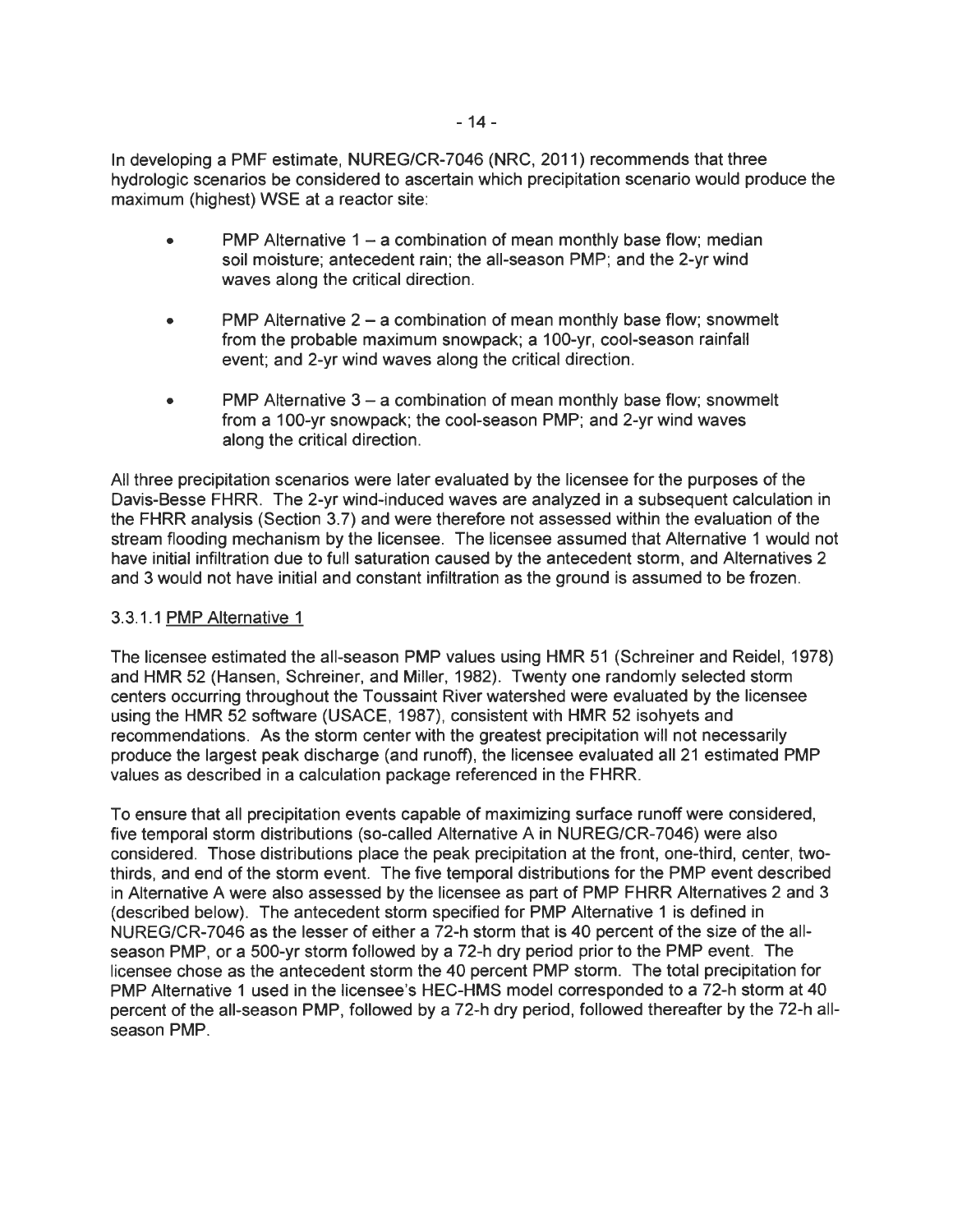## 3.3.1.2 PMP Alternative 2

To calculate the 100-yr cool-season precipitation estimate, the licensee initially relied on the precipitation-frequency atlas (specifically "Atlas 14") published as Bonnin et al. (2006). Using that information source, location-specific all-season rainfall values were estimated for the Davis-Besse site and then adjusted spatially using area-depth reduction factors (Herschfield, 1961). To adjust those precipitation values to approximate a cool-season rainfall event, the guidelines described (Huff and Angel, 1992) were then used to calculate an all-season/cool-season ratio needed to estimate a 100-yr storm. Lastly, the intermediate hourly, cool-season rainfall depths for a 100-yr storm were estimated by the licensee iteratively, through trial-and-error, in order to fit a curve to approximate the data trend.

This alternative also calls for the consideration of the contribution of snowmelt from the probable maximum snowpack to the overall precipitation flux. Snowmelt conditions within the Toussaint River watershed were calculated by the licensee consistent with guidelines prepared by the USAGE (1998). The snowmelt rate (energy budget) equations and constants recommended by ANSl/ANS-2.8-1992 (generally viewed to represent conservative parameter estimates) were then used by the licensee to estimate snowmelt rates for the Toussaint River watershed, where the probable maximum snowpack was assumed to be equal to unlimited snowpack during the entire coincident rainfall. This process was described in a calculation package referenced in the FHRR.

## 3.3.1.3 PMP Alternative 3

The licensee used an HMR 53 (Ho and Reidel, 1980) ratio of a 10-mi<sup>2</sup> (26-km<sup>2</sup>), 6-h all-season PMP and a 10 mi<sup>2</sup> (26km<sup>2</sup>) cool-season PMP for each month for which there was measurable snow. Similar to the method for estimating the probable maximum snowpack, the snowmelt value corresponding to the 100-year snowpack was calculated by the licensee consistent with a procedure recommended by the USAGE (1998). The licensee estimated the 100-year snowpack depth near the reactor site using the National Oceanic and Atmospheric Administration (NOAA) Report "Precipitation Frequency Data Server" (NOAA, 2016c). A rainon-snow condition was chosen for the snowmelt calculations, and was estimated based on dew point temperatures (not adjusted for measurement height), wind velocity (adjusted for measurement height), precipitation rate, and a basin wind coefficient. The inches per hour snowmelt rates were summed with the hourly, cool-season precipitation values by the licensee, in order to establish the snowmelt input for Alternative 3.

The NRG staff reviewed the licensee's estimation of PMP against relevant regulatory criteria based on present day methodologies and regulatory guidance. The methods presented in the HMRs referenced by the licensee are considered reasonable methods for estimating PMP values. The ANSl/ANS-2.8-1992 methods for snowmelt calculation are also considered appropriate. The staff reviewed the licensee's detailed process for determining all precipitation events (including snowmelt) for the three alternatives without finding errors.

### 3.3.2 Probable Maximum Flood

Three estimates of PMP occurring within the Toussaint River watershed were prepared by the licensee. Those estimates were subsequently converted to surface runoff (overland flow) using Version 3.5 of the USACE's HEC-HMS computer code (USACE, 2010b). Both the Toussaint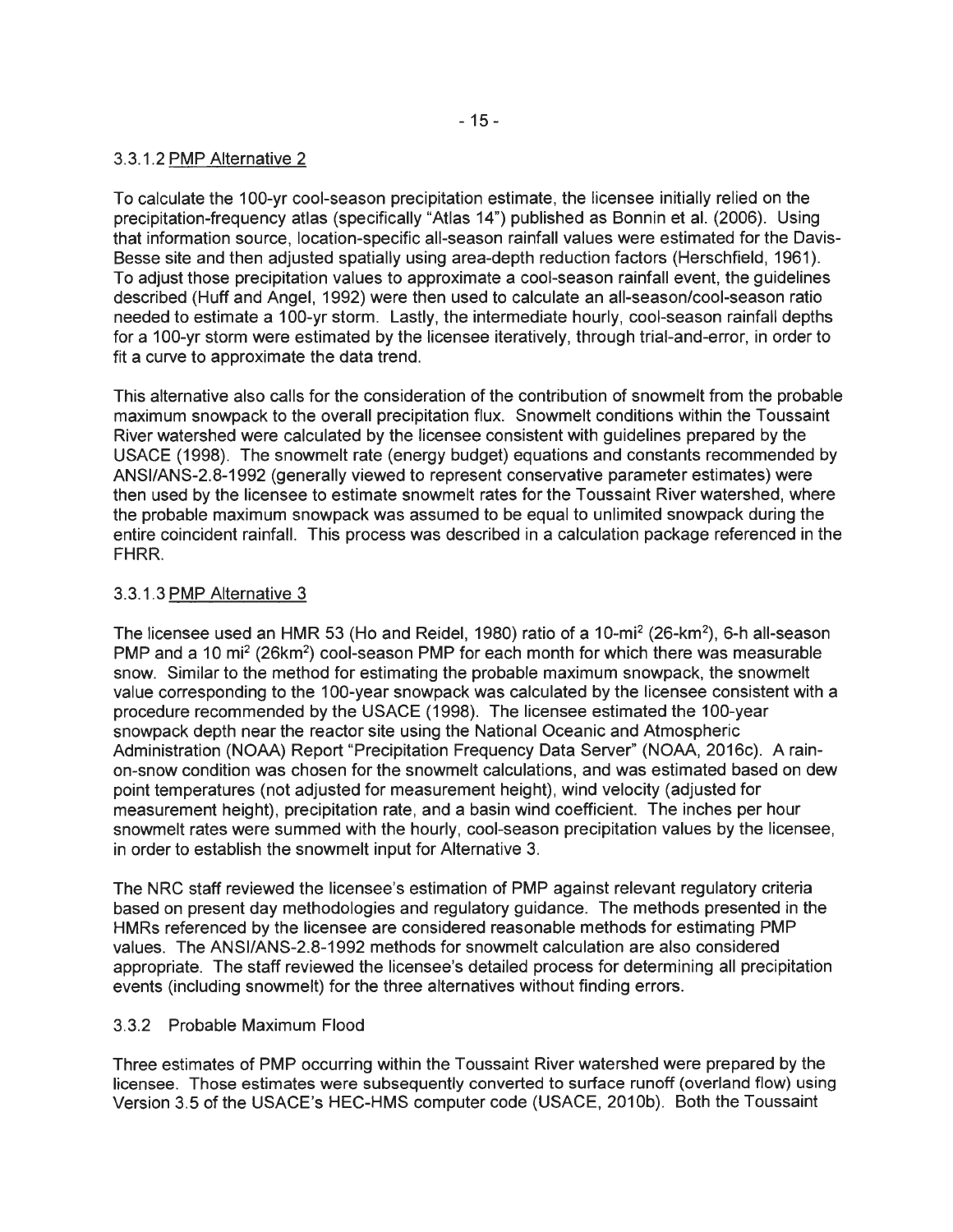River and its attendant watershed are ungauged, so the licensee alternatively prepared a synthetic hydrograph in connection with the rainfall-to-runoff transformation using the Synder method (1938). To conservatively represent the extreme events being modeled, the estimated peak discharge was increased by one-fifth, as suggested in NUREG/CR-7046. The HEC-HMS calculation was limited to Basin 3 of the Toussaint River watershed (Figure 3.3-1) as that portion of the basin is contiguous with the Davis-Besse site.

Based on the characteristics of the alternatives suggested by NUREG/CR-7046, PMP Alternatives 2 and 3 are assumed to occur while the ground is frozen, preventing losses due to infiltration. Infiltration rates for PMP Alternative 1 were determined by the licensee from suggested ranges cited in U.S. Department of Agriculture's (USDA) "Urban Hydrology for Small Watersheds" (USDA, 1986), and classified by hydrologic soil groups. Because of the antecedent storm in Alternative 1 PMP, the infiltration rates used by the licensee were consistent with those of saturated soils.

The antecedent storm was also assumed to fully saturate the ground, preventing any initial infiltration losses. The percentage of land surface (including water surfaces) for each basin judged to be impervious was determined by using the U.S. Geological Survey's (USGS's) National Land Cover Database (USGS, 2016).

In addition to the precipitation inputs, the licensee also provided information on estimated base flow within the Toussaint River. In the absence of gauged data for the Toussaint River, the licensee alternatively relied on gauged data for the Portage River, another east-to-west flowing river system approximately 40 mi (64 km) long with a drainage area of approximately 612 mi<sup>2</sup> (1,585 km<sup>2</sup>) located farther to the south. Both the Toussaint and the Portage Rivers are co-located within the same hydrologic unit code boundary and share both similar geography and meteorology. The licensee suggested that both rivers share similar hydrologic characteristics and thus the Portage River would be a reasonable hydraulic analog for the Toussaint River. Consistent with ANSl/ANS-2.8-1992, the base flow estimated for the Toussaint River was the mean monthly flow estimated for the Portage River.

Using the synthetic PMF flow hydrographs produced from the HEC-HMS computer code, the licensee then modeled river flow within the Toussaint River using Version 3.5 of the HEC-RAS computer code (USAGE, 2010b). The output from that computer analysis provided the PMF flow rate and maximum WSE reported in the FHRR. The licensee noted that the geometry of the Toussaint River was developed using HEC-GeoRAS (Version 10.1 ), an ArcGIS tool set, and created cross sections spaced accordingly to achieve accurate results, hydraulic stability, and at locations of hydraulic structures such as bridges. Two bridge crossing locations were modeled with information provided by the Ohio Department of Transportation and ArcGIS imagery, while two additional bridges located further than 7 mi (11 km) from the reactor site were assumed not have a measurable effect on computational results due to their distance from the reactor site. River banks, blocked obstructions, and ineffective flow areas were delineated using contours created from the surface model and using geospatial imagery in ArcGIS as background maps. The outflow hydrograph for Basin 2 was developed in the HEC-HMS model and was used as the upstream boundary condition for the PMF model. As a downstream boundary condition for the HEC-RAS model, the licensee used the highest observed water level in Lake Erie, 574.5 ft (175.1 m) NAVD88. The licensee-assigned Manning's n coefficient values for the floodplain and channel that were judged to be conservative (at the high end of the expected ranges given the land cover types) based on "Open Channel Hydraulics" (Chow, 1959). Manning's n values were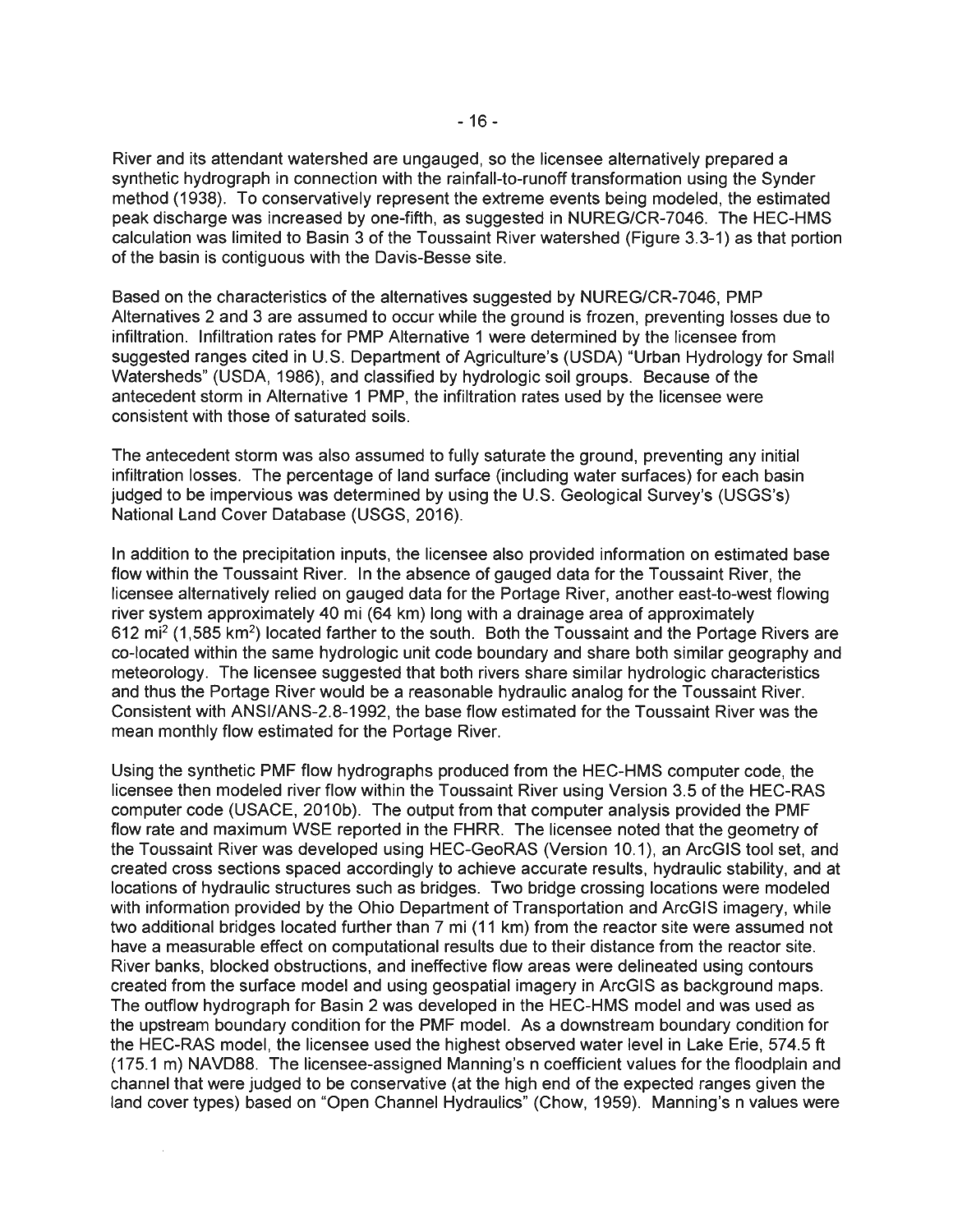the same as those determined in the HEC-HMS modeling. This approach is consistent with the Hierarchical Hazard Assessment (HHA) approach described in NUREG/CR-7046 (NRC, 2011 ).

The licensee evaluated all three precipitation scenarios using the HEC-RAS computer code. Based on the HEC-RAS computer simulations, the licensee reported that the PMP Alternative 1 scenario produced the highest estimated WSE on the Toussaint River of 576 ft (175.5 m) IGLD55, which represents the maximum (controlling) flood hazard at the site and corresponds to a maximum flow rate of 100,436 cubic feet per second (cfs). The maximum estimated WSE is 8.0 ft (2.5 m) below the finished site grade elevation (584 ft (178.0 m) IGLD55) and 9.0 ft (2.8 m) below the elevation to which Davis-Besse safety-related structures are protected. Because Revision 30 to the licensee's updated UFSAR (FENOC, 2014) previously identified a maximum WSE of 579 ft (176.5 m) IGLD55 for the PMF, the maximum WSE for the reevaluated floodcausing mechanism is 3.0 ft (0.9 m) below the CLB, despite the highly-conservative nature of the models relied on as part of that reevaluation.

To complete its review of the licensee's PMF flood analysis, the staff requested that the licensee provide certain HEC-HMS computer files used to produce the results described in its FHRR. In response, the licensee provided the requested input/output (1/0) files associated with the PMF calculation. The files provided consisted of a series of computer simulation cases all relying on conservative modeling assumptions. The staff evaluated the licensee's basis for the infiltration loss model, the unit hydrograph approach, and the channel routing in the calculation of PMF discharge using the HEC-HMS model. Using the input files obtained from the licensee, the staff also evaluated the configuration of the HEC-HMS models used in the evaluation of flood depth and duration. The staff confirmed that the licensee's analysis was consistent with the information described in the FHRR. The use of the Portage River as a hydrologic analog for flow conditions within the Toussaint River is considered reasonable as the physical dimensions of that waterway are generally larger than those of the Toussaint River and thus would be expected to produce more-conservative modeling results if transposed onto the smaller river system. The staff also determined that the licensee's approach was consistent with and supported by the available information, and was consistent with the HHA approach described in NUREG/CR-7046 (NRC, 2011). In connection with the staff's review of this particular flood hazard, the staff identified two issues that were later addressed by the licensee in a July 2015 audit (NRC, 2016b). First, the staff noted the need for calibration of the licensee's HEC-RAS model. In response, the licensee noted that it employed the HHA modeling approach discussed in Section 2 of NUREG/CR-7046. The licensee noted that the HHA is a progressively refined, stepwise estimation of the site-specific hazards that evaluates the safety of pertinent SSCs with the most conservative plausible assumptions consistent with available data. For the purposes of the HEC-RAS model, the licensee reported during the July 2015 audit (NRC, 2016b) that it had used conservative plausible modeling assumptions and the results indicated the reactor site would not be inundated. The staff finds this conservative modeling approach to be reasonable and consistent with the HHA approach.

During the July 2015 audit (NRC, 2016b), the staff also questioned the reasonableness of using a uniform Manning's roughness coefficient value for the entire reach of the Toussaint River model. The licensee estimated that the ground cover along the entire length of the Toussaint River floodplain is comprised of cultivated agriculture in the range of 70 to 83 percent. Therefore, the licensee considered selecting a uniform Manning coefficient to represent the entire reach of the floodplain to be an appropriate modeling assumption. Furthermore, the licensee observed that the most conservative (highest) Manning's value from the applicable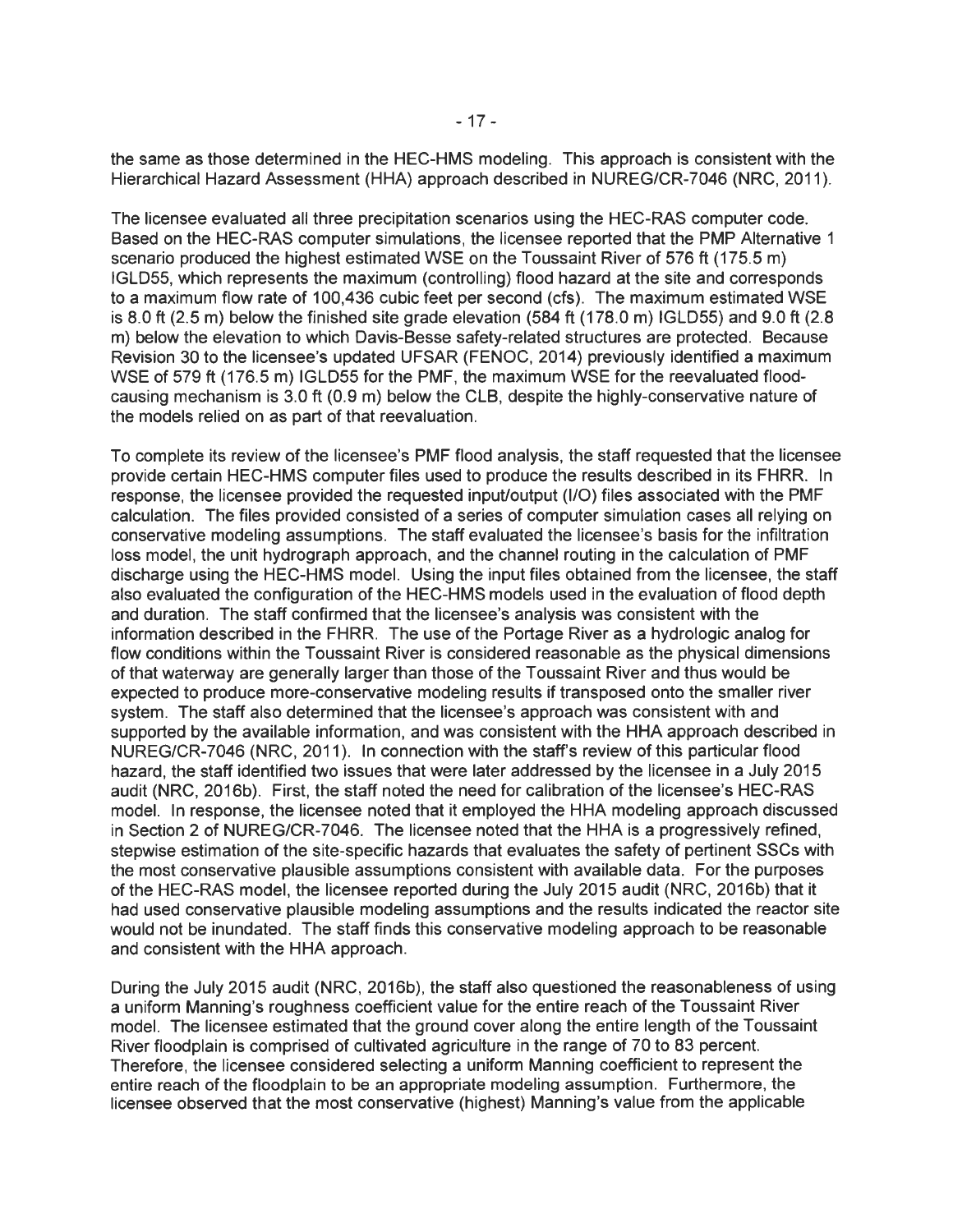range of options for agricultural crop cover was selected for use in the HEC-RAS model. Lastly, the licensee argued that this modeling approach corresponds to the NUREG/CR-7046 HHA philosophy in which where the most conservative applicable assumptions should be used and if the site is not flooded, no refinement is needed. The staff concluded that the licensee's approach to these modeling issues was reasonable and meets the general intent of the 50.54(f) letter.

Upon review, the NRC staff determined that the reevaluated maximum PMF hazard elevation on the Toussaint River predicted by the licensee is well-below the Davis-Besse site and is also below the COB flood elevation. The staff also reviewed the licensee's estimation of the PMF WSE against relevant regulatory criteria based on present day methodologies and regulatory guidance, and determined that the methods presented in the USACE's HEC suite of computer codes referenced by the licensee are considered reasonable methods for estimating PMF values. The NRC staff reviewed the licensee's detailed modeling process without finding errors.

### 3.3.3 Conclusion

In summary, the NRC staff confirmed the licensee's conclusion that the reevaluated PMF attributed to streams and rivers is bounded by the current design basis for this hazard at the Davis-Besse site. Therefore, the NRC staff determined that flooding from streams and rivers does not need to be analyzed in a focused evaluation or a revised integrated assessment.

### 3.4 Failure of Dams and Onsite Water Control/Storage Structures

The licensee reported in its FHRR that the reevaluated hazard, including associated effects, for dam-related flooding effects does not impact the Davis-Besse site. Furthermore, this floodcausing mechanism is not described in the licensee's COB.

The Toussaint River/Creek system is a 37-mi (60-km) long, west-to-east flowing river immediately to the south of the Davis-Besse site; there are no dams per se or other regulated hydrologic structures physically located on the river system. However, the licensee reported that there are two storage features within the watershed that the reactor site shares with the Toussaint River system. One is a sewage storage lagoon associated with the operation of a municipal waste treatment plant in the Community of Genoa, Ohio. The other is also a storage lagoon associated with an open-pit mining operation (the Graymont Dolime quarry), also in Genoa. Both storage features are adjacent to each other and located approximately 15 mi (24 km) southwest of the Davis-Besse site, and are identified in the USACE's National Inventory of Dams (NID) data base (USAGE, 2016). However, both storage structures are considered to be "off stream," in that they are not adjacent to the Toussaint Creek/River. The licensee reported that it had analyzed the effects of dam failures on WSEs at the reactor site using the simplified approach outlined in JLD-ISG-2013-01 (NRC, 2013b).

The methodology used by the licensee to evaluate the consequences of a dam breach was the peak outflow method without attenuation as discussed in "Earth, Dams and Reservoirs" (SCS, 1990). The methodology relies on using reservoir data, such as that reported in the NID, to estimate peak discharges from all upstream dams. Having calculated the cumulative estimated peak dam discharge, the licensee used that parameter value as additional inflow to the HEC-RAS PMF model for the reactor site. Conservatively, the licensee assumed that discharge from both dams arrives at the reactor site simultaneously so as to maximize the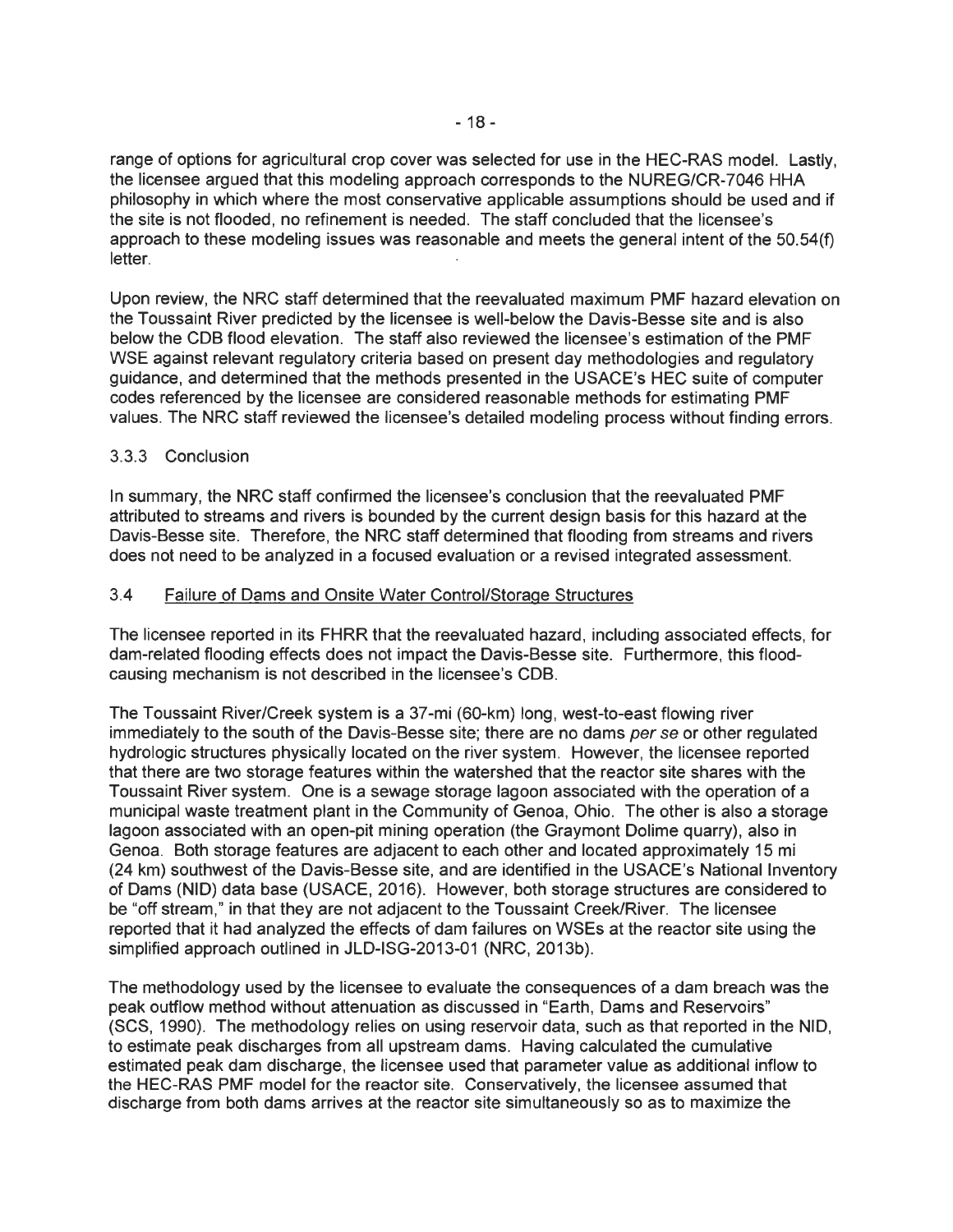potential WSE estimate. Furthermore, the peak dam breach inflow value is applied at the same time the peak PMF occurs at the site. Through this approach, the licensee reported that the estimated peak WSE elevation attributed to dam failure occurring in combination with the PMF on the Toussaint River was 577.1 ft (175.9 m) NAVD88, of which 0.2 ft (0.05 m) of elevation was attributed to the hypothetical failure of the two dams located in Genoa. Overall, the licensee reported that the combined PMF/dam failure flooding scenario results in an estimated WSE that is approximately 8 ft (2.4 m) below the finished grade for the Davis-Besse site.

In connection with its independent review of the FHRR, the NRC staff confirmed that the two dams identified by the licensee co-occupy the Toussaint River watershed along with the Davis-Besse site. The staff also confirmed that the NID-reported dimensions of the two dams (water depth and impoundment volume) were the same as those used by the licensee in its FHRR analysis. Using those data, the staff estimated a WSE for dam failure at the reactor site using a bounding calculation approach based on empirical hydraulic equations; as a conservatism, there are no fluid mass losses assumed due to infiltration or attenuation. Using the U.S. Bureau of Reclamation's (USBR's) recommended dam breach flow equations to estimate peak outflow (USBR, 1982, 1983), the dam breach outflow (independently estimated from the two simultaneous dam failures) is instantaneously transferred to the reactor site location. The peak outflow quantity value was subsequently used in connection with Manning's velocity equation. Relying on a conservative estimate of the geometry of the Toussaint River at the Route 2 (CR2) Bridge/West Lakeshore Drive location (the location near the site where the river width is the narrowest due to the bridge overpass), the staff's estimated WSE due to dam failure was approximately equal to that estimated by the licensee in its FHRR, and well below the site grade of the reactor complex. Finally, after a review of maps and photographs of the Davis-Besse site, the staff determined that there were no on-site water control/storage structures that could produce floods within the footprint of the powerblock.

In summary, the staff confirmed the licensee's conclusion that the PMF from the failure of dams or onsite water control or storage structures does not impact the Davis-Besse site. Therefore, the NRC staff determined that flooding from failure of dams or onsite water control or storage structures does not need to be analyzed in a focused evaluation or a revised integrated assessment.

### 3.5 Storm Surge

The licensee reported in its FHRR that the reevaluated storm surge stillwater elevation is 585.8 ft (178.55 m) IGLD55, and the maximum total water surface elevation, including associated effects, is 585.9 ft (178.58 m) IGLD55. This flood-causing mechanism is described in the licensee's COB. The COB stillwater elevation for flooding due to storm surge at the site is 583.7 ft (177.9 m) IGLD55, while the maximum total water surface elevation, including associated effects, is 590.3 ft (179.9 m) IGLD55.

In Section 3.5.3 of its FHRR, the license provided general information on different types of storm types (synoptic, squall line, and hybrid) that could potentially impact the Great Lakes region in order to identify which event would generate the maximum storm surge and seiche at the site. The FHRR also described how the licensee quantified and plotted each storm's input parameters based on the location of low/high pressure centers and concurrent wind/pressure fields, and how the storms of interest evolved in both time and space.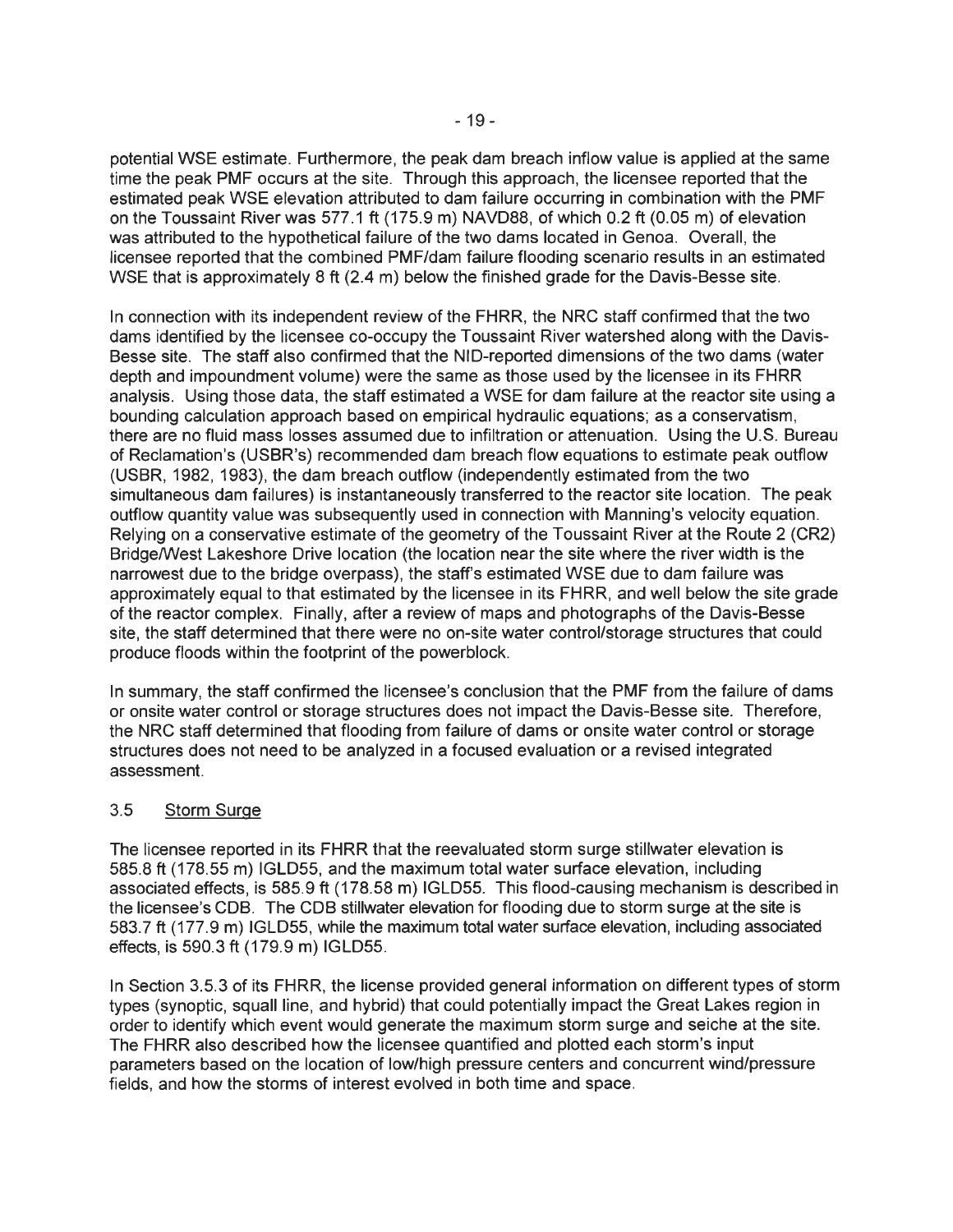For the purposes of the FHRR, the licensee stated that historical maximum storm surge is considered to be the largest of the yearly maximum storm surge heights. Storm surges were calculated using monthly data obtained from the Toledo (NOAA Station 9063085) and Marblehead (NOAA Station 9063079) stations. Those data stations represent the difference between measurements of monthly maximum and monthly mean WSEs based on USACE guidance (USACE, 2002). The licensee developed a Log Pearson Ill statistical analysis of those monthly data (i.e., the difference between the monthly maxima and mean) to determine a 25-year storm surge height based on the yearly maximum storm surge heights. The estimated 25-year surge height provided data necessary for calculating combined flooding scenarios. The licensee also conducted a site-specific climatological study for the Davis-Besse site, which identified 45 candidate probable maximum wind storm (PMWS) events, 16 squall lines, and 31 synoptic storms.

Through these efforts, the licensee's Log Pearson Ill 25-yr storm surge estimate at the Davis-Besse site is 4.4 ft (1.3 m). Using Toledo station data from an April 1966 storm, the licensee estimated a maximum historical storm surge of about 5.3 ft (1 .6 m) at the site. When considering a storm from June 17, 1973, the license reported that the maximum recorded seiche amplitude at the site was 1.2 ft (0.4 m). The staff concluded that the licensee reviewed a reasonably large catalog of storm events sufficient to provide the basis for the definition of a PMWS for the reactor site. The staff further concluded that the licensee identified and described the relevant storms and surges. The staff also agrees with the licensee's findings that indicate that Lake Erie WSEs due to surge are generally higher than those attributed to seiche.

The licensee applied forcing from candidate PMWS events within a calibrated Delft3D computer code (Deltares, 2016) to evaluate WSEs near the reactor site. Based on the Delft3D modelling results, the PMWS candidate storm producing the highest WSE at the site was designated as the critical (controlling) probable maximum storm surge (PMSS). The licensee reported in its FHRR that for all candidate PMWS events, the Delft3D simulations suggest that remnants from Hurricane Sandy (October 2012 wind storm) represented the critical PMWS event. For this storm, maximum wind speeds were 103.1 mph (165.96 km per hour), minimum pressure of 29 in.-Hg (981.96 mbars), and a WSE of 586.7 ft (178.8 m) IGLD85 at the location.

The licensee stated in its FHRR, that the PMSS models developed for the Davis-Besse site were consistent with JLD-ISG-2012-06 (NRC, 2012) and ANSI/ANS 2.8-1992 (1992). Consequently, an antecedent water level equal to the 100-year maximum recorded water level at the site was considered in the WSE estimate. The licensee did not analyze for a maximum-controlled WSE because there are no water level control structures on Lake Erie to artificially control water elevations in the lake.

The FHRR stated that the 100-year high WSE in Lake Erie is 574.3 ft (175.0 m) IGLD85 based on a Log Person Type Ill distribution of 108 years of monthly mean water level data for the Toledo Weather Station and 55 years of data for the Marblehead Weather Station.

The FHRR (and the calculation packages referenced in that document) describe how the licensee applied the Delft3D-FLOW (hydrodynamic) and Delft3D-WAVE (spectral wave) computer codes to model storm surge and wave behavior at the reactor site. Coupling the Delft3D WAVE and FLOW computer codes allowed the numerical simulations to include the effects of wave setup. Based on its review of these calculations, the staff concludes that the licensee used appropriate procedures for the statistical analyses of Lake Erie's mean monthly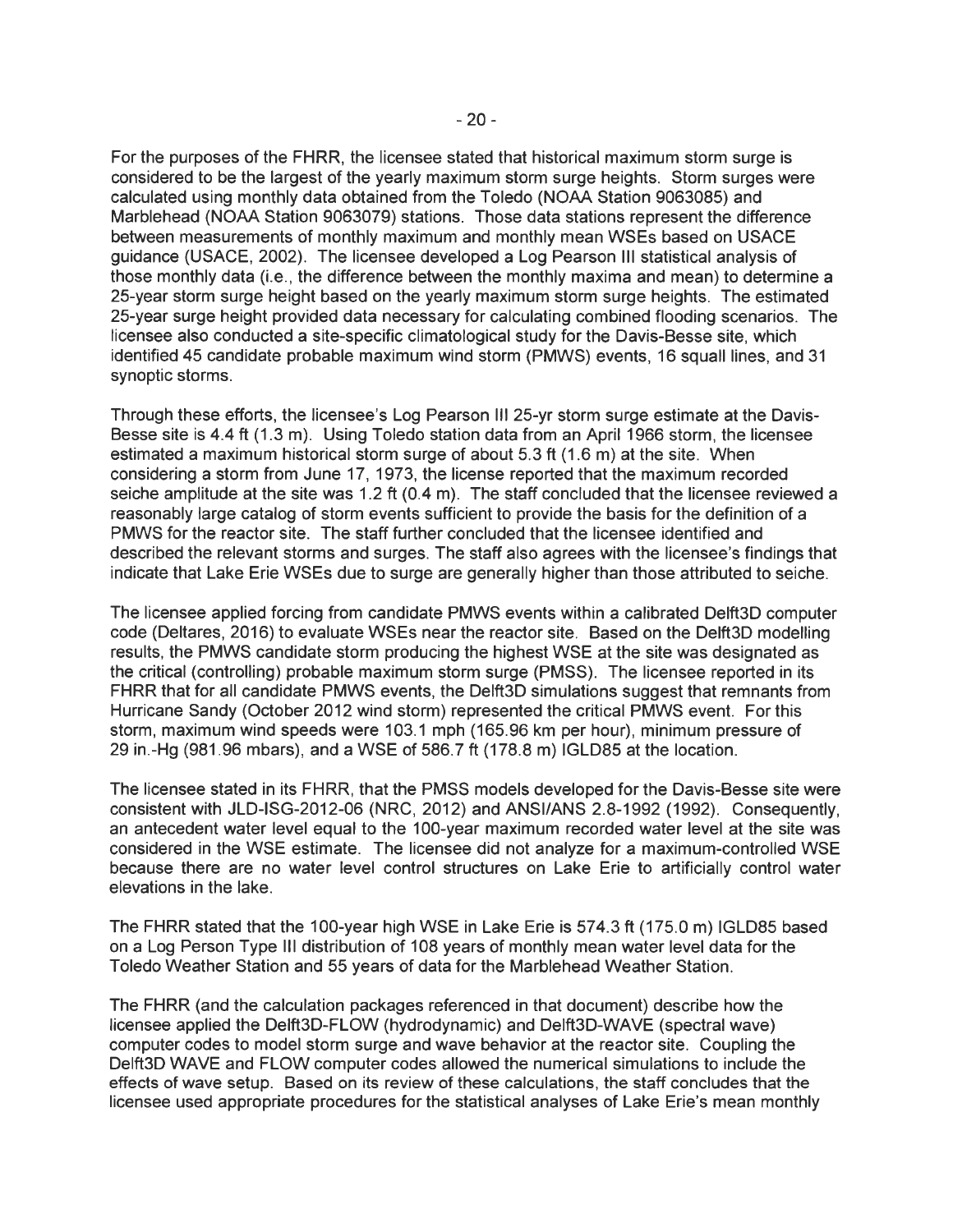water level. The staff agrees with the licensee's assessment that the number of historic data records is sufficient to conduct an accurate frequency analysis of the WSE at the site. For the storm surge simulations, the staff concludes that the licensee appropriately selected the antecedent water level set at the 100-year water level of S74.3 ft (17S.O m) IGLD8S for the requisite analyses.

The FHRR stated that the NOAA Geophysical Data Center website (NOAA, 2016b) provided the nearshore topographic and bathymetric data for Lake Erie for use in the Delft3D computer model; those data have a resolution of 3 arc seconds (29S.3 ft (90.0 m)). The NOAA data are reported to have a horizontal accuracy of 1,640 ft (SOO m) at nearshore locations and of 1,640 ft to 8,202 ft (SOO m to 2,SOO m) in open water (lake) areas; the vertical accuracy of those data is 3.3 ft (1 .0 m). It was reported that the "Ohio Geographically Referenced Information Program's" digital elevation models (State of Ohio, 2016) were also used to obtain finer-resolution light detection and ranging elevation data; those data are reported to have a resolution of 2.5 ft (0.8 m). In the horizontal direction, the data are reported to be accurate to  $\pm$ 2.5 ft (0.8 m) with a vertical accuracy of  $\pm 1.0$  ft (0.3 m). The staff compared the Delft3D grids bathymetry to the flexible, unstructured Lake Erie model mesh applied in the Federal Emergency Management Agency (FEMA) Region S U.S. Army Engineer Research and Development Center (ERDC) "Great Lakes Storm Surge Study" (ERDC, 2016), and concluded that the data used by the licensee provide a reasonable physical rendition of important topographic and bathymetric features in and around the Davis-Besse site and were of sufficient resolution to accurately estimate WSEs. For the purposes of the FHRR analyses, the licensee simulated three historical storms to serve as calibration and verification references for the computer simulations; the storms in question occurred in December 198S, April 1998, and October 2010. The licensee compared Delft3D-calculated WSEs and waves with observed data in the vicinity of Lake Erie for the three storm events. During the model calibration phase (using the April 1998 event), the licensee varied four different model parameters in the computer code to produce WSE estimates with results in close agreement with observed water level and wave data. Through these comparisons, the licensee determined that the modeled hydrographs generally captured the observed surge heights and hydrograph shape.

The staff independently verified the licensee's modeling results for the three confirmatory storms. Additionally, the staff compared modeled results to observed data to assess the predictive accuracy of the model. The staff concludes that the licensee's Delft3D model adequately replicates WSEs and wave conditions observed during three cited historical storm events. Only the April 1998 event produced storm surge in the vicinity of the Davis-Besse site and, as a consequence, there were only limited observed data available to assess the predictive accuracy of the model in the area of interest. However, at the Cleveland NOAA weather station (the closest weather station to the reactor site), the staff noted that the licensee's computer model was able to estimate peak surge within inches of the observed peak water level data.

Conservatively combining the remnants of the 2012 Hurricane Sandy with PMWS maximum wind speeds of 103.1 mph (16S.96 kmh), the licensee estimated a PMSS WSE of S8S.8 ft (178.6 m) IGLDSS. In the FHRR, Table 3 summarizes the existing and revaluated flood WSEs at the Davis-Besse site, and notes that the COB stillwater elevation of S83.7 ft (177.9 m) !GLOSS is not bounded by the reevaluated stillwater elevation of S8S.8 ft (178.6 m) IGLDSS at the powerblock.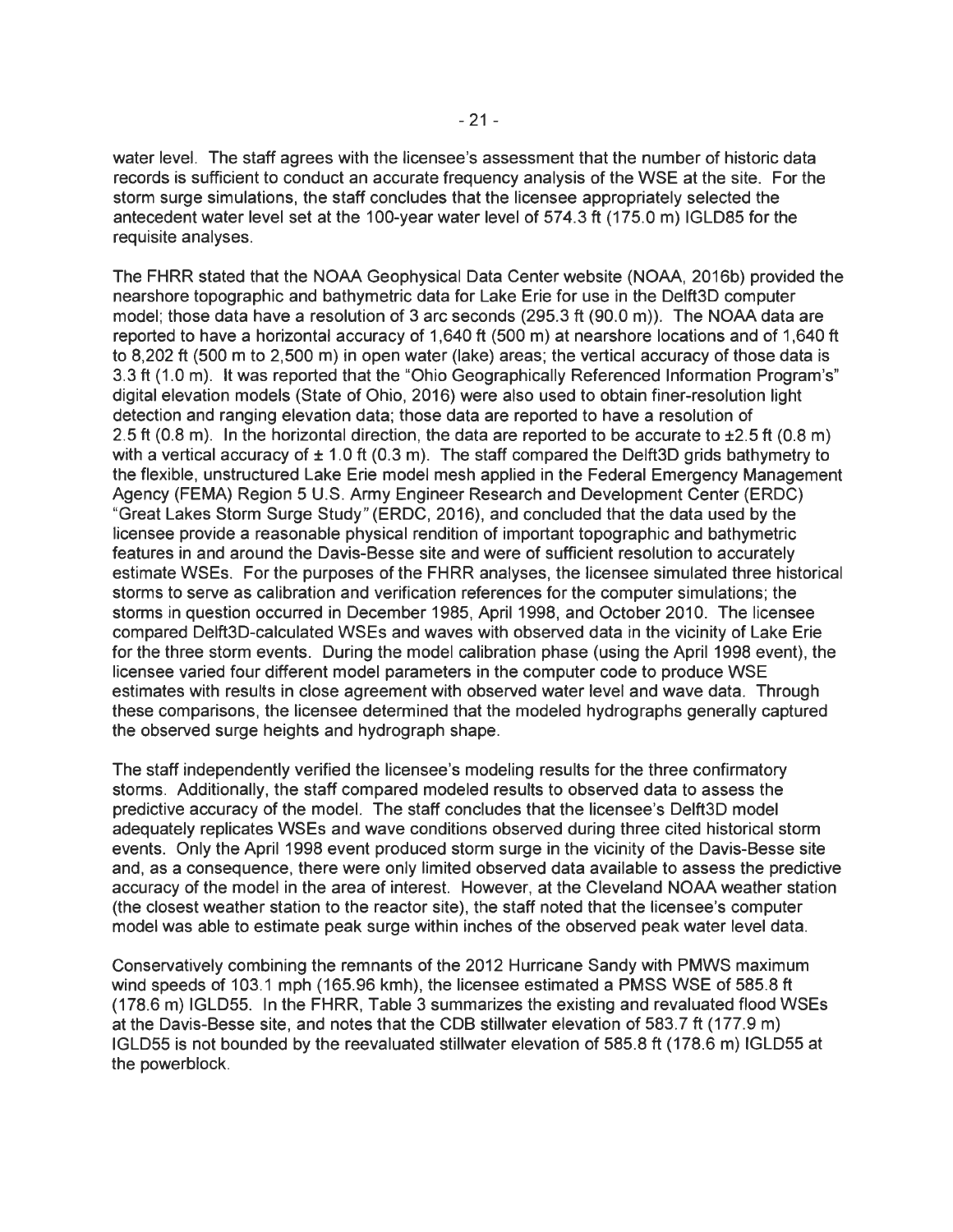The staff evaluated and used the licensee's 1/0 files and independently reproduced the WSE values reported in its FHRR. Furthermore, to independently estimate a PMSS elevation for the Davis-Besse site, the staff developed and applied its own analyses for PMWS and PMSS. The staff's independent PMWS analysis for the region including the reactor site was based on NOAA's Climate Forecast System Reanalysis (CFSR) data (NOAA, 2016a), as well as ANSI/ANS 2.8-1992 (1992) guidance. The staff's independent PMSS calculation also relied on the licensee-developed and validated Delft3D FLOW/WAVE computer model. By including forcing , the staff derived a maximum WSE for the western Lake Erie region. The staff's storm surge analysis using the Delft3D computer model in concert with the PMWS events produced maximum WSE levels nearly equal to the storm surge WSE value estimated by the licensee. Accordingly, the staff concluded that the FHRR PMSS still water value proposed by the licensee was reasonable for the Davis-Besse site.

# 3.5.1 Total Water Level (Combined Effects Flood)

Table 3 of the FHRR lists the reevaluated WSE estimates of PMSS, which include the effects of wind-generated waves, specifically wave height, wind set-up, and wave run-up. The FHRR also states that Davis-Besse is surrounded by wave protection dikes located along portions of the northern, eastern, and southern flanks of the site with a top elevation of 591 ft (180.1 m) IGLD55. The licensee's wave action analysis concluded that there would be 4.0 ft (1 .2 m) of wave run-up at the time of the maximum stillwater elevation (585.9 ft (178.6 m) IGLD55). This results in a total WSE of 589.9 ft (179.8 m) IGLD55 at the toe of the north-facing protective dike.

In its confirmatory analysis of PMWS and PMSS, the staff relied on NOAA's CFSR data, ANSI/ANS 2.8-1992 guidance, and the licensee's coupled Delft3D FLOW/WAVE computer model. The staff specified similar boundary conditions to the licensee in its independent computer simulations and at the same locations described in the licensee's calculation packages. The staff also used currently-recognized hydrologic equations described in the "Coastal Engineering Manual" (USAGE, 2002), for evaluating wave run-up on a 2 percent sloped surface. The staff's estimated wave run-up values on the site's wave protection dike indicate total water levels similar to, or slightly below, those listed by the licensee in Table 3.0-1 of the FHRR. Specifically, the staff's confirmatory WSE simulations at locations near the powerblock indicated total water levels in the range of 585.4 ft (178.4 m), and 585.6 ft (178.5 m) IGLD55. These locations include those identified by the licensee in connection with LIP-related flooding.

# 3.5.2 Conclusion

In summary, the NRC staff confirmed the licensee's conclusion that the reevaluated stillwater elevation for flooding due to storm surge is not bounded by the COB stillwater flood hazard at the Davis-Besse site. Therefore, the staff expects that the licensee will submit a focused evaluation or a revised integrated assessment for storm surge and associated site drainage.

# 3.6 Seiche

The licensee reported in its FHRR that the reevaluated hazard, including associated effects, for seiche-related flooding does not impact the Davis-Besse site. Further, this flood-causing mechanism is not described in the licensee's current design basis.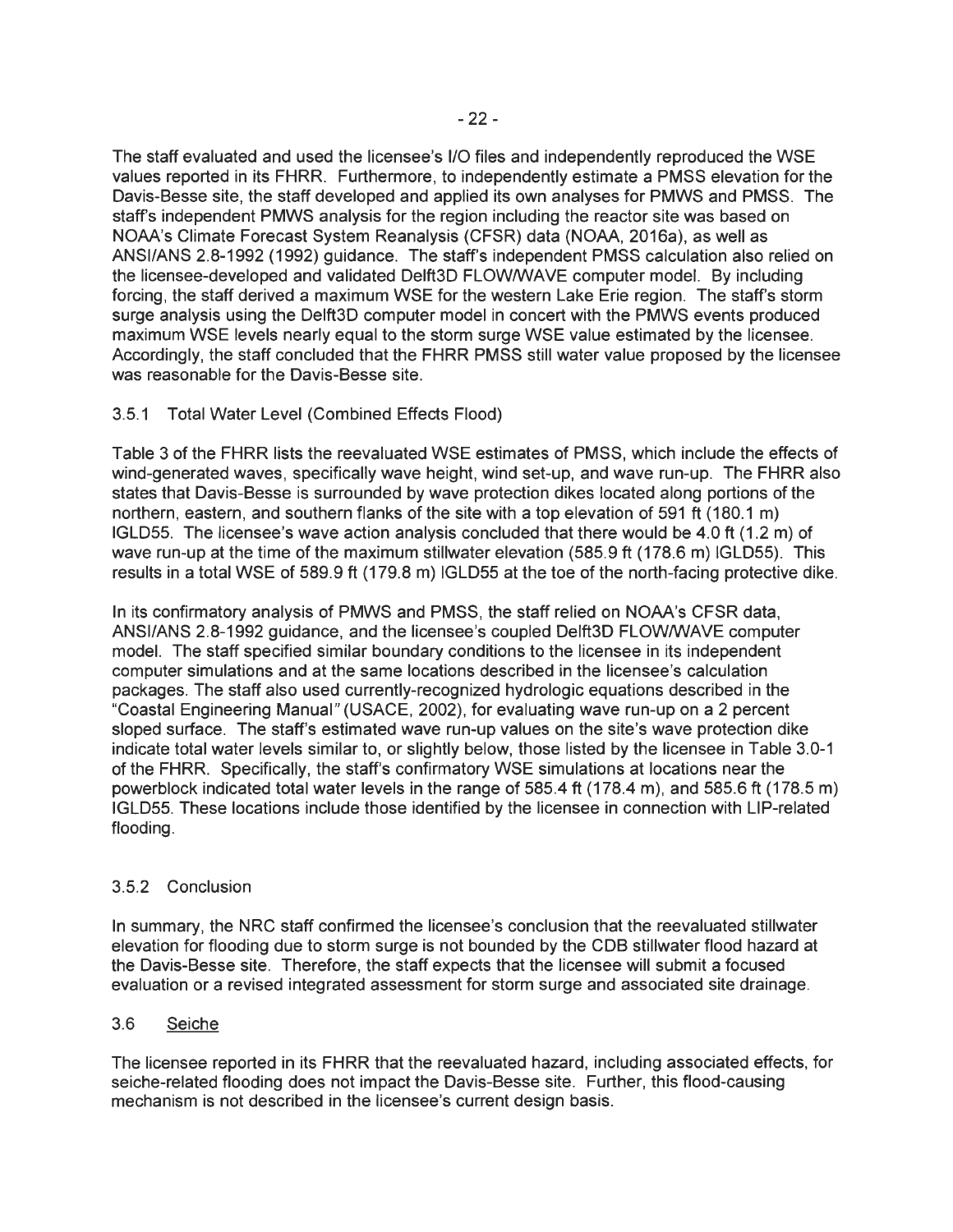The licensee stated that the level of rise in Lake Erie due to seiche effects is significantly less than the calculated surge height. Additionally, the licensee stated the natural period of oscillation for Lake Erie is 11 to 15 hours, which is longer than the peak spectral period of the storm surge waves. Consequently, the licensee concluded that resonance is not a floodcausing mechanism of concern at the reactor site during the occurrence of PMWS.

The staff independently performed seiche calculations in Advanced Circulation Model based on Merian's Formula, which can be used to estimate the period of a harmonic wave. This independent analysis confirmed the licensee's conclusion that resonance is not a flood-causing mechanism of concern at the Davis-Besse site during the occurrence of a PMWS.

In summary, the NRC staff confirmed the licensee's conclusion that the reevaluated hazard for seiche-related flooding does not impact the Davis-Besse site. Therefore, the NRC staff determined that flooding from seiche does not need to be analyzed in a focused evaluation or a revised integrated assessment.

### 3.7 Tsunami

The licensee reported in its FHRR that the reevaluated hazard, including associated effects, for tsunami-related flooding does not impact the Davis-Besse site. This flood-causing mechanism is not discussed in the licensee's COB.

The licensee did not consider a tsunami-like flooding scenario to be physically plausible at the reactor site as it is not in a geographic location generally recognized for the generation of tsunamis. The licensee's FHRR discusses three possible mechanisms for tsunami formation , submarine earthquakes, subaerial landslides, and volcanoes, but concludes that none of these scenarios are plausible at the Davis-Besse site. Specifically, the FHRR cited the absence of historically-reported or instrumentally-recorded earthquakes exceeding magnitude 7 that could generate a tsunami wave in Lake Erie. The FHRR also notes that the topography in the vicinity of the site is relatively flat and of low relief along the Lake Erie waterfront; therefore, the mass wasting events sufficient to displace the volume of water needed to generate a tsunami are unlikely to occur at this location. Finally, the FHRR states that there are no active volcanoes in the Lake Erie region which could generate a tsunami.

The NRC staff reviewed the flooding hazard from tsunami-related flooding , including associated effects, against the relevant regulatory criteria based on present-day methodologies and regulatory guidance. The staff noted four records of tsunami observations on Lake Erie in the National Geophysical Data Center (NGOC) historical tsunami database (NGOC, 2014) and bathymetry data, but these records arise from eyewitness accounts rather than from documented instrumentation and are considered questionable. Furthermore, Lake Erie is located within the geologically and seismically stable North American continental craton, which is not structurally connected to any inter-plate subduction zones (USGS, 2013), or active volcanic features (Smithsonian Institution, 2016) generally recognized for tsunami generation.

Therefore, the NRC staff concluded that only submarine landslides have the potential to generate tsunamis in Lake Erie, as there is evidence or records suggesting impulsive tsunamis have been generated in the past. Although several researchers observed erosion of bluffs along the shores of Lake Erie (Quigley et al., 1977, and Amin and Davidson-Arnott, 1995), the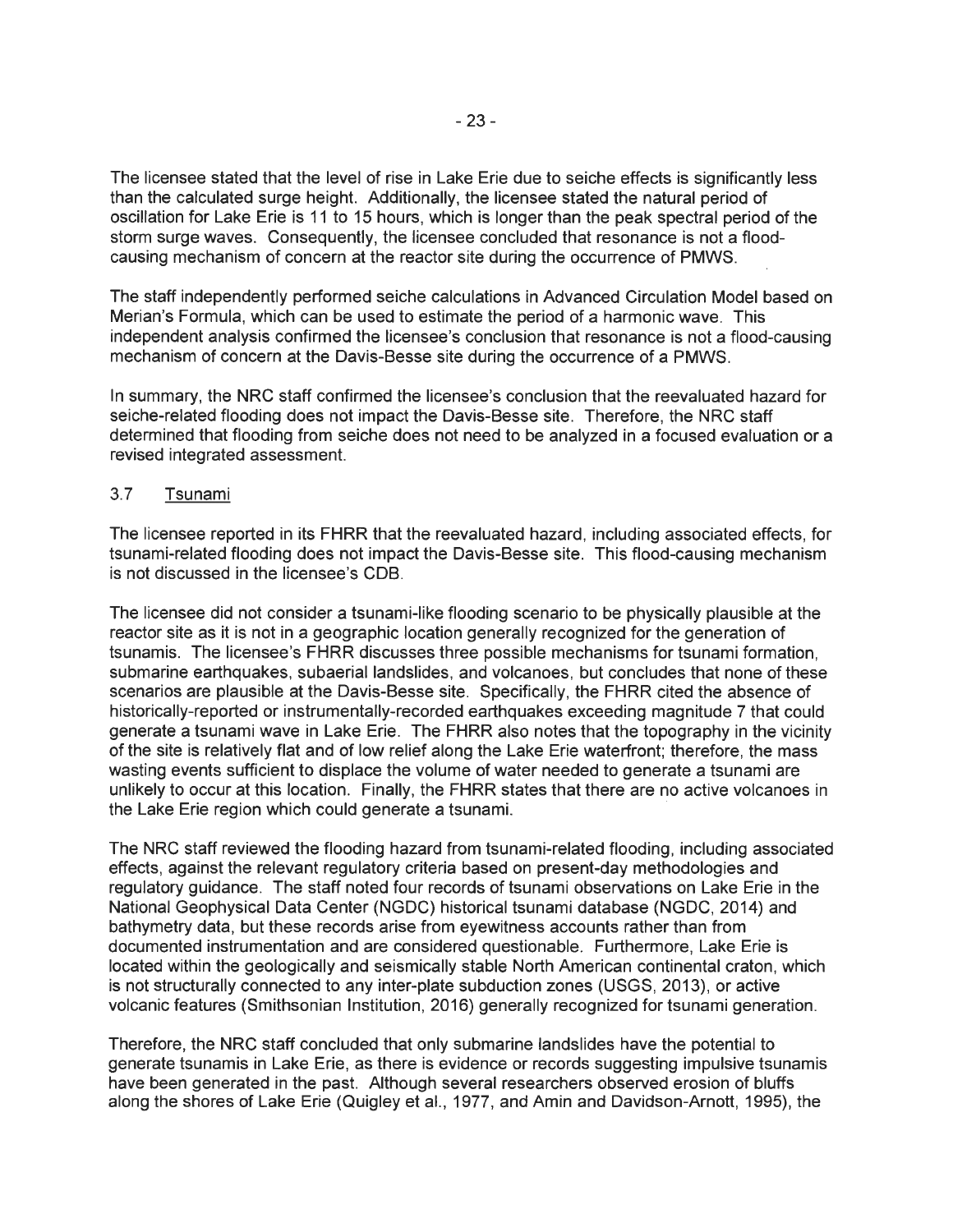formation of tsunami-like waves when bluff material is eroded has not been mentioned. The staff conducted an independent modeling study to examine how a hypothetical tsunami generated in response to a submarine landslide occurring within Lake Erie might affect flood elevation levels at the Davis-Besse site. Based on the relatively low topographic relief along the western shores of Lake Erie, the staff identified the location of the controlling landslide source and used the COULWAVE (Cornell University Long and Intermediate Wave Modeling Package) computer program (Lynett and Liu, 2002) for the water-level analysis portion of the confirmatory tsunami simulation. The simulation produced a probable maximum tsunami WSE of 573. 7 ft (174.9 m) IGLD55 in Lake Erie, 10.3 ft (3.1 m) below the site grade for the reactor complex of 584 ft (178.0 m) IGLD55. As a result, the staff concluded that tsunami-induced flooding does not impact the CDB at the Davis-Besse site.

In summary, the NRC staff confirmed the licensee's conclusion that the reevaluated tsunamiinduced flooding does not impact the Davis-Besse site. Therefore, the NRC staff determined that flooding from tsunami does not need to be analyzed in a focused evaluation or a revised integrated assessment.

## 3.8 Ice-Induced Flooding

The licensee reported in its FHRR that the reevaluated flood hazard for ice-induced flooding is 57 4.0 ft (175 m) IGLD55 and does not impact the Davis-Besse site. This flood-causing mechanism is discussed in the licensee's CDB, but a maximum flood elevation was not reported.

For the purposes of the FHRR, the licensee consulted the USACE's Cold Regions Research and Engineering Laboratory (CRREL) ice jam database (USAGE, 2015a) for reports of historic ice jams on the Toussaint River but found no recorded ice jams. However, because this waterway is ungauged and thus not subject to regular monitoring, the licensee expanded the search for reports of historic ice jams to nearby analog river systems that are also coincident with the Toussaint River, including the Portage River, Rock Creek, Bayou Ditch, and Lacarpe Creek. The licensee noted multiple reports of historic ice jams on these analog systems with the maximum reported flood level of 13 ft (4.0 m) along the Portage River.

Because of the possibility of ice jams occurring within the greater Toussaint River watershed, the licensee evaluated the consequences of a hypothetical ice jam on the Toussaint River at the previously described CR2 Bridge location (see Section 3.4), slightly to the southwest of the Davis-Besse site. In connection with that HEC-RAS analysis, the licensee assumed that the height of the ice jam was 8 ft (2.4 m), which corresponds to the nominal clearance of the CR2 Bridge above the Toussaint River. To accurately represent flow conditions within the Toussaint River at the time the ice jam event would most likely occur, the licensee relied on the coolseason Alternative 2 PMP as input to evaluate the effect of a postulated ice dam failure using the HEC-RAS model. The licensee reported that the resulting maximum WSE at the reactor site from an upstream ice jam was 574.0 ft (175 m) IGLDD55, approximately 11 ft (3.3 m) below the finished grade for the powerblock.

The staff reviewed the flood hazard potential from ice-induced flooding against the relevant regulatory criteria based on present-day methodologies and regulatory guidance. The staff also considered the CRREL database and confirmed that there were no reports of ice jam formation or ice dams occurring on the Toussaint River. However, freezing on Lake Erie is common as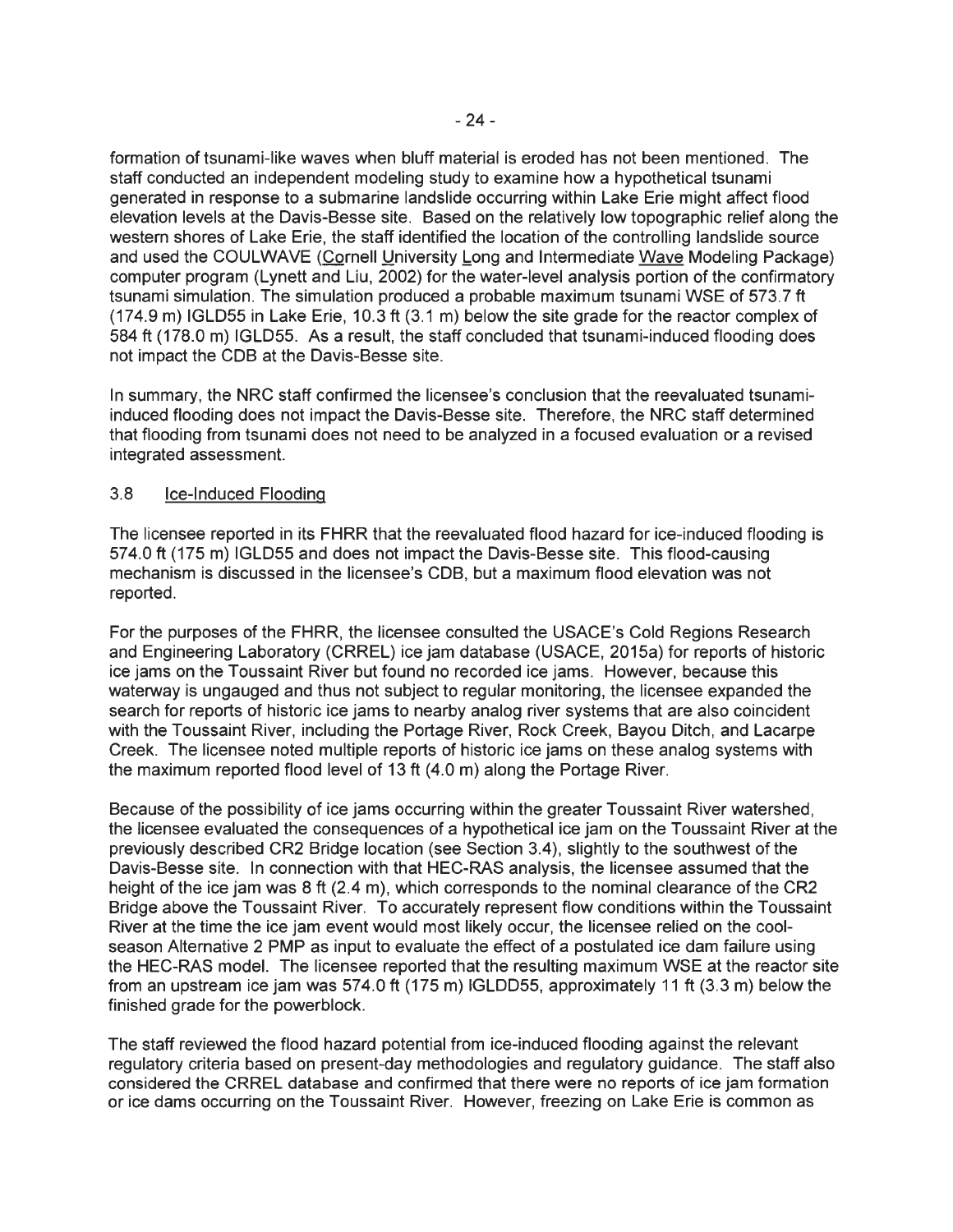are past reports of freezing on the Portage River to the south of the Davis-Besse site. However, because the licensee's analysis confirmed that this flood-causing mechanism is bounded by other flood-causing mechanisms at the site, the staff did not perform an independent confirmatory calculation of this ice-induced flooding. The staff identified an inconsistency in the maximum WSE following an ice dam breach between the FHRR and a supporting calculation package. The inconsistency was later clarified during the July 2015 audit (NRC, 2016b), in which the licensee clarified that the maximum WSE following an ice dam breach is 575.1 ft (175.3 m) NAVD88.

In summary, the NRC staff confirmed the licensee's conclusion that ice-induced flooding alone could not inundate the site. The staff also confirmed the licensee's conclusion that the reevaluated hazard for ice-induced flooding does not impact the Davis-Besse site. Therefore, the NRC staff determined that ice-induced flooding does not need to be analyzed in a focused evaluation or a revised integrated assessment.

# 3.9 Channel Migrations or Diversions

The licensee reported in its FHRR that the reevaluated hazard, including associated effects, for channel migrations or diversions does not impact the plant site because this mechanism is not a potential contributor to flooding at the Davis-Besse site (FENOC, 2015a). This flood-causing mechanism is discussed in the licensee's COB, but a maximum flood elevation was not reported because channel migration or diversion-induced flooding was determined not to be a potential contributor to flooding at the reactor site.

In its FHRR, the licensee discussed its review of topographic maps from multiple years showing the region in the vicinity of the reactor site, including the Toussaint River, the lakeshore, and lakeside wetlands. Comparisons show that in 1900, the locations of the both the lakeshore and the riverbanks differed by up to 0.1 mi (0.2 km) from their locations shown in the maps of 1952 to present, but that differences in lakeshore and riverbank locations from 1952 to present were minimal. Based on over 100 years of information, the licensee concluded that channel migration or diversion toward the site from the river or the lake is not probable.

The staff reviewed the flooding hazard potential from channel migrations or diversions, including associated effects, against the relevant regulatory criteria based on present-day methodologies and regulatory guidance, as described below. The staff reviewed the USGS's historic topographic map digital data base (USGS, 2015) to identify the earliest maps published for the area and then analyzed those maps for geomorphic evidence of channel diversion, including river meandering. The staff compared the results of this review to the more recently prepared map of the reactor site to see if there had been changes in the topography in the intervening years. The staff independently reviewed gee-referenced USGS topographic maps and aerial photography (i.e., NETROnline, 2016) for certain years (ranging from 1943 to 2006), in addition to aerial views available through Google Earth. The staff's review corroborated the information presented by the licensee.

In summary, the NRC staff confirmed the licensee's conclusion that flooding related to channel migrations or diversions does not impact the site. Therefore, the NRC staff determined that this mechanism does not need to be analyzed in a focused evaluation or a revised integrated assessment.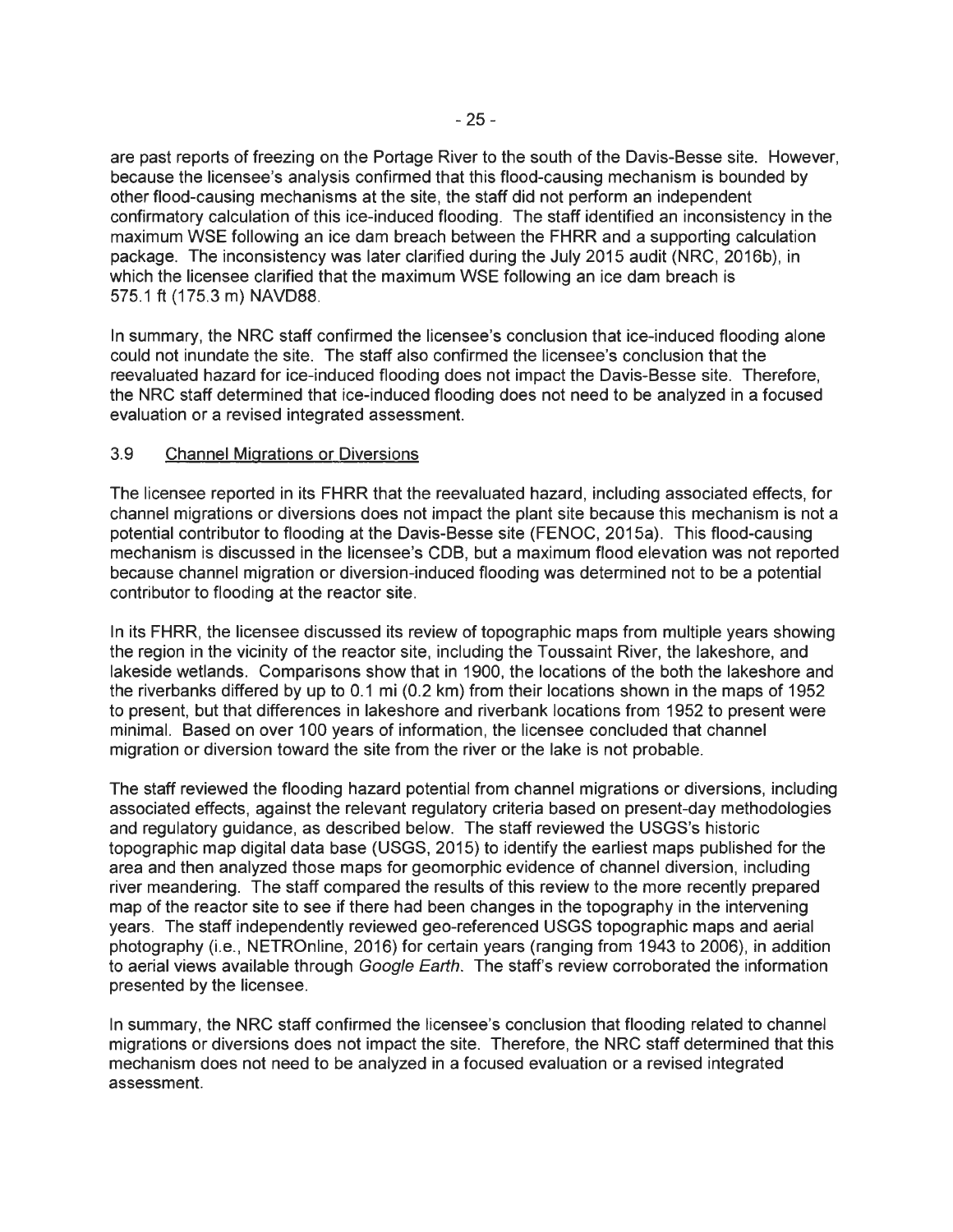## 4.0 REEVALUATED FLOOD HEIGHT, EVENT DURATION AND ASSOCIATED EFFECTS FOR HAZARDS NOT BOUNDED BY THE COB

# 4.1 Reevaluated Flood Height for Hazards Not Bounded by the COB

Section 3 of this staff assessment documents the NRC staff review of the licensee's flood hazard water height results. Table 4.1-1 contains the maximum flood height results, including wave effects, for flood mechanisms not bounded by the COB. The staff agrees with the licensee's conclusion that LIP and storm surge are the hazard mechanisms not bounded by the COB.

Consistent with the process and guidance discussed in COMSECY-15-0019 (NRC, 2015a) and JLD-ISG-2016-01 , Revision 0 (NRC, 2016c), the NRC staff anticipates the licensee will submit a focused evaluation for LIP. For the storm surge flood hazard, the NRC staff anticipates the licensee will perform an additional assessment of plant response, either a focused evaluation or an integrated assessment, as discussed in COMSECY-15-0019 (NRC, 2015c) and JLD-ISG-2016-01 , Revision 0 (NRC, 2016c).

# 4.2 Flood Event Duration for Hazards Not Bounded by the COB

The staff reviewed information provided in FENOC's 50.54(f) response (FENOC, 2015; NRC, 2016b) regarding the FED parameters needed to perform the additional assessments of the plant response for flood hazards not bounded by the COB. The FED parameters for the flood-causing mechanisms not bounded by the CDB are summarized in Table 4.2-1; the staff views the values reported reasonable based on the magnitudes of the estimated flooding hazards.

However, the licensee did not provide the FED values for both the time for the LIP event to reach the maximum reported WSE at the impacted door locations (Table 4.2-2) as well as the recession time for water egress generally from the site.<sup>1</sup> The warning time for the storm surge event was also not reported.<sup>2</sup> The licensee is expected to develop FED parameters for these flood-causing mechanisms in order to conduct the MSA and focused evaluations or integrated assessment as discussed in Appendix G of NEI-12-06, Revision 2 (NEI, 2015), and outlined in COMSECY-15-0019 (NRC, 2015c), JLD-ISG-2012-05 (NRC, 2012d), JLD-ISG-2012-01, Revision 1 (NRC, 2016a), and JLD-ISG-2016-01, Revision 0 (NRC, 2016c), respectively. The

 $1$  For PMP Alternative 2, the maximum WSE estimated by the licensee was 574.2 ft (175.0 m) IGLD55 (corresponding to a maximum flow rate of 31 ,747 cfs (898.97 cubic meters per second [ems]). For PMP Alternative 2, the maximum WSE estimated by the licensee on the Toussaint River was 575.1 ft (174.9 m) IGLD55 (corresponding to a maximum flow rate of 61,943 cfs [1 ,754 ems]).

<sup>&</sup>lt;sup>2</sup> In its revised FHRR, the licensee reported that the general area to the west and south of the site will experience flooding as a result of rising flood waters within the Toussaint River as it is hydraulicallyconnected to Lake Erie. In Revision 20 of the UFSAR (FENOC, 1996), the licensee previously noted that the average elevation of the marsh areas remained at 570 ft (173.7 m) IGLD55 as those areas had not undergone grade improvements during construction of the reactor. As a consequence, the non-diked locations of the reactor site are expected to allow flood waters to freely intrude into the powerblock yard consistent with a rise in the WSE of the Toussaint River estuary during a PMSS to the level estimated by the licensee.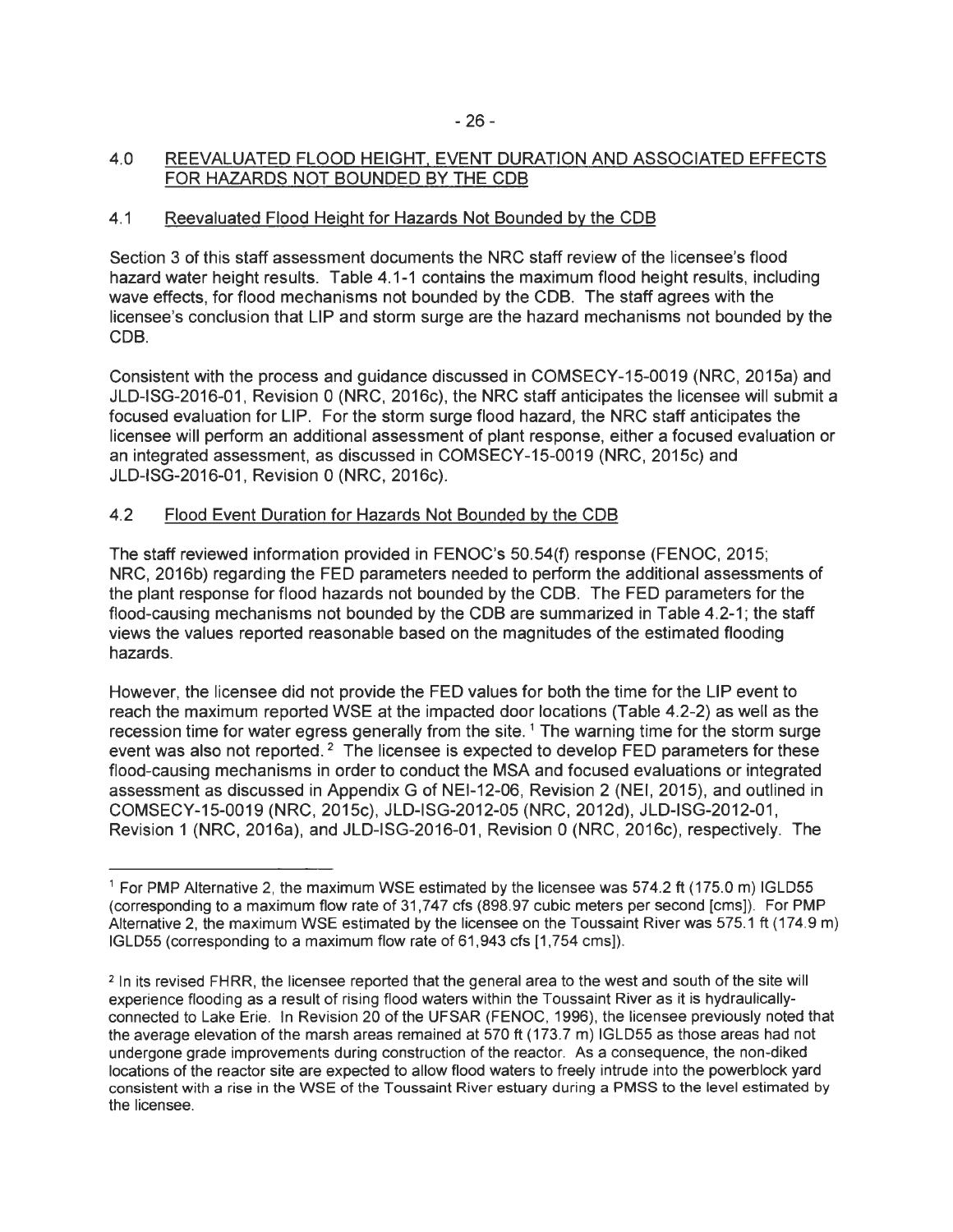NRC staff will review these FED parameters as part of future additional assessments of plant response, if applicable to the assessment and hazard mechanism.

## 4.3 Associated Effects for Hazards Not Bounded by the COB

The staff reviewed information provided in FENOC's 50.54(f) response (FENOC, 2015, NRC 2016b) regarding AE parameters needed to perform future additional assessments of plant response for flood hazards not bounded by the COB. The AE parameters directly related with maximum water elevation, such as wave effects, are provided in Table 4.1-1 . The AE parameters not directly associated with total water elevation are listed in Table 4.3-1. The AE parameters not submitted as part of the FHRR are noted as "not provided" in Table 4.3-1. The staff will review these AE parameters as part of future additional assessments of plant response, if applicable to the assessment and hazard mechanism.

The licensee reported hydrostatic and hydrodynamic loads at impacted door locations due to LIP-related flooding at the Davis-Besse site. Based on the relatively low flood depths and corresponding flow velocities, the staff agreed that these associated effects are minimal and the results reported in Table 4.3-1 are reasonable. The licensee is expected to develop the missing AE parameters for the storm surge flood-causing mechanisms to conduct the additional assessment. For the AE parameters provided, the staff confirms the licensee's AE parameter results are reasonable for use in additional assessments.

## 4.4 Conclusion

Based upon the preceding analysis, the staff confirms that the reevaluated flood hazard information defined in Section 4.1 is appropriate input to the additional assessments of plant response as described in the 50.54(f) letter and COMSECY-15-0019, "Mitigation Strategies and Flooding Hazard Reevaluation Action Plan" (NRC, 2015a).

The licensee is expected to develop FED parameters and applicable flood associated effects to conduct future additional assessments as discussed in Appendix G of NEI 12-06, Revision 2 (NEI, 2015b); JLD-ISG-2012-05 (NRC, 2012d; and JLD-ISG-2016-01, Revision 0 (NRC, 2016c). The staff will evaluate the missing FED parameters (i.e. , warning time, period of inundation, and recession time) marked as "not provided" in these tables as part of future assessments of plant response, if applicable to the assessment and hazard mechanism.

# 5.0 CONCLUSION

The NRC staff has reviewed the information provided for the reevaluated flood-causing mechanisms at the Davis-Besse site. Based on its review of the above available information provided in FENOC's 50.54(f) response (FENOC, 2014a, 2014b, and 2015, and NRC, 2016b), the staff concludes that the licensee conducted the hazard reevaluation using present-day methodologies and regulatory guidance used by the NRC staff in connection with ESP and COL reviews.

Based upon the preceding analysis, the NRC staff confirmed that the licensee responded appropriately to Enclosure 2, Required Response 2, of the 50.54(f) letter, dated March 12, 2012. In reaching this determination, the NRC staff confirmed the licensee's conclusions that (a) the reevaluated flood hazard results for LIP and storm surge are not bounded by the COB flood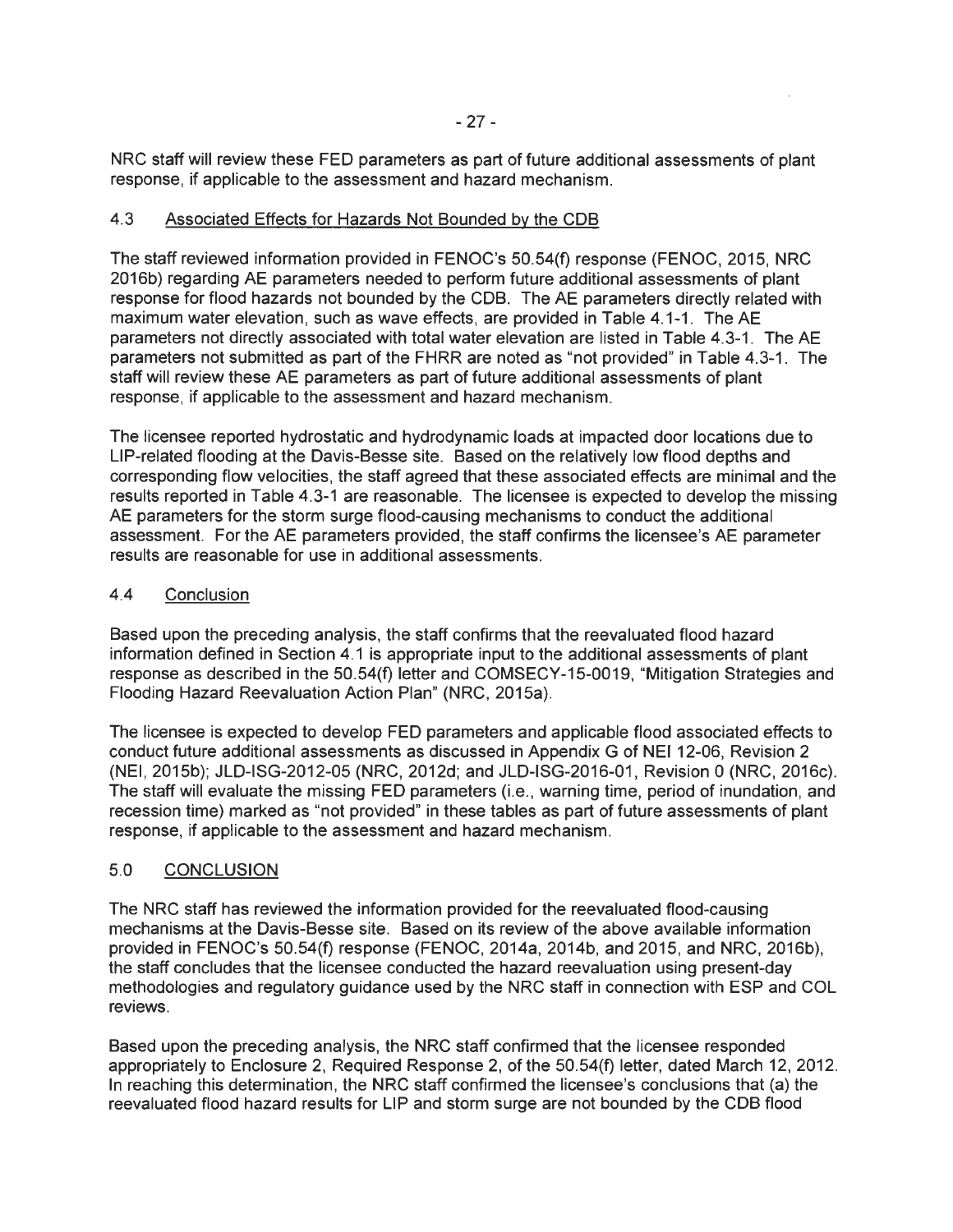hazard, (b) additional assessments of plant response will be performed by the licensee for LIP and storm surge mechanisms, and (c) the reevaluated flood-causing mechanism information is appropriate input to the additional assessments of plant response.

 $\ddot{\phantom{a}}$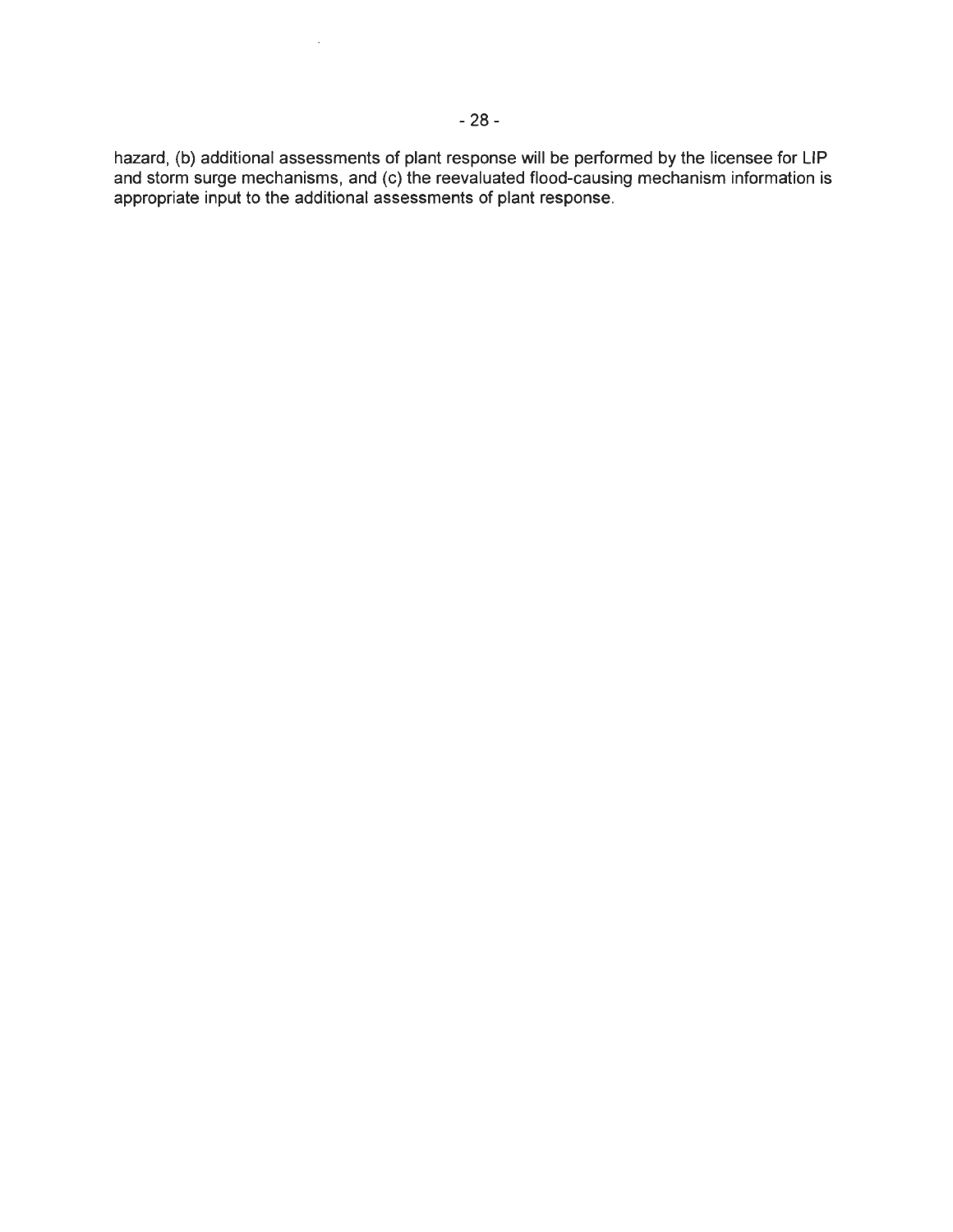# 6.0 REFERENCES

## U.S. Nuclear Regulatory Commission Documents and Publications

NRC (U.S. Nuclear Regulatory Commission), 2007, "Standard Review Plan for the Review of Safety Analysis Reports for Nuclear Power Plants: LWR Edition," NUREG-0800, 2007.<sup>3</sup>

NRC, 2011a, "Near-Term Report and Recommendations for Agency Actions Following the Events in Japan," Commission Paper SECY-11-0093, July 12, 2011 , ADAMS Accession No. ML 11186A950.

NRC, 2011b, "Recommendations for Enhancing Reactor Safety in the 21st Century: The Near-Term Task Force Review of Insights from the Fukushima Dai-lchi Accident," Enclosure to Commission Paper SECY-11-0093, July 12, 2011 , ADAMS Accession No. ML 111861807.

NRC, 2011c, "Recommended Actions to be Taken Without Delay from the Near-Term Task Force Report," Commission Paper SECY-11-0124, September 9, 2011 , ADAMS Accession No. ML11245A158.

NRC, 2011d, "Prioritization of Recommended Actions to be Taken in Response to Fukushima Lessons Learned," Commission Paper SECY-11-0137, October 3, 2011 , ADAMS Accession No. ML1 1272A111.

NRC, 2011e, "Design-Basis Flood Estimation for Site Characterization at Nuclear Power Plants in the United State of America," NUREG/CR-7046, November 2011, ADAMS Accession No. ML11321A195.

NRC, 2012a, letter from Eric J. Leeds, Director, Office of Nuclear Reactor Regulation and Michael R. Johnson, Director, Office of New Reactors, to All Power Reactor Licensees and Holders of Construction Permits in Active or Deferred Status, "Request for Information Pursuant to Title 10 of the Code of Federal Regulations 50.54(f) Regarding Recommendations 2.1, 2.3, and 9.3, of the Near-Term Task Force Review of Insights from the Fukushima Dai-lchi Accident," March 12, 2012, ADAMS Accession No. ML12053A340.

NRC, 2012b, letter from Eric J. Leeds, Director, Office of Nuclear Reactor Regulation and Michael R. Johnson, Director, Office of New Reactors, to All Power Reactor Licensees and Holders of Construction Permits in Active or Deferred Status, "Issuance of Order to Modify Licenses with Regard to Requirements for Mitigation Strategies for Beyond-Design-Basis External Events," Order EA-12-049, March 12, 2012, ADAMS Accession No. ML12054A736.

NRC, 2012c, letter from Eric J. Leeds, Director, Office of Nuclear Reactor Regulation, to All Power Reactor Licensees and Holders of Construction Permits in Active or Deferred Status, "Prioritization of Response Due Dates for Request for Information Pursuant to Title 10 of the Code of Federal Regulations 50.54(f) Regarding Flooding Hazard Reevaluations for Recommendation 2.1 of the Near-Term Task Force Review of Insights from the Fukushima Dai-Ichi Accident," May 11, 2012, ADAMS Accession No. ML12097A510.

<sup>&</sup>lt;sup>3</sup> ADAMS stores the Standard Review Plan as multiple ADAMS documents, which are accessed online through NRC's public web site at http://www.nrc.gov/reading-rm/basic-ref/srp-review-standards.html.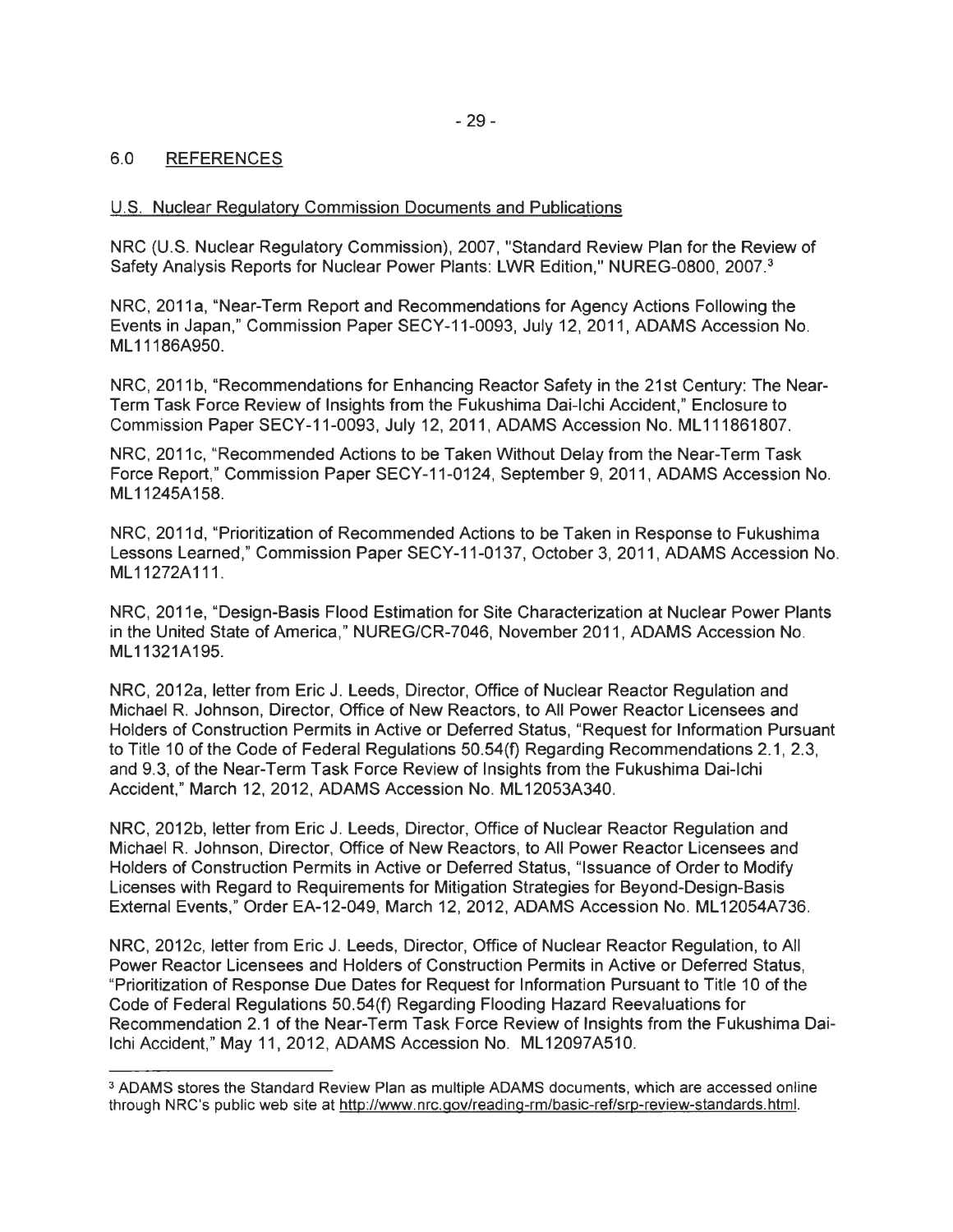NRC, 2012d, "Guidance for Performing the Integrated Assessment for External Flooding," Japan Lessons-Learned Project Directorate, Interim Staff Guidance JLD-ISG-2012-05, Revision 0, November 30, 2012, ADAMS Accession No. ML 12311A214.

NRC, 2013a, "Guidance for Performing a Tsunami, Surge, or Seiche Hazard Assessment," Japan Lessons-Learned Project Directorate, Interim Staff Guidance JLD-ISG-2012-06, Revision 0, January 4, 2013, ADAMS Accession No. ML12314A412.

NRC, 2013b, "Guidance For Assessment of Flooding Hazards Due to Dam Failure," Japan Lessons-Learned Project Directorate, Interim Staff Guidance JLD-ISG-2013-01 , Revision 0, July 29, 2013, ADAMS Accession No. ML13151A153.

NRC, 2014, "Davis-Besse Nuclear Power Station, Unit 1, Staff Assessment of the Flooding Walkdown Report Supporting Implementation of Near-Term Task Force Recommendation 2.3 Related to the Fukushima Dai-ichi Nuclear Power Plant Accident," June 30, 2014, ADAMS Accession No. ML 14141A525.

NRC, 2015a, "Closure Plan for the Reevaluation of Flooding Hazards for Operating Nuclear Power Plants" June 30, 2015, ADAMS Accession No. ML15174A257

NRC, 2015b, "Davis-Besse Nuclear Power Station, Unit 1 - Interim Staff Response to Reevaluated Flood Hazards Submitted in Response to 10 CFR 50.54(f) Information Request - Flood-Causing Mechanism Reevaluation," September 3, 2015, ADAMS Accession No. ML 15239B212.

NRC, 2016a, "Compliance with Order EA-12-049 Order to Modify Licenses with Regard to Requirements for Mitigation Strategies for Beyond-Design-Basis External Events," Interim Staff Guidance JLD-ISG-2012-01 , Revision 1, and Comment Resolution, January 22, 2016, ADAMS Accession No. ML 15357A142.

NRC, 2016b, "NRC Report for the Audit of FirstEnergy Nuclear Operating Company's Flood Hazard Reevaluation Report Submittal Related to the Near-Term Task Force Recommendation 2.1 - Flooding for Davis-Besse Nuclear Power Station, Unit 1 (CAC NO. MF3721)," May 24, 2016, ADAMS Accession No. ML 16134A695.

NRC, 2016c, "Guidance for Activities Related to Near-Term Task Force Recommendation 2.1, Flooding Hazard Reevaluation; Focused Evaluation and Integrated Assessment," Interim Staff Guidance JLD-ISG-2016-01, Revision 0, July 11, 2016, ADAMS Accession No. ML16162A301.

#### Codes and Standards

ANSI/ANS (American National Standards Institute/American Nuclear Society), 1992, ANSl/ANS-2.8-1992, "Determining Design Basis Flooding at Power Reactor Sites," American Nuclear Society, LaGrange Park, IL, July 1992. Other References

Bonnin, G. M., D. Martin, B. Lin, T. Parzybok, M. Yekta, and D. Riley, "NOAA Atlas 14 Precipitation-Frequency Atlas of the United States Volume 2 Version 3.0: Delaware, District of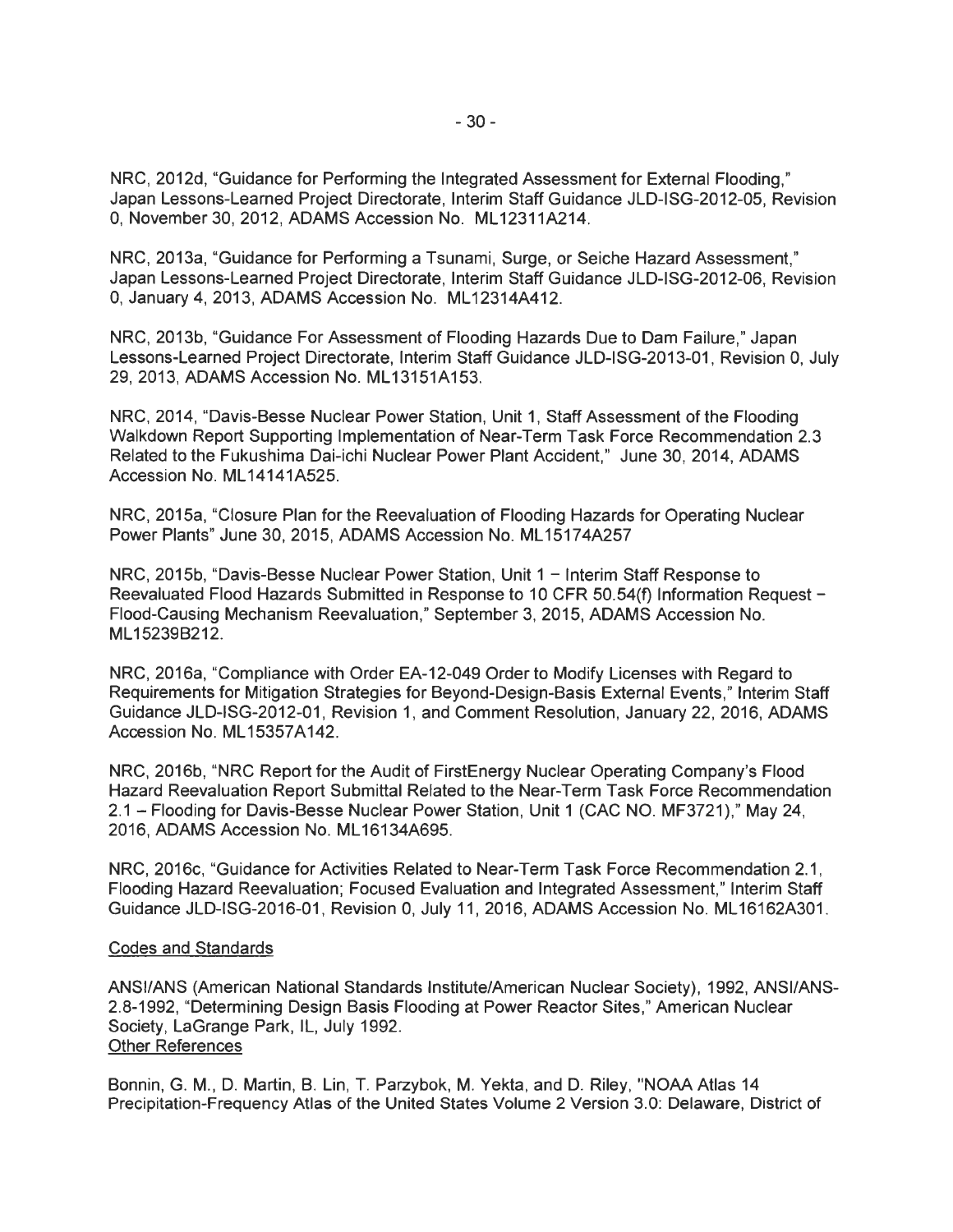Columbia, Illinois, Indiana, Kentucky, Maryland, New Jersey, North Carolina, Ohio, Pennsylvania, South Carolina, Tennessee, Virginia, West Virginia," 2006, National Oceanic and Atmospheric Administration. [Available online at http://www.nws.noaa.gov/oh/hdsc/ PF documents/Atlas14 Volume2.pdf.]

Chow, V.T. , 1959, Open-Channel Hydraulics, New York, McGraw-Hill.

Deltares, 2016, "Delft3D Flexible Mesh Suite," Delft, The Netherlands. [Available at http://www.deltaressystems.com/hydro/product/621497 /delft3d-suite.]

Environmental Resources Management, 2007, "Groundwater Flow Characteristics Report. Davis-Besse Nuclear Power Station. Oak Harbor, Ohio. FirstEnergy Service Company," Environmental Resources Management, Boston, January 16, 2007. [EMR Reference: 55194]

U.S. Army Engineer Research and Development Center (ERDC), 2016, "Great Lakes Storm Surge Study," ERDC Data Analysis and Assessment Center. [Study sponsored by FEMA. Available online at https://daac.hpc.mil/qallerv/detail.html?p=Mary Cielone&src=daac.]

FirstEnergy Nuclear Operating Company (FENOC), 1996, "Davis-Besse Nuclear Power Station, Updated Final Safety Analysis Report," Revision 20, December 1996.

FENOC, 2014, "Davis-Besse Nuclear Power Station, Updated Final Safety Analysis Report," Revision 30, October, 2014.

FENOC, 2014a, "Davis-Besse, FirstEnergy Nuclear Operating Co. Response to NRC Request for Information Pursuant to 10 CFR 50.54(f) Regarding the Flooding Aspects of Recommendation 2.1 of the Near-Term Task Force Review of Insights from the Fukushima Daiichi Accident," March 11, 2014. ADAMS Accession No. ML14070A108.

FENOC, 2014b, "Davis-Besse, Supplement to Flood Hazard Reevaluation Report in Response to Near-Term Task Force Recommendation 2.1," July 17, 2014. ADAMS Accession No. ML 14198A400.

FENOC, 2015, "Revision to Flood Hazard Reevaluation Report in Response to Near-Term Task Force Recommendation 2.1 (TAC No. MF3721)," February 25, 2015, ADAMS Accession No. ML 15057 A023.

FL0-2D Software, Inc., 2012, "FL0-2D [PRO] Reference Manual," Nutrioso, Arizona. [Available online at www.flo-2d.com.]

Hansen, E.H, L.C. Schreiner, and J.F. Miller, 1982, "Application of Probable Maximum Precipitation. Estimates - United States, East of the 105th Meridian," U.S. Department of Commerce, National Oceanic and Atmospheric Administration, NOAA Hydrometeorological Report No. 52, August 1982.

Hershfield, D.M., 1961, "Rainfall Frequency Atlas of the United States," U.S. Weather Bureau, Technical Paper No. 40, May 1961.

Ho, F.P. , and J.D. Reidel, 1980, "Seasonal variation of 10-Square-Mile Probable Maximum Precipitation Estimates - United States, East of the 105th Meridian," U.S. Department of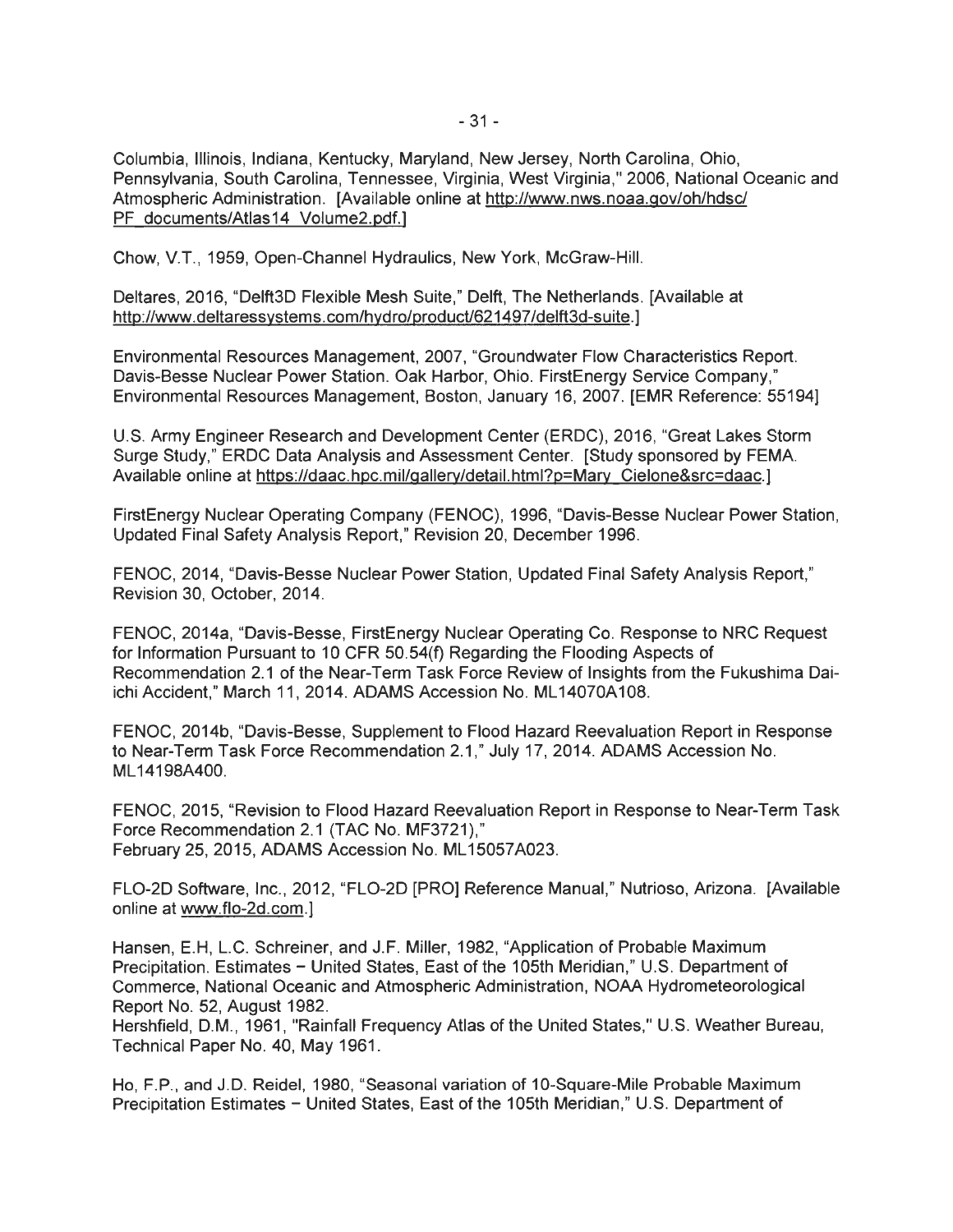Commerce, National Oceanic and Atmospheric Administration, NOAA Hydrometeorological Report No. 53, April 1980. [Also published as NUREG/CR-1486 by the NRC.]

Huff, F.A. , and J.R. Angel, 1992, "Rainfall Frequency Atlas of the Midwest," NOAA Midwest Climate Center and Illinois State Water Survey, Bulletin 71 , 1992.

Lynett, P., P.L.F. Liu, K.I. Sitanggang, and D.H. Kim, 2002, "Modeling wave generation, evolution, and interaction with depth integrated, dispersive wave equations COULWAVE code manual," Cornell University Long and Intermediate Wave Modeling Package. [Available online at http://chl.erdc.usace.army.mil/CHL.aspx.]

National Environmental Center Satellite, Data, and Information Center/Canadian Hydrographic Service, 1998, "Bathymetry of Lake Erie and Lake Saint Clair," National Oceanographic and Atmospheric Administration/ National Geophysical Data Center.

National Oceanographic and Atmospheric Administration (NOAA), 2016a, "The Climate Forecast System Reanalysis [1979 - 2010]," College Park, Environmental Modeling Center. [Available online at http://cfs.ncep.noaa.gov/cfsr/http://cfs.ncep.noaa.gov/cfsr/.]

NOAA, 2016b, "National Centers for Environmental Information (NCEI)," Asheville. [Formerly the Geophysical Data Center. Available online at http://ngdc.noaa.gov/.)

NOAA, 2016c, "Precipitation Frequency Data Server," Silver Spring, National Weather Service. [Available online at http://hdsc.nws.noaa.gov/hdsc/pfds/.)

NETROnline, 2016, "Historic Aerials," Tempe. Available online at http://www.historicaerials.com/.

Nuclear Energy Institute (NEI), 2015a, white paper, 'Warning Time for Maximum Precipitation Events," as endorsed by the NRC un April 23, 2015 (ADAMS Accession No. ML 15110A080). The white paper was subsequently issued by NEI on May 1, 2015, as NEI 15-05, "Warning Time for Local Intense Precipitation Events".

NEI, 2015b, "Diverse and Flexible Coping Strategies (FLEX) Implementation Guide," NEI 12-06 Revision 2, December 2015, ADAMS Accession No. ML 16005A625.

Quigley, RM., P.J. Gelinas, W.T. Bou, and R.W. Packer, 1977, "Cyclic erosion-instability relationships: Lake Erie north shore bluffs," Canadian Geotechnical Journal, 14(3):310-323, August 1977.

Schreiner, L.C., and J.D. Reidel, 1978, "Probable Maximum Precipitation Estimates - United States, East of the 105th Meridian," US Department of Commerce, National Oceanic and Atmospheric Administration, NOAA Hydrometeorological Report No. 51 , June 1978.

Sena, P.P., Ill," Beaver Valley, Units 1 & 2, Davis-Besse, and Perry- FENOC Response to NRC Request for Information Pursuant to 10 CFR 50.54(f) Regarding the Flooding Aspects of Recommendation 2.3 of the Near-Term Task Force review of Insights from the Fukushima Daiichi Accident," November 27, 2012, ADAMS Accession No. ML12335A341.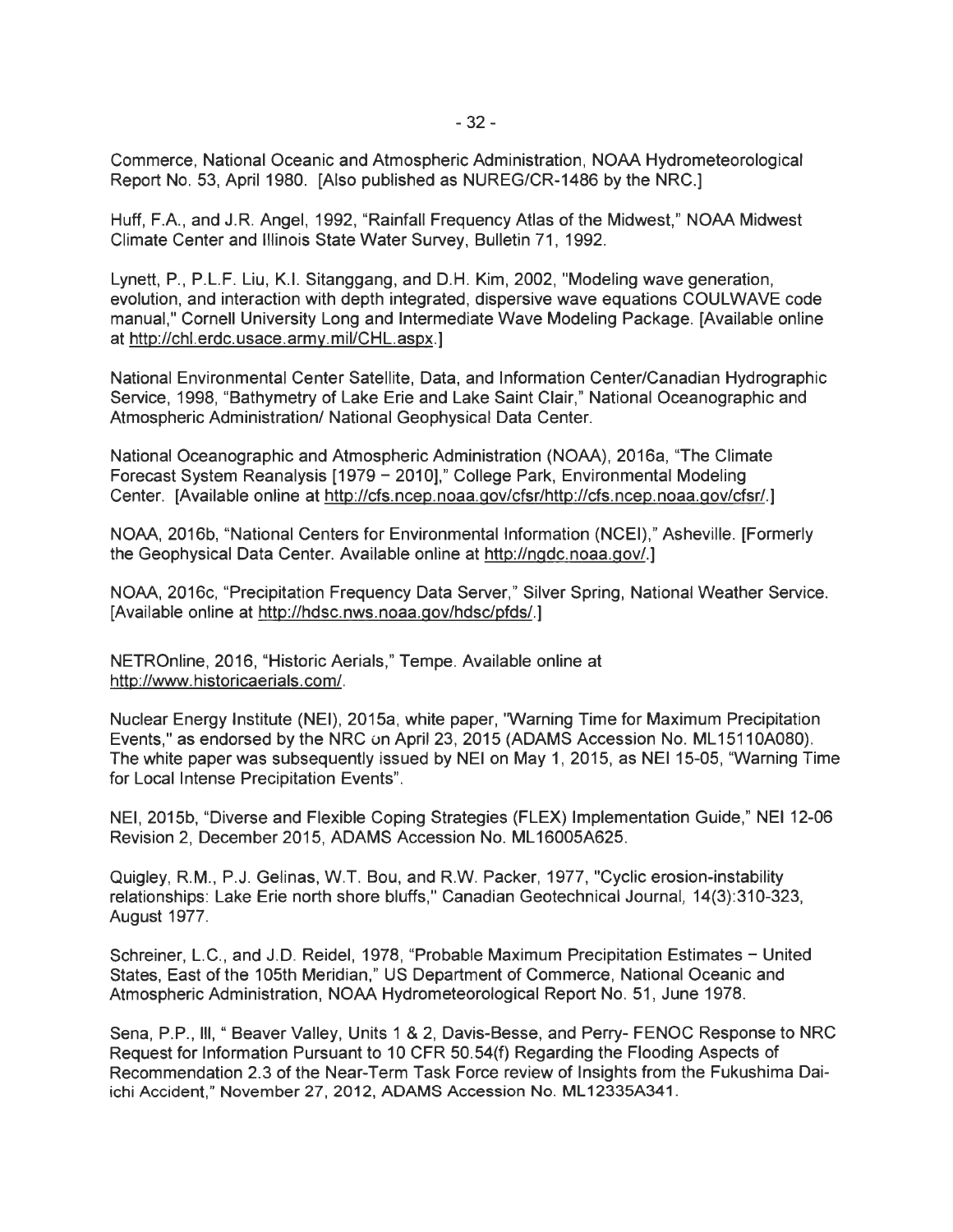Shahalam M.N. A. , and R.G.D. Davidson-Arnott, 1995, "Toe Erosion of Glacial Till Bluffs: Lake Erie South Shore," Canadian Geotechnical Journal, 32(7):829-837, July 1995.

Smithsonian Institution, 2016, "Global Volcanism Program," Washington, National Museum of Natural History. [Available online at http://volcano.si.edu/.]

SCS (Soil Conservation Service), 1986, "Urban Hydrology for Small Watersheds," Technical Release 55, Soil Conservation Service, U.S. Department of Agriculture, June 1986.

SCS, 1990, "Earth Dams and Reservoirs," Technical Release 60, Amendment 1, Soil Conservation Service, U.S. Department of Agriculture, October 1990.

State of Ohio, 2006, "Toussaint River Watershed TMDL [Total Maximum Daily Load Program)," Columbus, Environmental Protection Agency Fact Sheet, July 2006. [Available online at http://www.epa.ohio.gov/portals/35/tmdl/ToussaintTMDL final FS jul06.pdf.]

State of Ohio, 2016, "Ohio Geographically Referenced Information Program," Columbus, Department of Administrative Services Office of Information Technology. [Available online at http://ogrip.oit.ohio.gov/.]

USACE (U.S. Army Corps of Engineers), 1998, "Runoff from Snowmelt," Engineer Manual EM 1110-2-1406, March 1998. 4

USACE, 2008, "Coastal Engineering Manual," Engineer Manual EM 1110-2-1100, August 2008. 8

USACE, 2010a, "River Analysis System (HEC-RAS), Version 4.1.0," Hydrologic Engineering Center, January 2010. [Available online at http://www.hec.usace.army.mil/software/hec-ras/.]

USACE, 2010b, "Hydrologic Modeling System (HEC-HMS), Version 3.5.0," Hydrologic Engineering Center, U.S. Army Corps of Engineer, August 2010. [Available online at http://www.hec.usace.army.mil/software/hec-hms/.]

USACE, 2015a, "Ice Jam Database," Cold Region Research and Engineering Laboratory (CRREL). [Available online at http://icejams.crrel.usace.army.mil/.]

USACE, 2016, "National Inventory of Dams." [Available online at https://rsgisias. crrel. usace. army. mil/apex/f?p=273: 1.)

U.S. Bureau of Reclamation (USBR), 1982, "Guidelines for Defining Inundated Areas Downstream from Bureau of Reclamation Dams," June 1982.

<sup>4</sup>USAGE reference manuals are generally available online at http://www.publications.usace.army.mil/USACEPublications/EngineerManuals.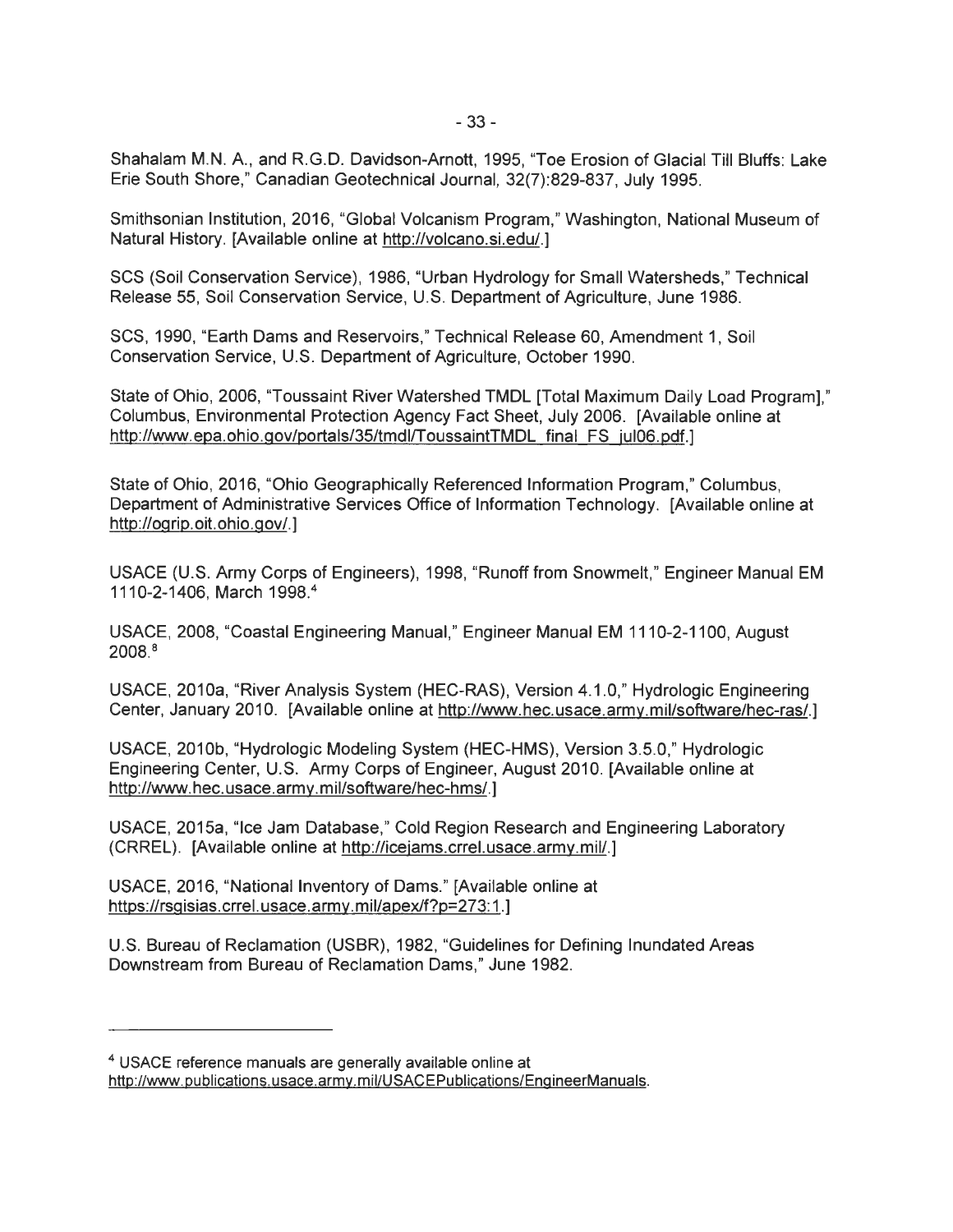USBR, 1983, "Guidelines for Defining Inundated Areas Downstream from Bureau of Reclamation Dams," Planning Instruction No. 83-05 [Memorandum], April 6, 1983.

USGS (U.S. Geological Survey), 1947, "United States National Map Accuracy Standards," Updated June 17, 1947. [Available online at http://nationalmap.gov/standards/nmas647.html.] USGS, 2015, "The National Map: Historical Topographic Map Collection." [Available online at http://geonames.usgs.gov/apex/f?p=262:1:0.]

USGS, 2016, "National Land Cover Database," Multi-Resolution Land Characteristics (MRLC) Consortium. [Available online at www.mrlc.gov.]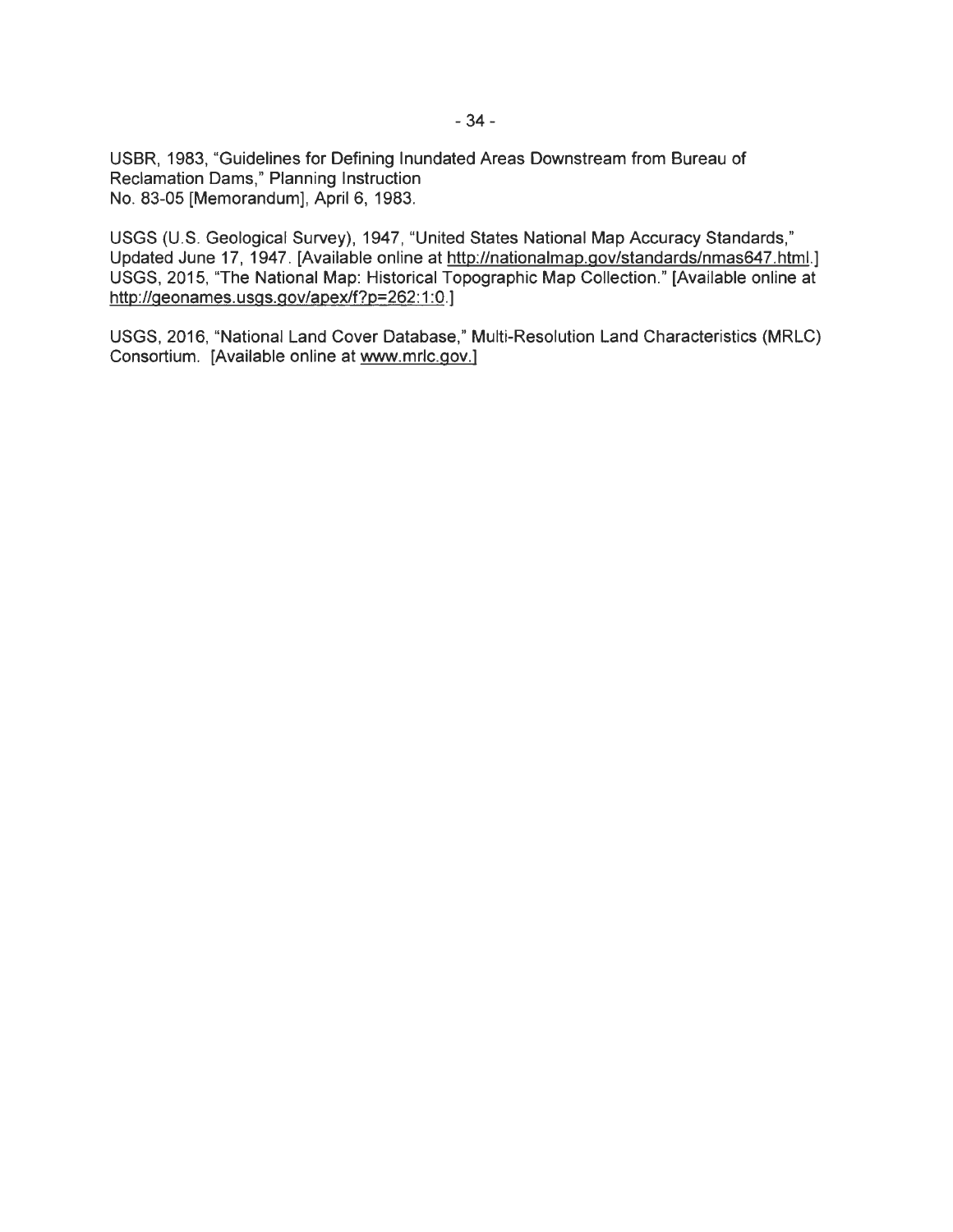| <b>FLOOD-CAUSING MECHANISM</b>                                                                                                         | <b>SRP SECTION(S) AND</b><br><b>JLD-ISG</b> |  |  |
|----------------------------------------------------------------------------------------------------------------------------------------|---------------------------------------------|--|--|
|                                                                                                                                        | SRP 2.4.2                                   |  |  |
| Local Intense Precipitation and Associated Drainage                                                                                    | <b>SRP 2.4.3</b>                            |  |  |
| <b>Streams and Rivers</b>                                                                                                              | <b>SRP 2.4.2</b>                            |  |  |
|                                                                                                                                        | <b>SRP 2.4.3</b>                            |  |  |
|                                                                                                                                        | <b>SRP 2.4.4</b>                            |  |  |
| Failure of Dams and Onsite Water Control/Storage Structures                                                                            | JLD-ISG-2013-01                             |  |  |
|                                                                                                                                        | <b>SRP 2.4.5</b>                            |  |  |
| <b>Storm Surge</b>                                                                                                                     | JLD-ISG-2012-06                             |  |  |
|                                                                                                                                        | <b>SRP 2.4.5</b>                            |  |  |
| Seiche                                                                                                                                 | JLD-ISG-2012-06                             |  |  |
|                                                                                                                                        | <b>SRP 2.4.6</b>                            |  |  |
| Tsunami                                                                                                                                | JLD-ISG-2012-06                             |  |  |
| Ice-Induced                                                                                                                            | <b>SRP 2.4.7</b>                            |  |  |
| <b>Channel Migrations or Diversions</b>                                                                                                | <b>SRP 2.4.9</b>                            |  |  |
| SRP refers to the Standard Review Plan for the Review of Safety Analysis Reports for Nuclear Power Plants: LWR Edition (NRC,<br>2007). |                                             |  |  |
| JLD-ISG-2012-06 refers to the "Guidance for Performing a Tsunami, Surge, or Seiche Hazard Assessment" (NRC, 2013a).                    |                                             |  |  |
| JLD-ISFG-2013-01 refers to the "Guidance for Assessment of Flooding Hazards Due to Dam Failure" (NRC, 2013b).                          |                                             |  |  |

|  |  |  |  | Table 2.2-1. Flood-Causing Mechanisms and Corresponding Guidance |
|--|--|--|--|------------------------------------------------------------------|
|--|--|--|--|------------------------------------------------------------------|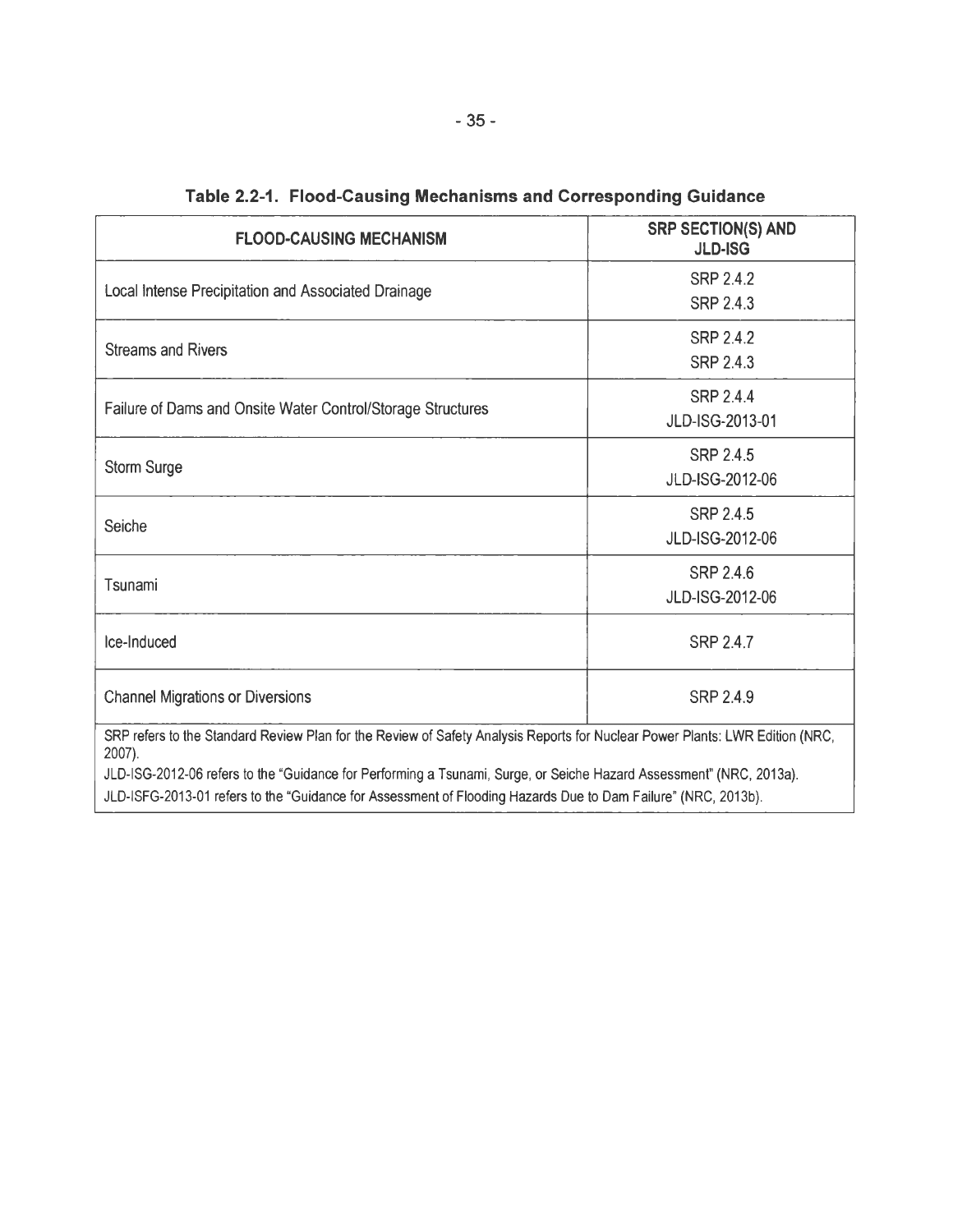# Table 3.1-1. Summary of Controlling Flood-Causing Mechanisms at the Davis-Besse Site Taken from FENOC (2015c).

| REEVALUATED FLOOD-CAUSING MECHANISMS AND ASSOCIATED EFFECTS THAT<br><b>MAY EXCEED DAVIS-BESSE POWERBLOCK ELEVATIONS*</b>                                |                           | <b>ELEVATION**</b><br>[IGLD55]     |
|---------------------------------------------------------------------------------------------------------------------------------------------------------|---------------------------|------------------------------------|
|                                                                                                                                                         | <b>Turbine Building</b>   | 585.5 ft<br>$(178.46 \text{ m})$   |
| <b>Local Intense Precipitation and Associated</b><br><b>Drainage</b>                                                                                    | Intake Structure          | $585.5$ ft<br>$(178.46 \text{ m})$ |
|                                                                                                                                                         | <b>Auxiliary Building</b> | 585.4 ft<br>$(178.43 \text{ m})$   |
| Storm Surge (within the Powerblock yard)                                                                                                                |                           | 585.9 ft<br>$(178.58 \text{ m})$   |
| 'Flood height and associated effects as defined in JLD-ISG-2012-05.<br>**Elevation reported includes wind wave/run-up effects, if applicable to hazard. |                           |                                    |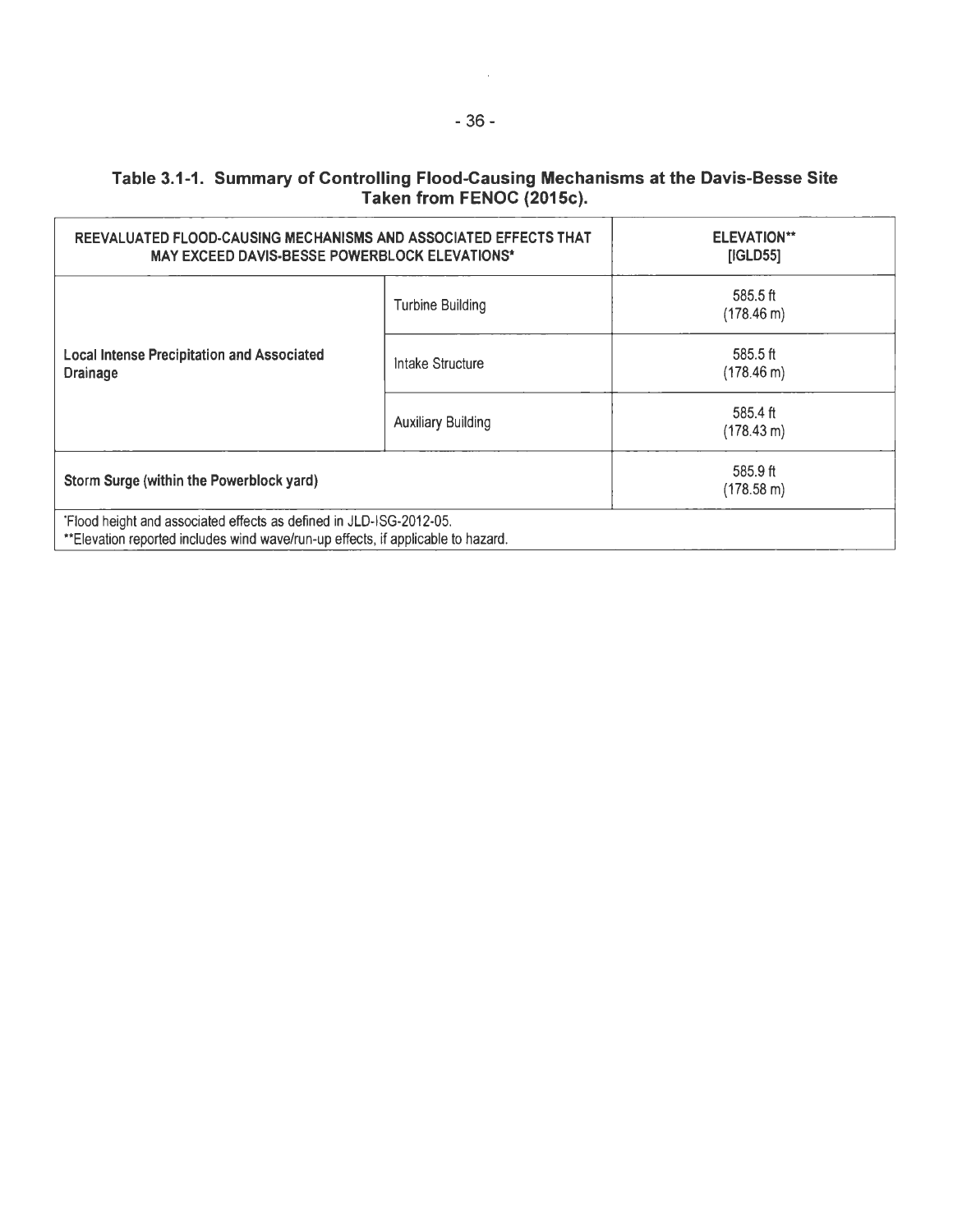# Table 3.2-1. FHRR-Reported Maximum Water Surface Elevations Due to LIP at the Davis-Besse (NRC, 2015b).

| <b>TURBINE</b><br><b>BUILDING</b>             | <b>ELEVATION</b><br>[IGLD55] | <b>AUXILIARY</b><br><b>BUILDING</b> | <b>ELEVATION</b><br>[IGLD55] |
|-----------------------------------------------|------------------------------|-------------------------------------|------------------------------|
| Door 330                                      | 585.4 ft<br>(178.4 m)        | Door 300                            | 585.4 ft<br>(178.4 m)        |
| Door 333                                      | 585.4 ft<br>(178.4 m)        | Door 315                            | 585.3 ft<br>(178.4 m)        |
| Door 334                                      | 585.5 ft<br>(178.5 m)        | Door 320A                           | 585.3 ft<br>(178.4 m)        |
| Door 399                                      | 585.4 ft<br>(178.4 m)        | Door 324                            | 585.3 ft<br>(178.4 m)        |
| Door 399A                                     | 585.4 ft<br>(178.4 m)        | Door 361                            | 585.4 ft<br>(178.4 m)        |
|                                               |                              | Door 362                            | 585.4 ft<br>(178.4 m)        |
| *Flood duration above 585 ft (178.3 m) IGDL55 |                              |                                     |                              |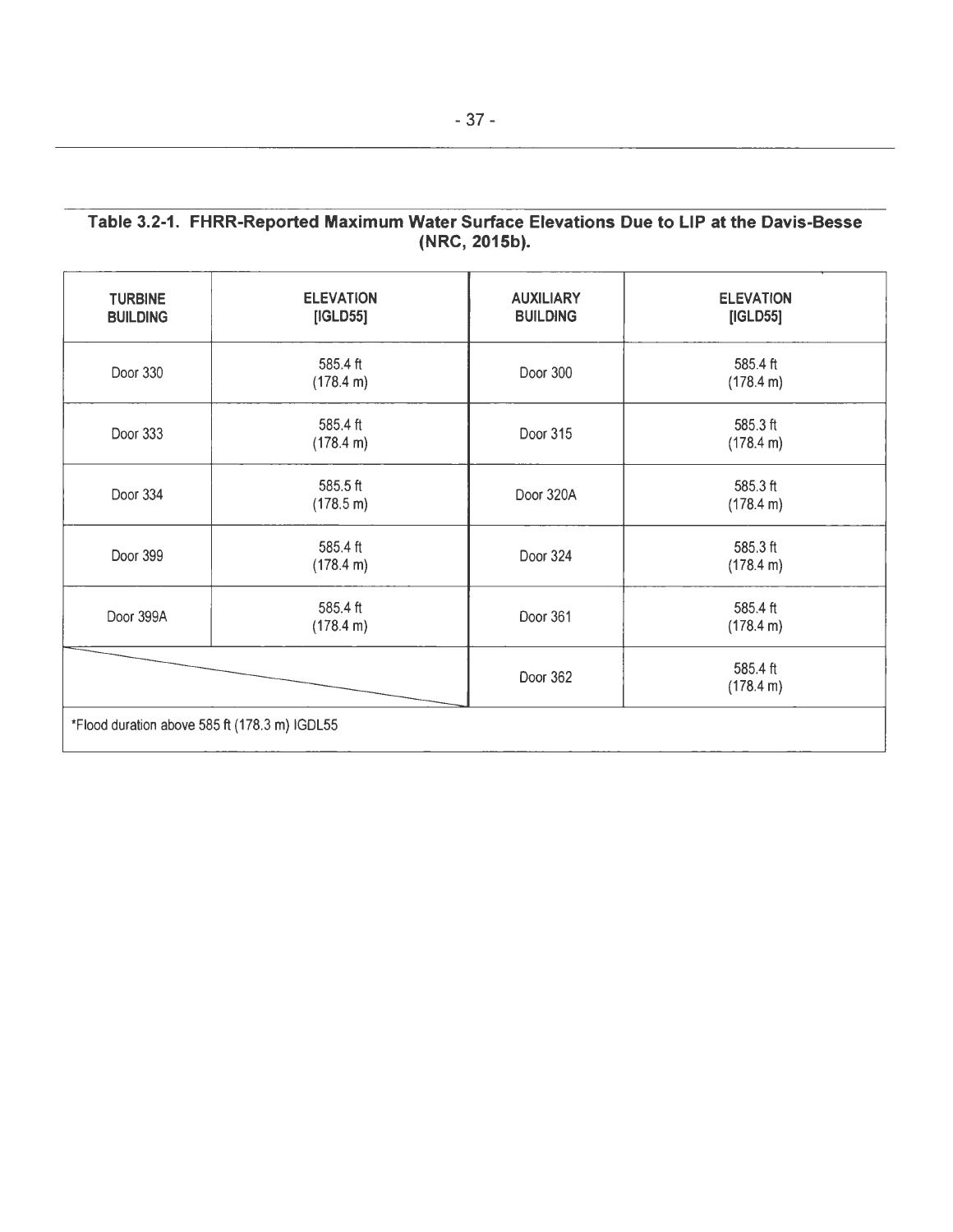| <b>MECHANISM</b>                                                                                         | <b>STILLWATER</b><br><b>ELEVATION</b><br>[IGLD55] | <b>WAVES/RUN-UP</b>                          | <b>DESIGN BASIS</b><br><b>HAZARD</b><br><b>ELEVATION</b><br>[IGLD55] | <b>FHRR</b><br><b>REFERENCE</b><br>(FENOC, 2015c) |
|----------------------------------------------------------------------------------------------------------|---------------------------------------------------|----------------------------------------------|----------------------------------------------------------------------|---------------------------------------------------|
| <b>Local Intense Precipitation and</b><br><b>Associated Drainage</b><br><b>Turbine Building Location</b> | 584.5 ft<br>(178.16 m)                            | Minimal                                      | 584.5 ft<br>(178.16 m)                                               | Section 2.1.1                                     |
| <b>Streams and Rivers</b>                                                                                | 579.0 ft<br>(176.5 m)                             | N/A                                          | 579.0 ft<br>(176.5 m)                                                | Section 2.1.2                                     |
| <b>Failure of Dams and Onsite Water</b><br><b>Control/ Storage Structures</b>                            | No impact identified                              | No impact identified<br>No impact identified |                                                                      | Section 2.1.2                                     |
| <b>Storm Surge</b><br><b>Intake Structure</b>                                                            | 583.7 ft<br>(177.91 m)                            | 6.6 ft<br>(2.01 m)                           | 590.3 ft<br>(179.92 m)                                               | Sections 2.1.4 and<br>2.1.8                       |
| <b>Seiche</b>                                                                                            | Not Included in CDB                               | Not Included in CDB                          | Not Included in CDB                                                  | Table 3                                           |
| Tsunami                                                                                                  | Not Included in CDB                               | Not Included in CDB<br>Not Included in CDB   |                                                                      | Table 3                                           |
| Ice-Induced                                                                                              | No impact identified                              | No impact identified<br>No impact identified |                                                                      | Table 3                                           |
| <b>Channel Migrations or Diversions</b>                                                                  | No impact identified                              | No impact identified                         | No impact identified                                                 | Table 3                                           |

## Table 3.1-1. Current Design Basis (COB) Flood Hazard Elevations at the Davis-Besse Site

Note 1: Reported values are reported as NAV088 and rounded to the nearest one-tenth of a foot.

 $\mathbf{I}$ 

Note 2: Based on the NRC staffs independent (deterministic) hazard assessment using present-day regulatory guidance and methodologies of storm surge, the staff concludes that the site's current design basis remains bounded. For this reason, the staff concludes it is appropriate to utilize the current design basis storm surge elevation in conjunction with the mitigating strategies assessment.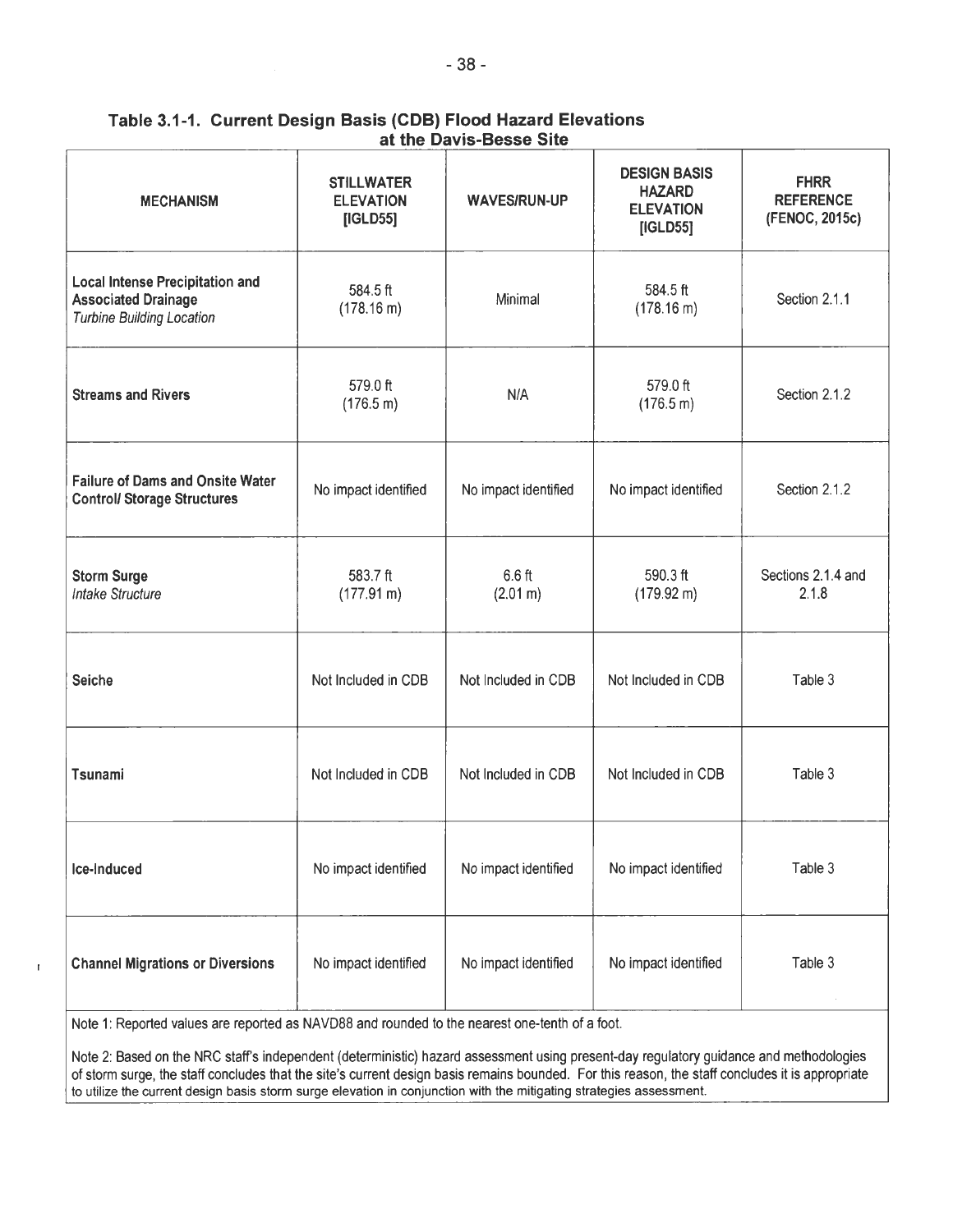# Table 4.1-1. Reevaluated Flood Hazards for Flood-Causing Mechanisms Not Bounded by the COB

| <b>FLOODING</b><br><b>MECHANISM</b>                                   | <b>STILLWATER</b><br><b>ELEVATION</b><br>[IGLD55] | <b>ASSOCIATED</b><br><b>EFFECTS</b><br>[IGLD55] | <b>REEVALUATED</b><br><b>FLOOD</b><br><b>HAZARD</b><br>[IGLD55] | <b>FHRR</b><br><b>REFERENCE</b><br>(FENOC, 2015c) |
|-----------------------------------------------------------------------|---------------------------------------------------|-------------------------------------------------|-----------------------------------------------------------------|---------------------------------------------------|
|                                                                       |                                                   | <b>Local Intense Precipitation</b>              |                                                                 |                                                   |
| <b>Turbine Building</b>                                               | 585.5 ft<br>$(178.5 \text{ m})$                   | Minimal                                         | 585.5 ft<br>(178.5 m)                                           |                                                   |
| <b>Intake Structure</b>                                               | 585.5 ft<br>(178.5 m)                             | Minimal                                         | 585.5 ft<br>(178.5m)                                            | Section 3.8<br>Table 1                            |
| <b>Auxiliary Building</b>                                             | 585.4 ft<br>(178.4 m)                             | Minimal                                         | 585.4 ft<br>(178.4 m)                                           |                                                   |
|                                                                       |                                                   | <b>Storm Surge</b>                              |                                                                 |                                                   |
| <b>Powerblock Yard</b>                                                | 585.8 ft<br>$(178.6 \text{ m})$                   | $0.1$ ft<br>(0.03 m)                            | $585.9$ ft<br>$(178.6 \text{ m})$                               | Section 3.7.4                                     |
| Note: Reported values are rounded to the nearest one-tenth of a foot. |                                                   |                                                 |                                                                 |                                                   |

# Table 4.2-1. Flood Event Duration for Flood-Causing Mechanisms Not Bounded by the COB

| <b>FLOOD-CAUSING MECHANISM</b>                                       | <b>TIME AVAILABLE FOR</b><br><b>PREPARATION FOR FLOOD</b><br><b>EVENT</b> | <b>DURATION OF</b><br><b>INUNDATION OF</b><br><b>SITE</b> | <b>TIME FOR WATER TO</b><br><b>RECEDE FROM SITE</b> |
|----------------------------------------------------------------------|---------------------------------------------------------------------------|-----------------------------------------------------------|-----------------------------------------------------|
| <b>Local Intense Precipitation and</b><br><b>Associated Drainage</b> | <b>Not Provided</b>                                                       | $< 1.25$ hrs                                              | Not Provided                                        |
| <b>Storm Surge</b><br>Not Provided<br>Powerblock Yard                |                                                                           | $2.5$ hrs                                                 | $< 2.5$ hrs                                         |

Note: The licensee has the option to use NEI guideline 15-05 (NEI, 2015a) to estimate the warning time necessary for flood preparation.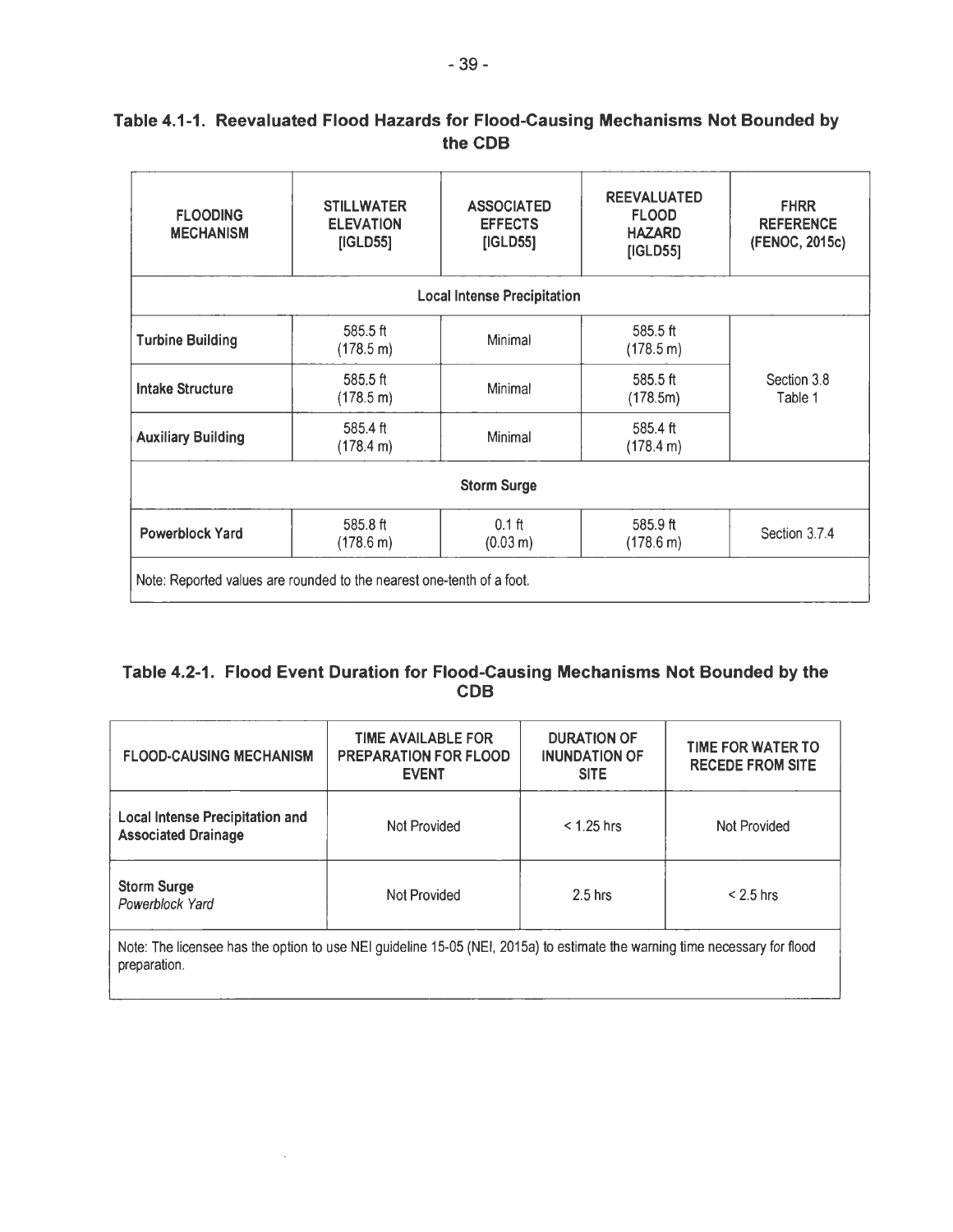| <b>TURBINE</b><br><b>BUILDING</b> | PERIOD OF INUNDATION<br>(min) | <b>AUXILIARY</b><br><b>BUILDING</b> | PERIOD OF INUNDATION<br>(min) |
|-----------------------------------|-------------------------------|-------------------------------------|-------------------------------|
| Door 330                          | $33$ min                      |                                     | 24 min                        |
| Door 333                          | 33 min                        |                                     | $33$ min                      |
| Door 334                          | 75 min                        |                                     | 33 min                        |
| Door 399<br>33 min                |                               | Door 324                            | 33 min                        |
| Door 399A<br>33 min               |                               | Door 361                            | 33 min                        |
|                                   |                               | Door 362                            | 33 min                        |
|                                   |                               |                                     |                               |

# Table 4.2-2. Period of Inundation above 585 ft (178.3 m) IGDL55 Due to LIP (NRC, 2015b).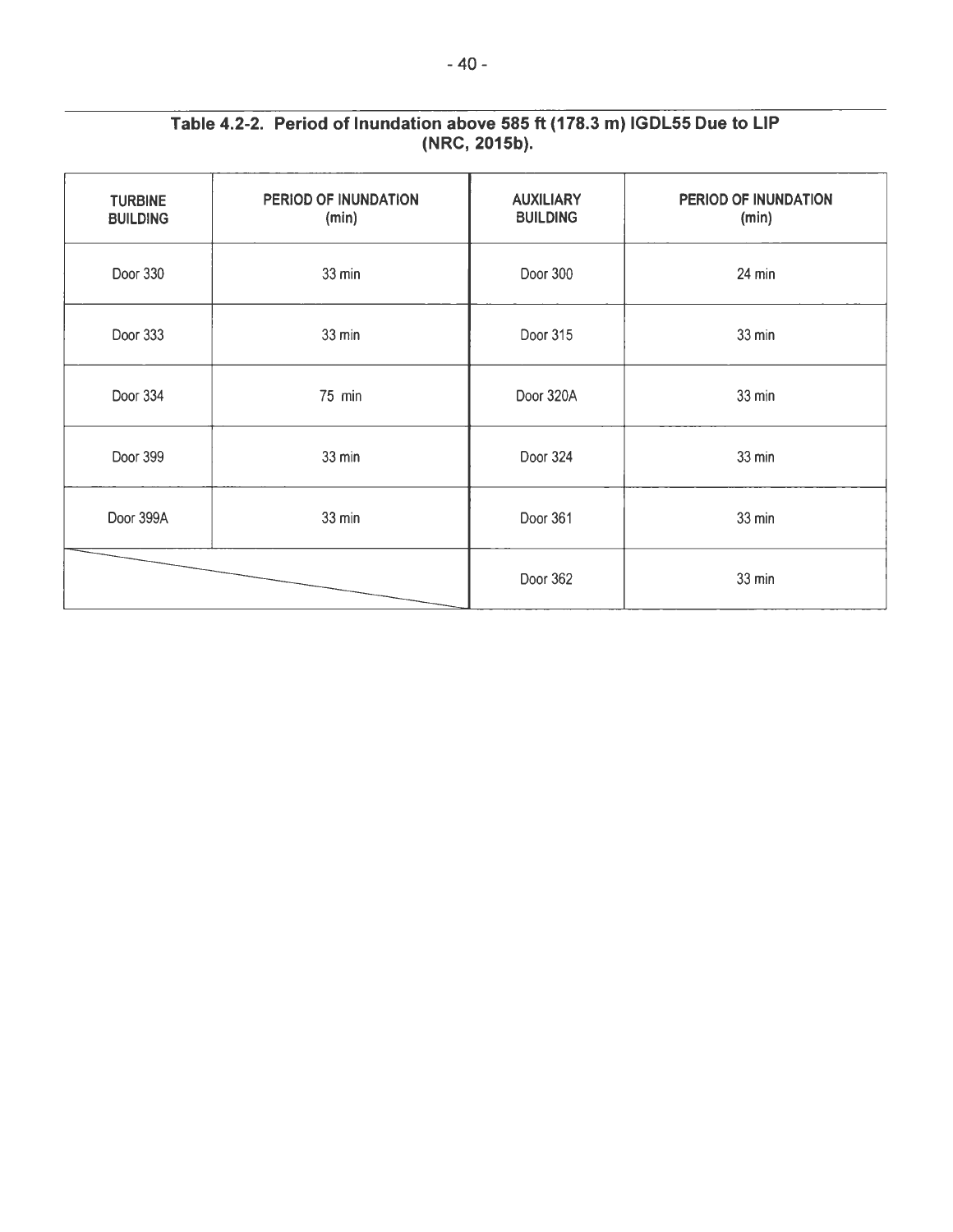# Table 4.3-1 Associated Effects Parameters Not Directly Associated with Total Water Height for Flood-Causing Mechanisms Not Bounded by the COB

| <b>LOCATION</b>                                | <b>MAXIMUM</b><br><b>VELOCITY</b> | <b>MAXIMUM</b><br><b>FLOW</b><br><b>DEPTH</b> | <b>MAXIMUM</b><br><b>HYDROSTATIC</b><br><b>LOAD</b>        | <b>MAXIMUM</b><br><b>HYDRODYNAMIC</b><br><b>LOAD</b> | <b>DEBRIS</b><br><b>LOADING</b><br><b>EFFECTS</b> | <b>SEDIMENT</b><br><b>LOADING</b><br><b>EFFECTS</b> |
|------------------------------------------------|-----------------------------------|-----------------------------------------------|------------------------------------------------------------|------------------------------------------------------|---------------------------------------------------|-----------------------------------------------------|
|                                                |                                   |                                               | <b>Local Intense Precipitation and Associated Drainage</b> |                                                      |                                                   |                                                     |
| Containment<br><b>Structure</b>                | $0.9$ fps<br>$(0.28$ mps)         | $1.92$ ft<br>(0.6 m)                          | 120 lb/ft <sup>2</sup><br>$(586 \text{ kg/m}^2)$           | $2$ lb/ft <sup>2</sup><br>$(9.8 \text{ kg/m}^2)$     | <b>Not Provided</b>                               | <b>Not Provided</b>                                 |
| <b>Auxiliary</b><br><b>Building</b>            | $1.1$ fps<br>$(0.3$ mps)          | $1.90$ ft<br>(0.6 m)                          | 119 lb/ft <sup>2</sup><br>(581 kg/m <sup>2</sup> )         | 2 $lb/ft2$<br>$(9.8 \text{ kg/m}^2)$                 | Not Provided                                      | <b>Not Provided</b>                                 |
| <b>Turbine</b><br><b>Building</b>              | $2.1$ fps<br>$(0.6$ mps)          | $1.65$ ft<br>(0.5 m)                          | 103 lb/ft <sup>2</sup><br>(503 kg/m <sup>2</sup> )         | $8$ lb/ft <sup>2</sup><br>$(39 \text{ kg/m}^2)$      | <b>Not Provided</b>                               | <b>Not Provided</b>                                 |
| Intake<br><b>Structure</b>                     | $3.9$ fps<br>$(1.2$ mps)          | $0.8$ ft<br>(0.3 m)                           | 53 lb/ft <sup>2</sup><br>(259 kg/m <sup>2</sup> )          | 29 lb/ft <sup>2</sup><br>$(142 \text{ kg/m}^2)$      | Not Provided                                      | Not Provided                                        |
|                                                |                                   |                                               | <b>Storm Surge</b>                                         |                                                      |                                                   |                                                     |
| Powerblock<br>Yard                             | Not Provided                      | $0.1$ ft<br>$(0.30 \text{ m})$                | <b>Not Provided</b>                                        | <b>Not Provided</b>                                  | Not Provided                                      | Not Provided                                        |
| Intake<br><b>Structure</b>                     | Not Provided                      | <b>Not Provided</b>                           | Not Provided                                               | <b>Not Provided</b>                                  | <b>Not Provided</b>                               | Not Provided                                        |
| fps: feet per second<br>mps: meters per second |                                   |                                               |                                                            |                                                      |                                                   |                                                     |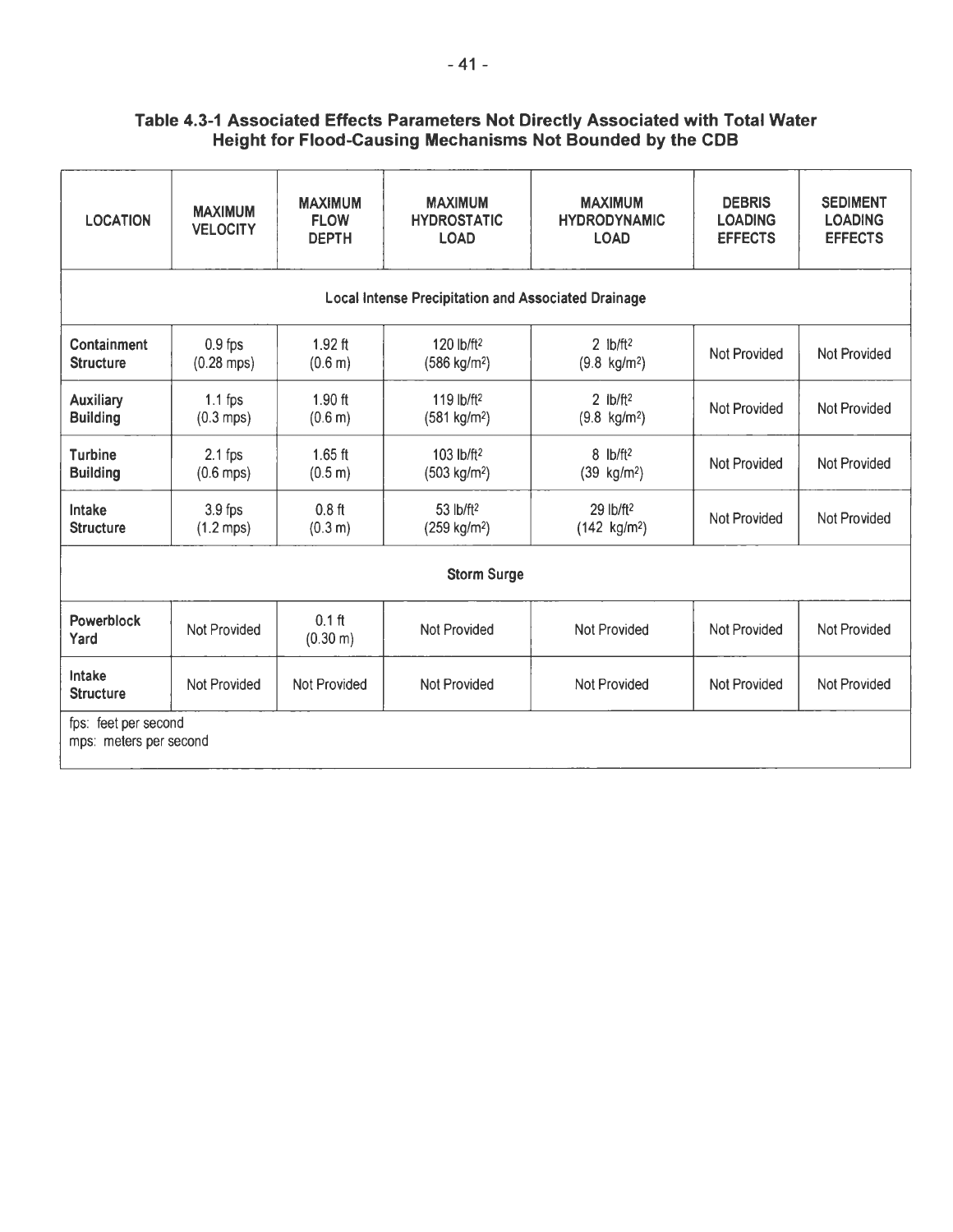



 $\bar{\bar{z}}$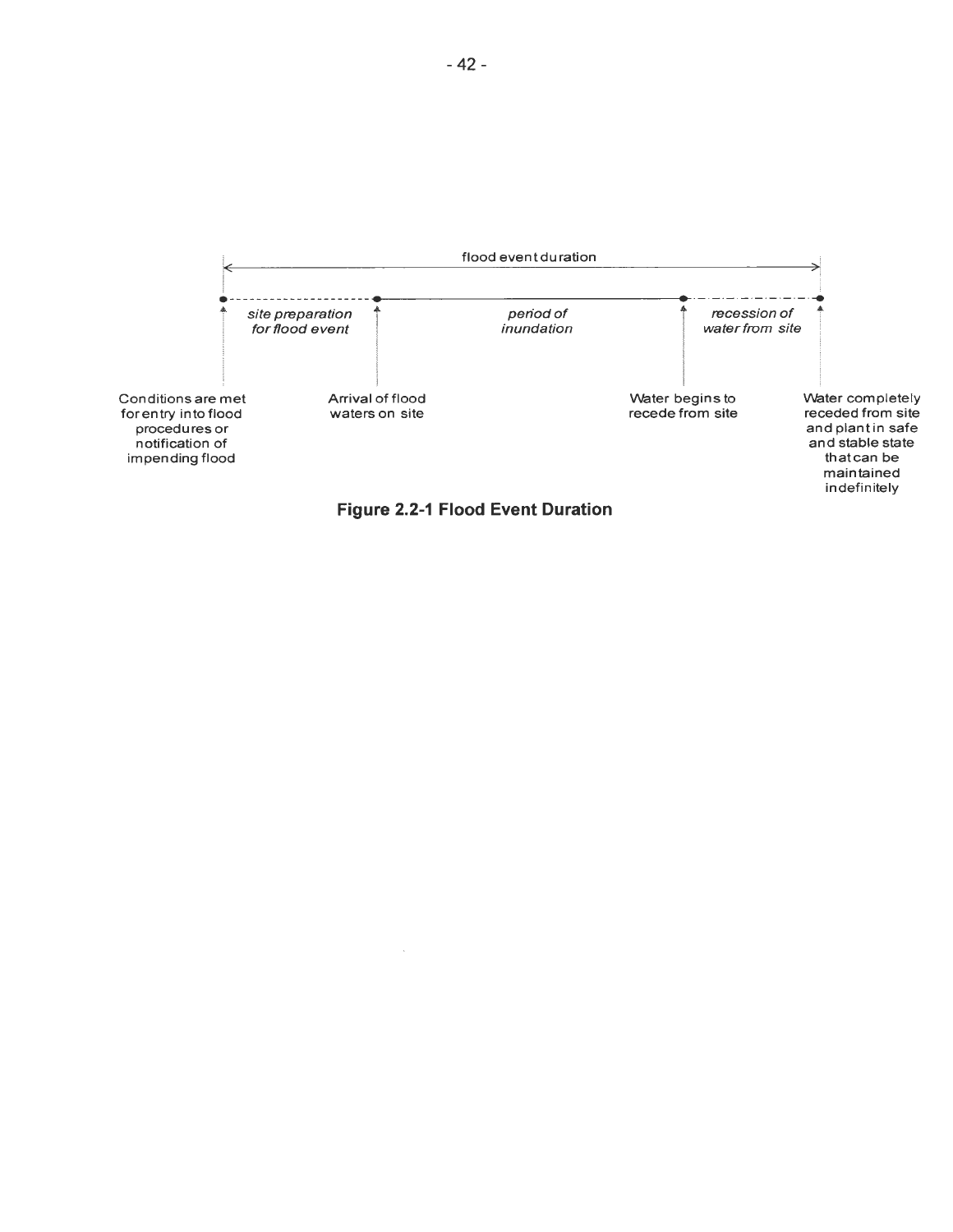

Figure 3.1-1. Key features of the Davis-Besse site that were depicted in the FL0-20 PRO computer model used to evaluate LIP. From FENOC (2015a).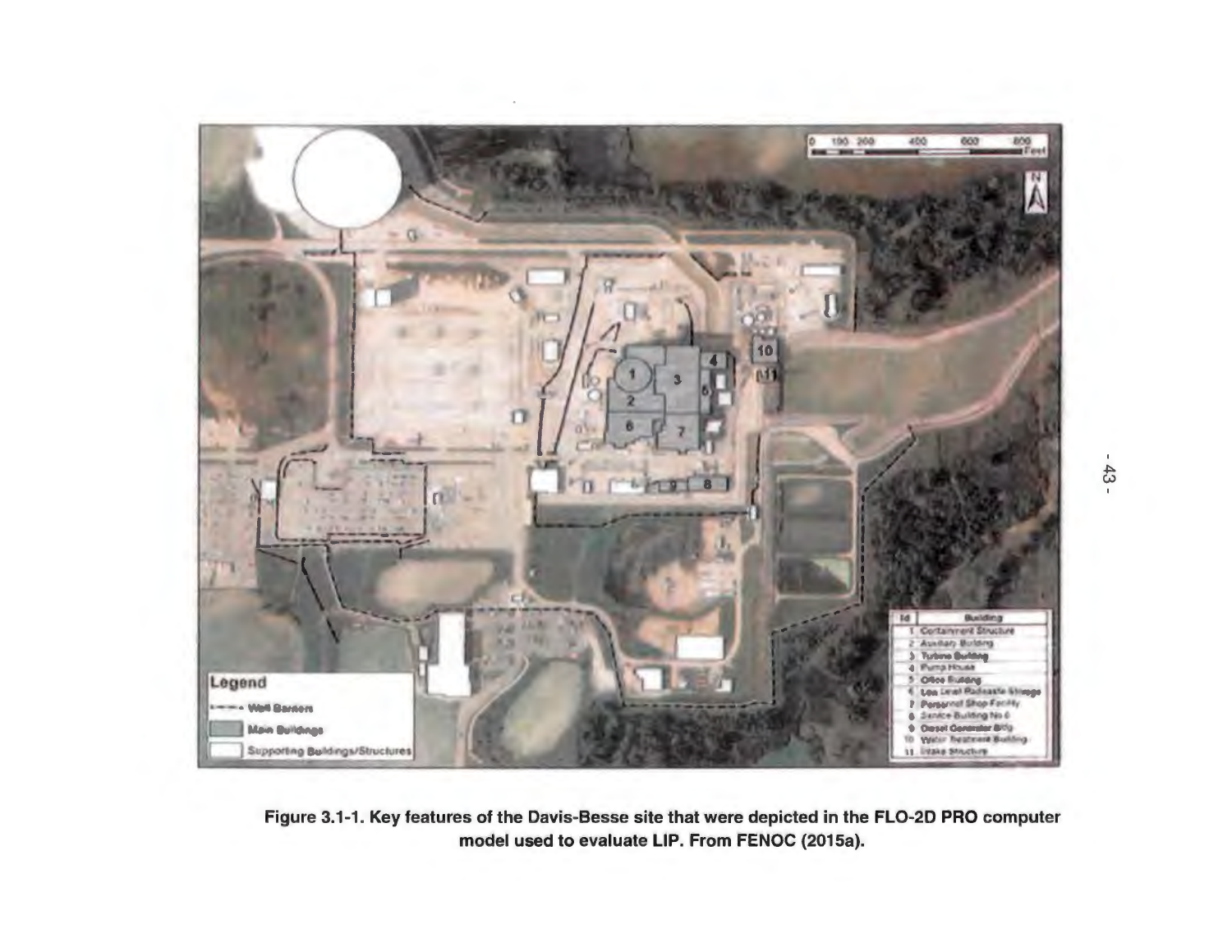

**Figure 3.2-1 . Davis-Besse topographic elevations depicted in the LIP computer model prepared using FL0-20 Pro** (as **revised). Elevations reported are NAVD88.**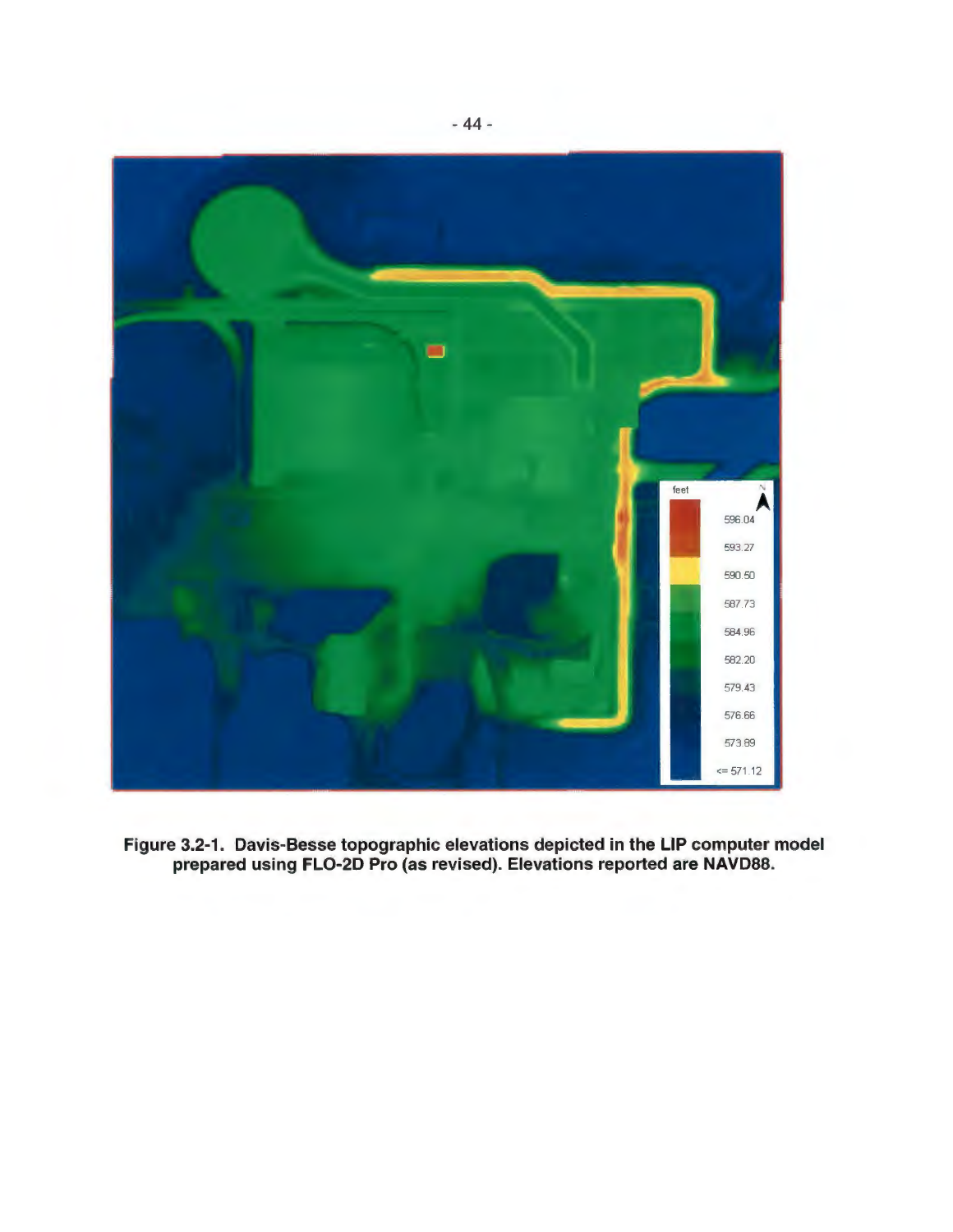

Figure 3.3-1. Basins defining the Toussaint River watershed. Star designates the Davis-Besse site. Taken from FENOC (2015b).

•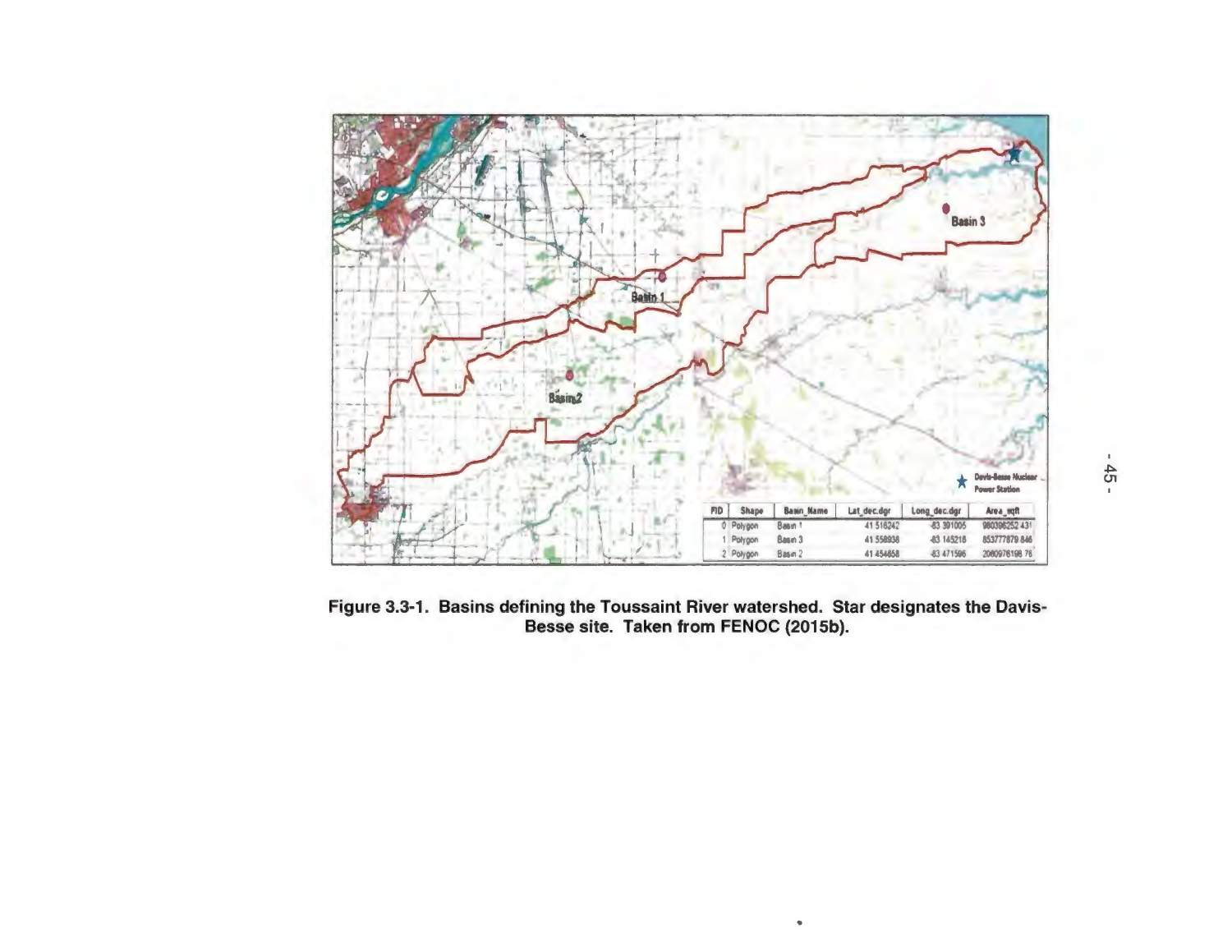

Figure 3.7-1. Map Showing Long Point Escarpment in Relations to the Davis-Besse Site. The horizontal arrow on the right side of the figure identifies the location of the Long Point Escarpment. The star on the left side of the figure identifies the approximate location of the Davis-Besse site. Taken from http://ngdc.noaa.gov/mgg/greatlakes/ lakeerie cdrom/html/e gmorph.htm.